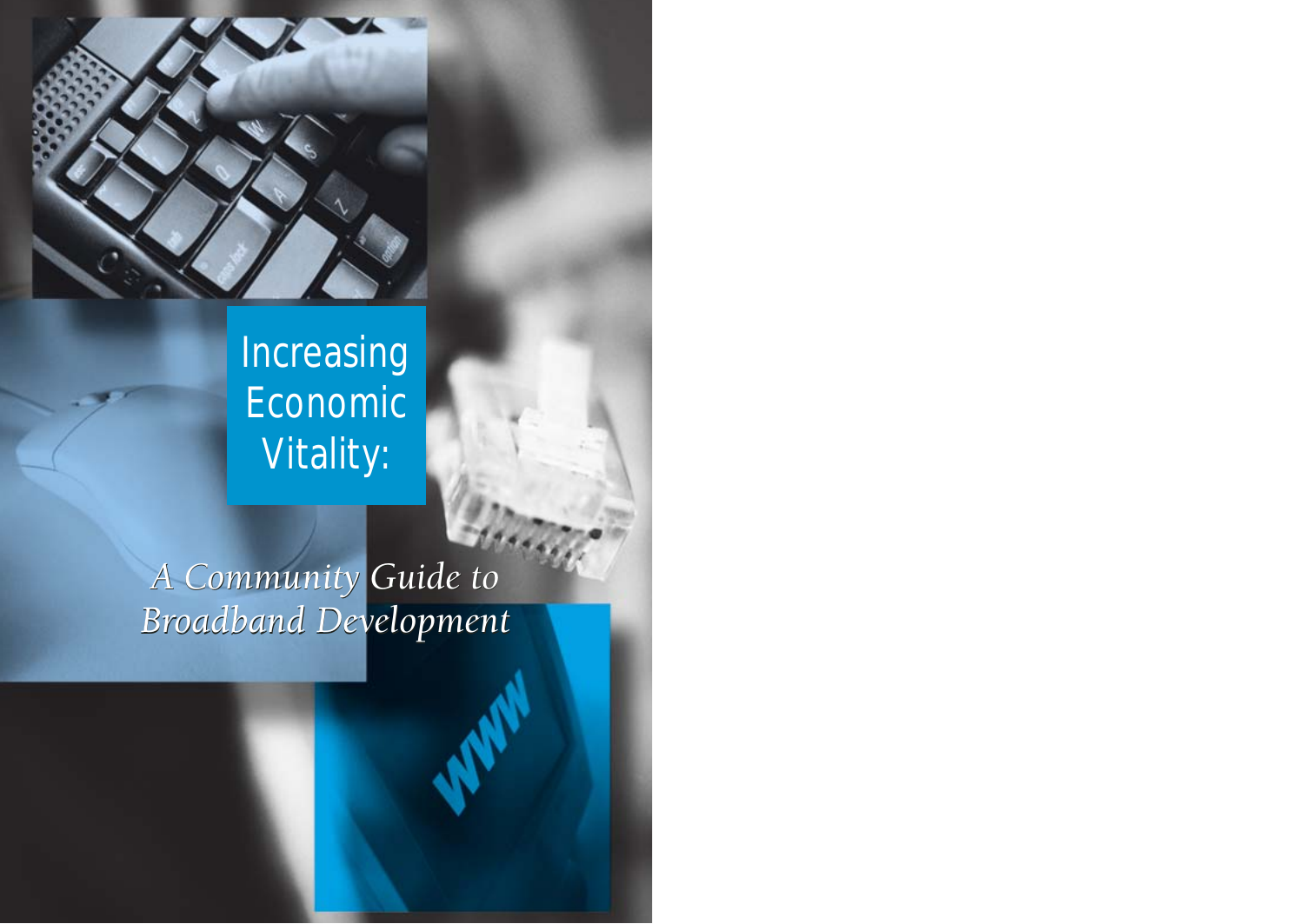# *Our Mission*

Strengthen rural communities in Minnesota by partnering with and, responding to the Grand Rapids community, and by helping to create viable communities throughout Minnesota.

## *Our Aim*

Healthy communities grounded in strong economics where the benefits are widely shared

*Our Strategy* Develop and focus leader and community efforts on complex economic challenges. Work with communities to capitalize on their unique assets

# *Our Role*

Offer community leadership development, inform public policy and provide grants

# *Our Approach* Community Economic Advantage



Based in Grand Rapids, Minn., Blandin Foundation is a private independent foundation with combined net assets of \$377 million for the calendar years 2001, down from \$441 in 2000.

#### Blandinfoundation.org

Blandin Foundation gives permission to reproduce any part of this publication. Please include attribution to the Blandin Foundation on any and all copies.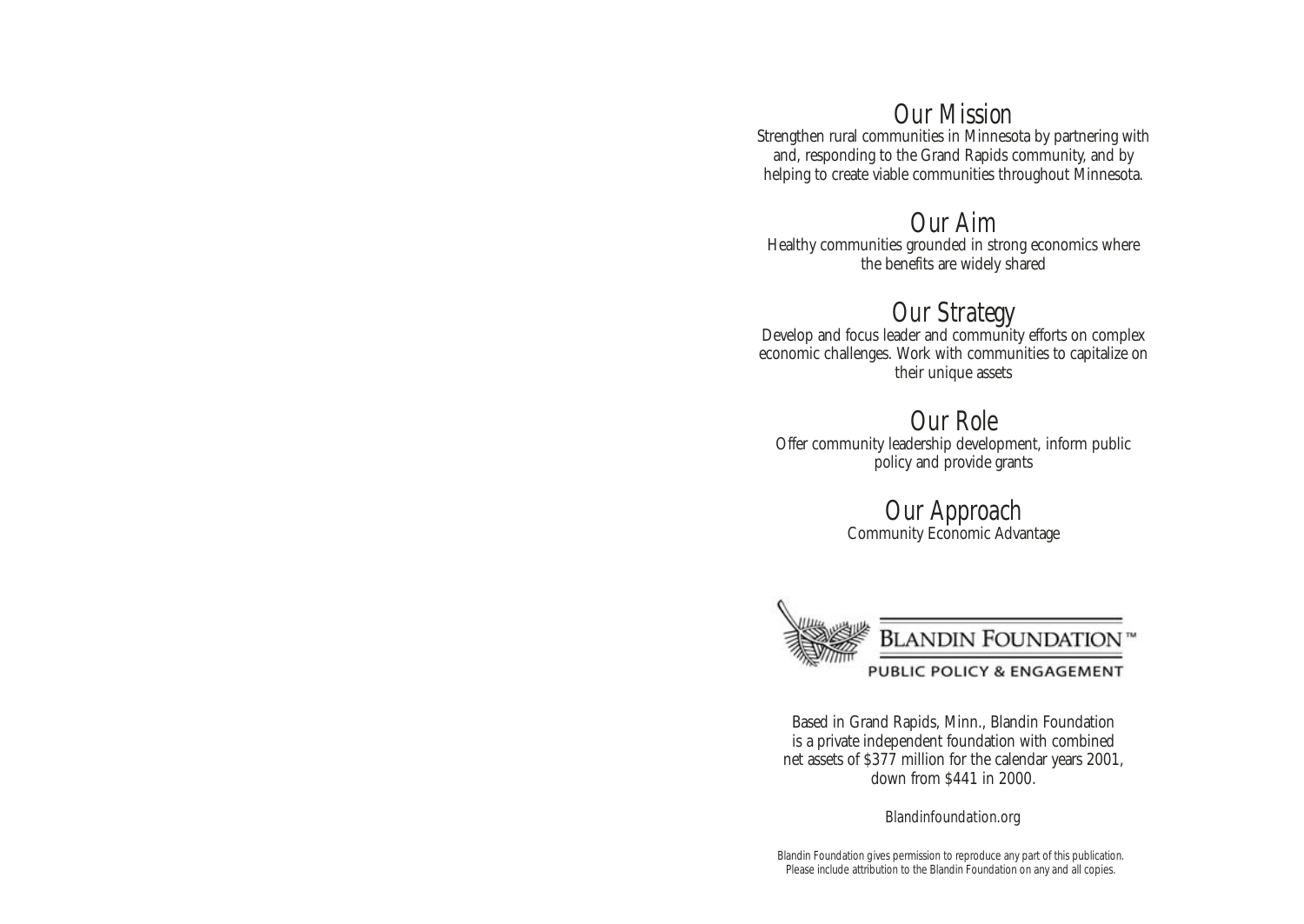# *Blandin Broadband Initiative Strategy Board*

Kevin Beyer General Manager Federated Telephone Co-op

Fred Bursch President Bursch Travel Agency Inc

John DeCramer Vice President, Engineering BH Electronics

John Duffy President & CEO Hickory Tech

Mark Erickson City Administrator City of Lakefield

Gary Evans President & CEO Hiawatha Broadband Communications

Bob Gunther MN House of Representatives

Burl Haar

Executive Secretary Minnesota Public Utilities Commission

> Project Consultant and Author of the Guide Gary L. Fields President Development Strategies and Resources, Inc.

Dennis Miller President Midwest Wireless Holdings

Richard Nordvold Director, IT Programs IRRRA

Jane Robbins Mayor Pine City

Dallas Sams Senator State of Minnesota

Dick Sjoberg President & CEO Sjoberg Cable Company

John Stanoch Vice President – Minnesota Qwest

Glenn Wilson Commissioner Minnesota Department of Commerce

*Table of Contents*

| Chapter 1  | Introduction                                  | 4  |
|------------|-----------------------------------------------|----|
| Chapter 2  | <b>Executive Summary</b>                      | 6  |
| Chapter 3  | All About Broadband                           | 8  |
| Chapter 4  | <b>Overview of Community</b><br>Opportunities | 14 |
| Chapter 5  | <b>Market Analysis</b>                        | 20 |
| Chapter 6  | <b>Market Development</b>                     | 23 |
| Chapter 7  | <b>Joint Ventures</b>                         | 32 |
| Chapter 8  | <b>Municipal Service Providers</b>            | 41 |
| Chapter 9  | <b>Case Studies</b>                           | 46 |
| Chapter 10 | <b>Broadband Tools and References</b>         | 60 |
| Chapter 11 | <b>Broadband Resources</b>                    | 87 |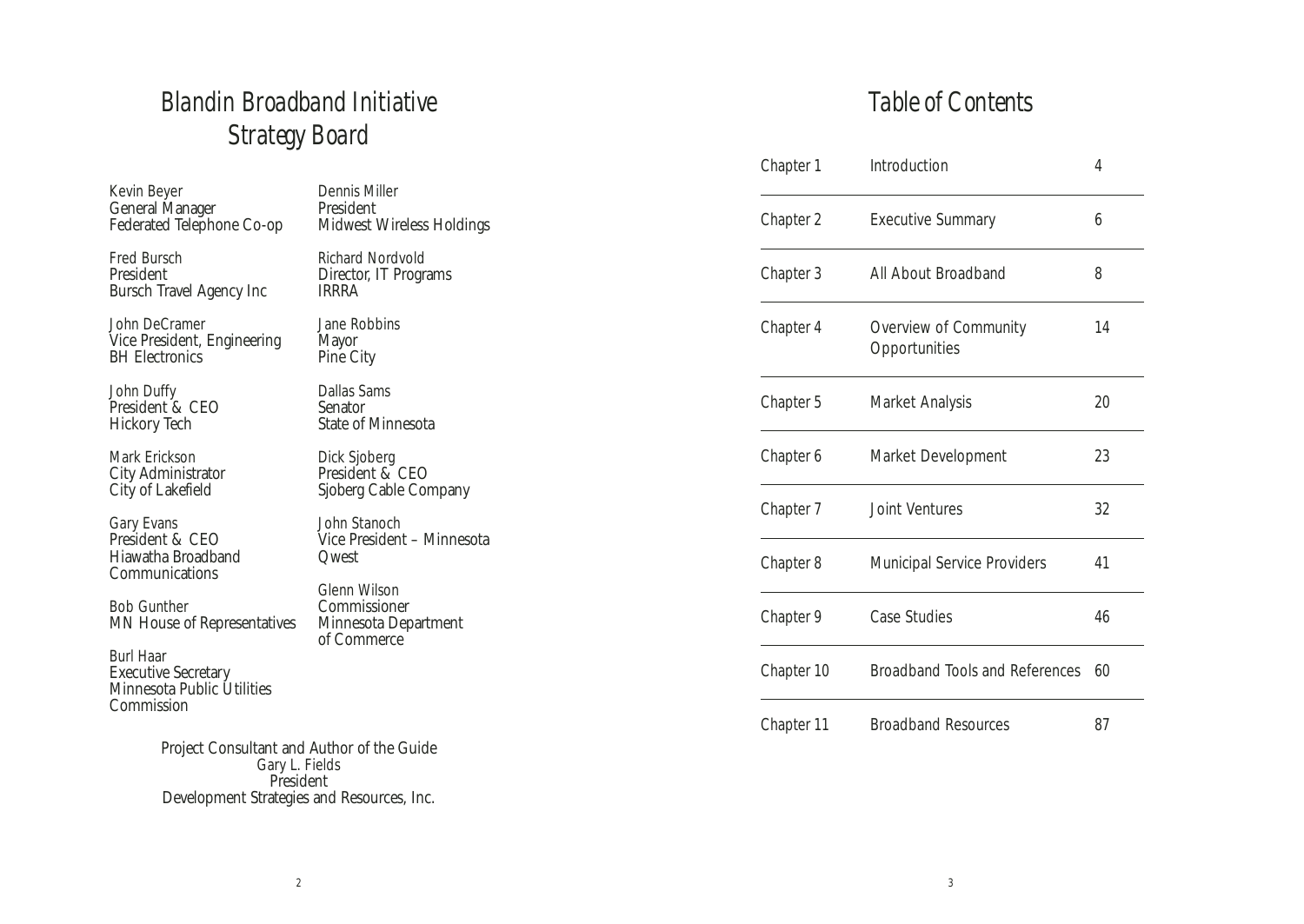# Increasing Economic Vitality:

*A Community Guide to Broadband Development*

| Chapter 1 | Introduction                               |
|-----------|--------------------------------------------|
| Chapter 2 | <b>Executive Summary</b>                   |
| Chapter 3 | All About Broadband                        |
| Chapter 4 | <b>Overview of Community Opportunities</b> |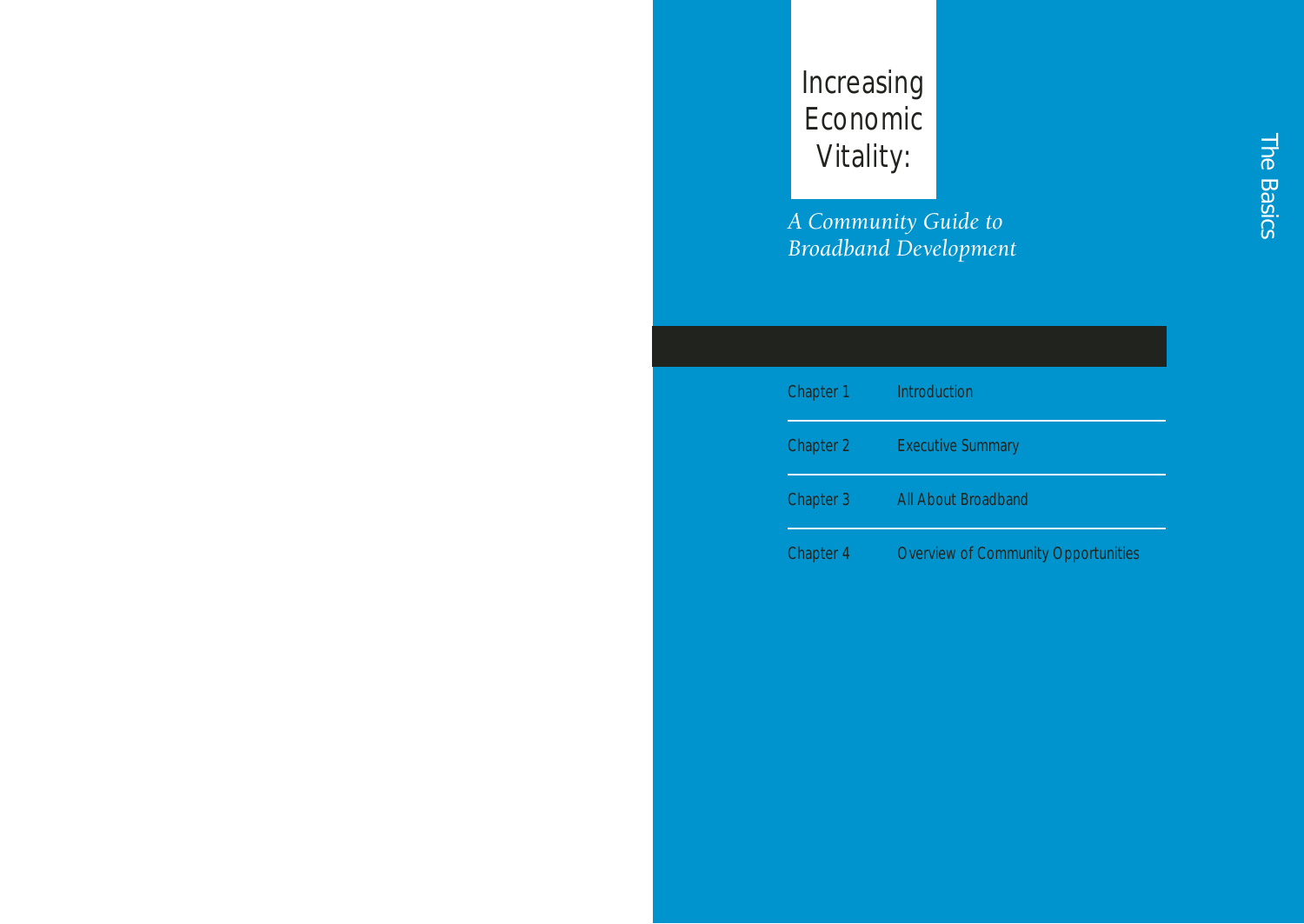*"You discover that there are many common interests when you get people working together. Now we have ISPs that provide services to large businesses down to individual telecommuters working for companies 500 miles away"*

> — Barbara Berghorst Finance Director Luverne, MN

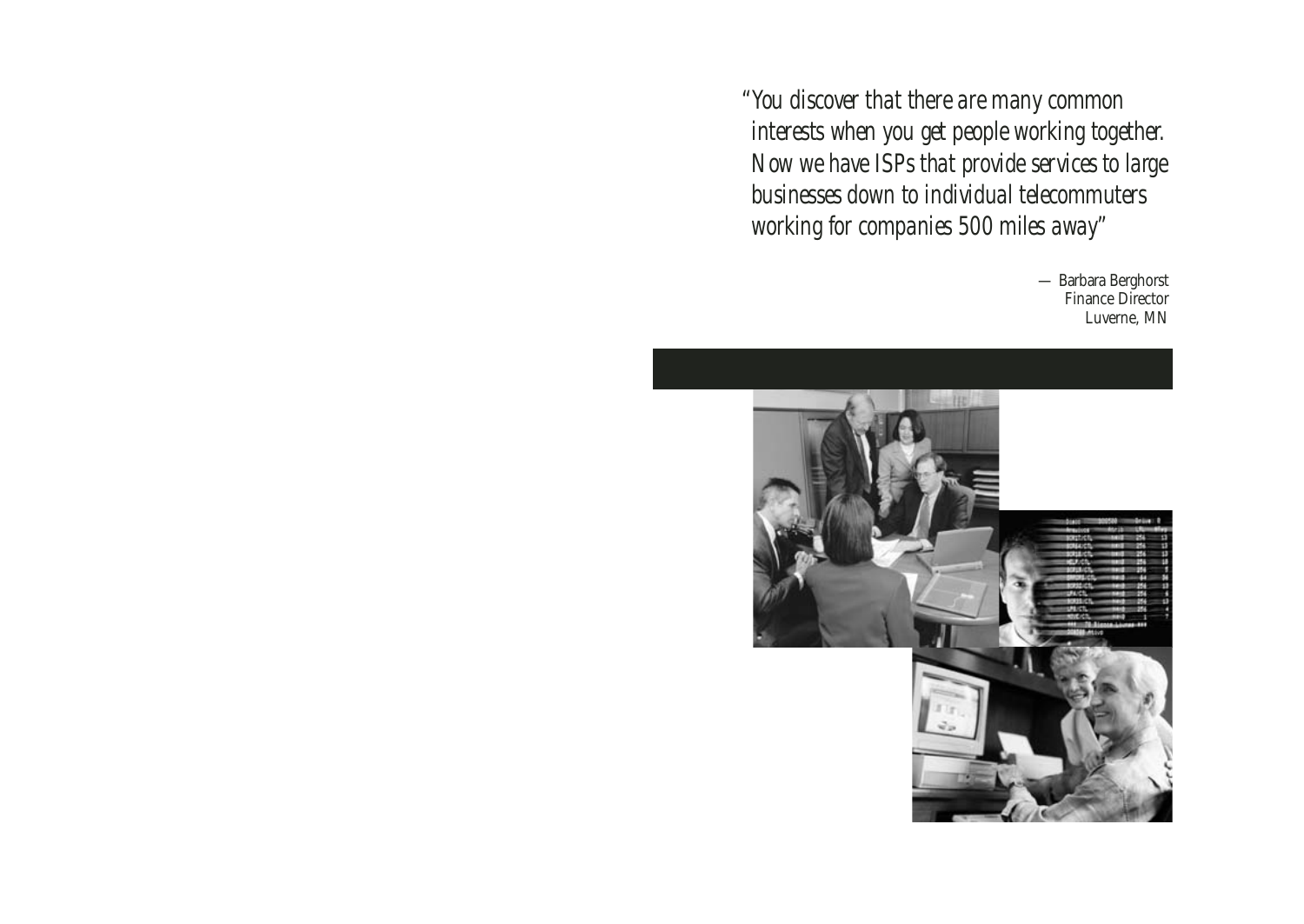# *Introduction*

In December 2002, the Blandin Foundation launched the Broadband Initiative to improve the economic vitality of Minnesota's communities by encouraging the development of rural telecommunications markets and infrastructure.

The foundation believes that broadband technology holds to potential for rural communities to overcome the disadvantages of a smaller labor force, fewer capital resources, reduced access to research institutions and greater distance from markets and suppliers.

In partnership with leadership across Minnesota, the foundation seeks to:

- *Increase awareness about the value of broadband telecommunications use and services*
- *Increase business and residential use of broadband in rural communities*
- *Increase public and private investment in rural broadband capacity*

To achieve these objectives, the Broadband Initiative Strategy Board, a group of public and private stakeholders, has initiated a series of broadband development projects, including this guide for community leaders, public officials and economic development professionals. This guide is designed to help them decide how to take advantage of the opportunities created by broadband technology. The guide explains their options along with the associated risks, benefits and required resources.

The guide is divided into the following sections:

The Overview *(Chapters 3 and 4) introduces broadband, explains its value, summarizes community broadband opportunities and describes Internet Service Providers (ISPs).*

Community Opportunities *(Chapters 5-8) provides detail about the four options communities may decide to pursue.*

Case Studies *(Chapter 9) focuses on community success stories.*

Tools and Resources *(Chapters 10-11) are listed to provide useable and practical information for community leaders*

## The Blandin Foundation wishes to thank the following people for their support and involvement in the preparation of the guide:

*Bill Coleman and Jane Leonard, Community Technology Advisors Bob Vose, Kennedy & Graven Steve Downer, Minnesota Municipal Utility Association Ann Higgins, League of Minnesota Cities*

## For more information about the Blandin Broadband Initiative, see *http://www.blandinfoundation.org/strategy/strat\_public\_broadband.html*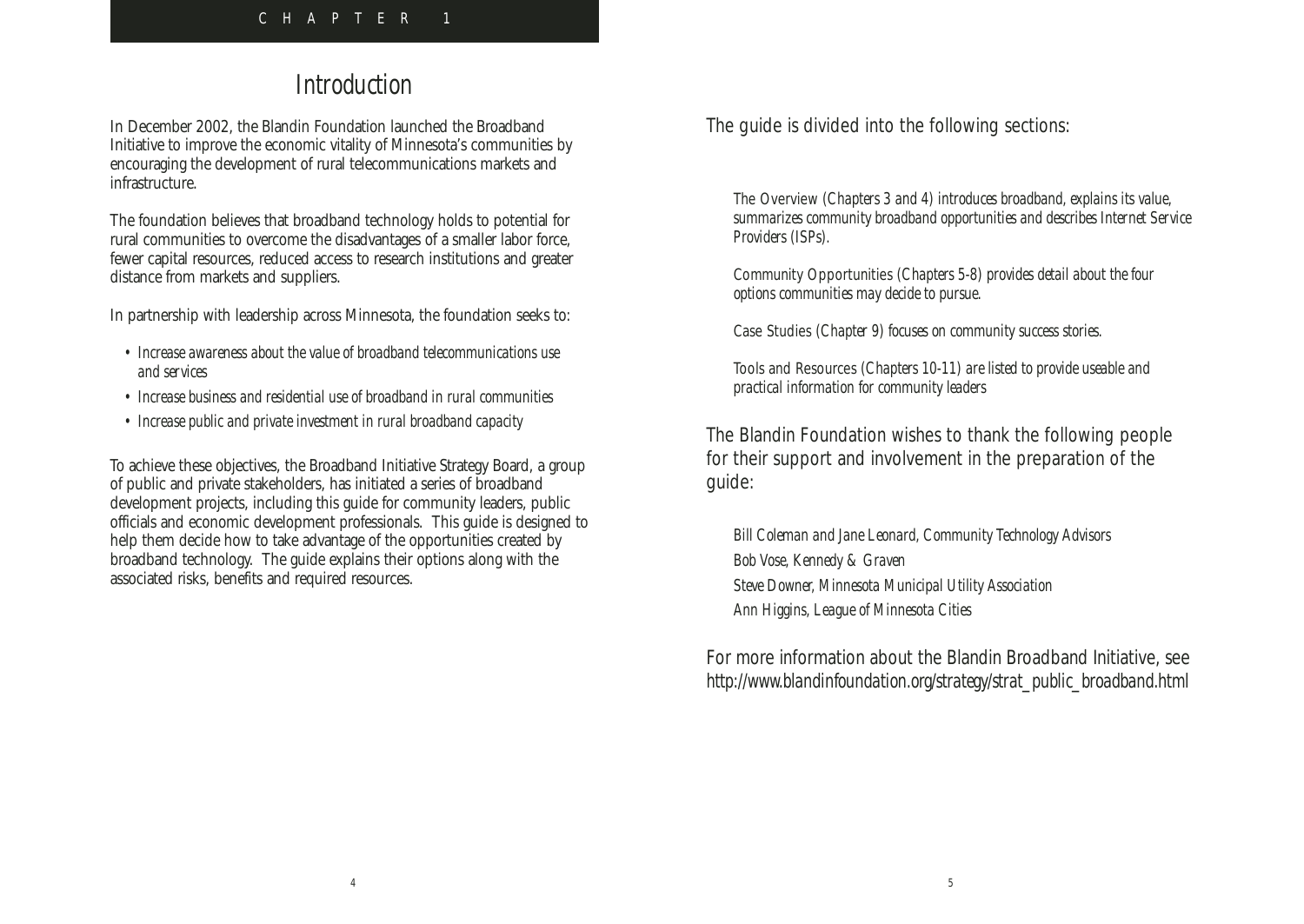## *Executive Summary*

Broadband technology creates a significant opportunity for rural communities to attract new business and grow existing businesses. Basic access to the Internet is no longer adequate to support business development. It is too slow and cumbersome; it often requires annoying dial-up service; and it will not support new applications. Communities already engaged in successful broadband initiatives (see the case studies presented in Chapter 9) understand fully the benefits, and the lessons, of the technology. This guide will help additional communities across Minnesota explore their options to use broadband to increase their economic vitality.

Simply defined, broadband is an always-on, high-speed Internet connection that allows users to download and manage large files and data quickly and easily. Whether it is used by entrepreneurs to engage in E-commerce or by doctors to share X-rays, broadband significantly increases efficiency. It allows businesses to manage finances and operations on-line, expand their networks of suppliers and customers, communicate effectively with far-away company executives and compete more broadly in larger markets. It provides residents with greater access to information, entertainment and the opportunity to telecommute in their jobs.

The benefits to a community include:

- *An enhanced ability to recruit new businesses*
- *A greater likelihood that existing businesses will survive*
- *A more vibrant quality of life*
- *New entertainment and recreational opportunities*
- *A stable tax base*
- *Stronger communications among major community organizations*

Successful broadband development requires both the availability of service and demand for the service. To begin to think about broadband development, community leaders should:

- *Build their understanding of broadband technology*
- *Learn more about the range of Internet Service Providers (ISPs)*
- *Review case studies of successful community initiatives*
- *Create a community-wide committee to increase the use of broadband technology*
- *Engage a community-wide discussion about the value of broadband development*
- *Explore public and private options to develop broadband*
- *Assess the risks and benefits of each option*

Community broadband opportunities include:

- *Conducting a market analysis to persuade an ISP to begin or increase service*
- *Working with ISPs to educate consumers and to market broadband services*
- *Engaging in a joint venture with an ISP to deliver broadband services*
- *•Creating a municipal ISP to deliver broadband services*

Each opportunity has its own benefits and drawbacks, and should be pursued only after considerable thought and discussion. A community may decide to conduct the analysis and help an ISP market, or it may decide to invest its own financial resources in broadband development. There is no correct decision. Every community must decide its appropriate course.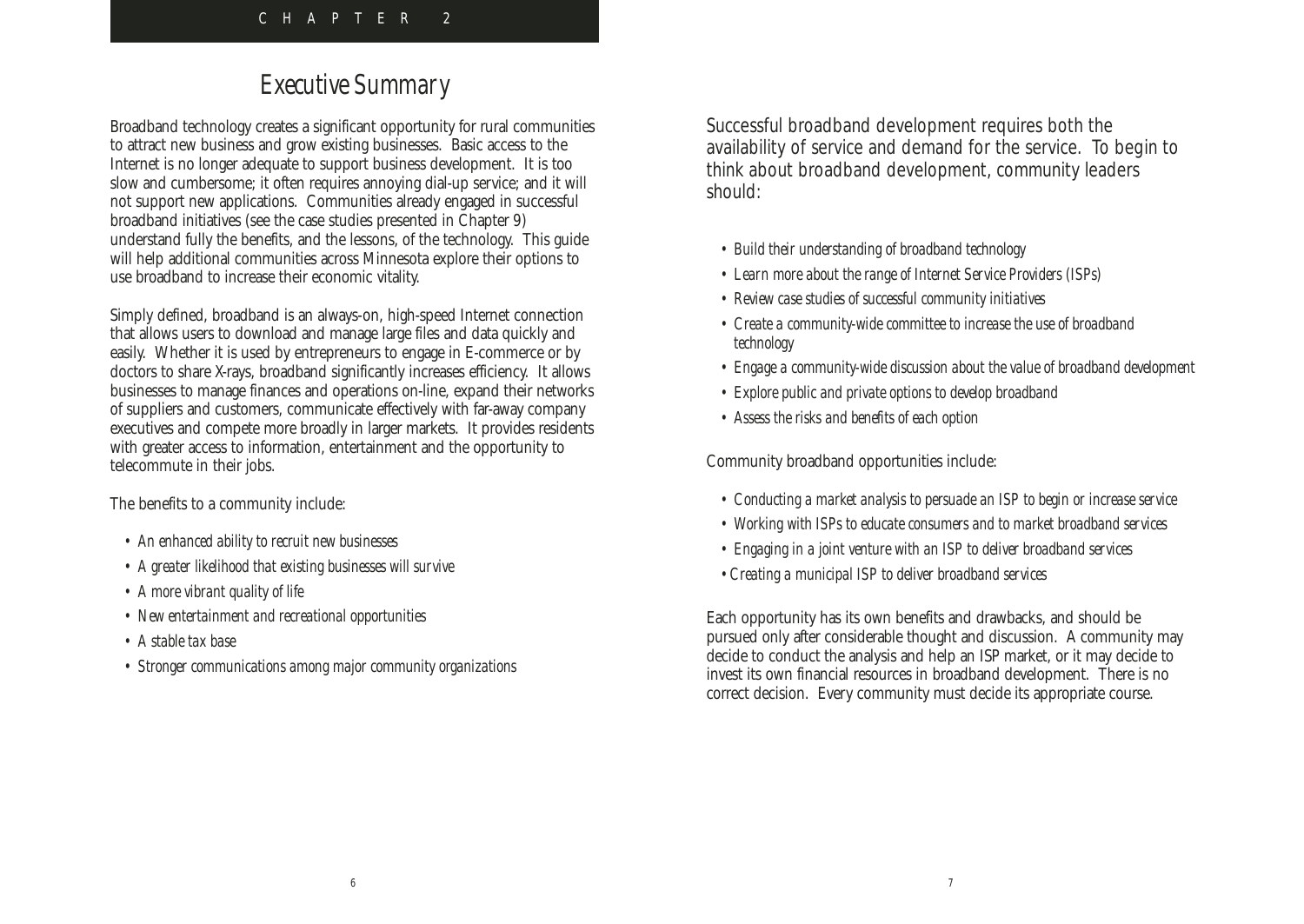## *All About Broadband*

## What is broadband?

In the simplest terms, broadband is the ability to move large amounts of data over the Internet using technology that is always available and operating. It is faster than dial-up Internet access, which must be turned on every time it is used. (See chart below and Chapter 10. For a truly mind-numbing experience, read *The Essential Guide to Telecommunications*, Dodd, Anabel.)

The definition of broadband is constantly changing as greater speed becomes available and new applications are developed that use greater amounts of data. When the primary use of the Internet was to transmit text, a 9600 baud modem was considered adequate. As the Internet evolved into a richer graphic and visual experience, higher speeds were required. The definition of broadband changed to 256K when sound and music applications required speed in excess of that available from dial-up service (56K maximum).

It is common to consider 256K to be broadband, but that definition is about to be reevaluated as a result of new high-quality video applications being developed by the entertainment, education/training and business sectors. Soon broadband will be defined as always-on service in excess of 750K.

## Current Primary Broadband Options

| Platform                         | <b>Medium</b>                             | Speed       |
|----------------------------------|-------------------------------------------|-------------|
| Digital Subscriber Line<br>(DŠL) | Copper wire (telephone line)              | 128K-6Mbps  |
| Cable Modem                      | Coaxial Cable (cable TV line)             | 256K and up |
| <b>Wireless</b>                  | Tower transmission to on-site antenna     | 256K and up |
| <b>Satellite</b>                 | Satellite transmission to on-site antenna | 256K and up |

Other options include T1 (more powerful, but more expensive), ISDN (expensive and now considered to be slow) and power line broadband (common in Europe, but now just appearing in the US).

## Why is broadband important to your community?

Simply stated, any community engaged in economic development should be involved in broadband development. Greater use of broadband will:

Make businesses more competitive and more likely to expand. *Businesses using broadband are able to increase efficiency and expand their markets, resulting in increased revenues and decreased costs. Opportunities will increase as companies are able to transmit data at high speeds rather than relying on slower delivery through express mail or dial-up Internet access.* 

Generate tax revenue. *Businesses that remain competitive and/or expand will pay more property and income taxes than businesses that reduce or cease operations. Tax-paying citizens, especially young adults, will remain in their home communities if jobs are available or telecommuting opportunities become available.*

Enhance the quality of life by expanding educational, health care and recreational services. *For example, schools will be able to expand curriculum and communicate more interactively, especially between teachers and parents. Health care institutions may access resources not available in their communities. Recreational and cultural opportunities available to urban youth may be just as available in rural communities (and potentially diminish the migration of young adults from rural to urban areas).*

Potentially decrease the cost of broadband services. *As the number of broadband users increases, economies of scale may be achieved that reduce the cost. In addition, an increase in numbers of users may attract additional service providers. Competition among service providers generally reduces the cost of service.*

Broadband technology has the potential to make rural businesses and communities more productive and more competitive by giving them equal access to global markets, raw materials, information, specialized labor and management tools.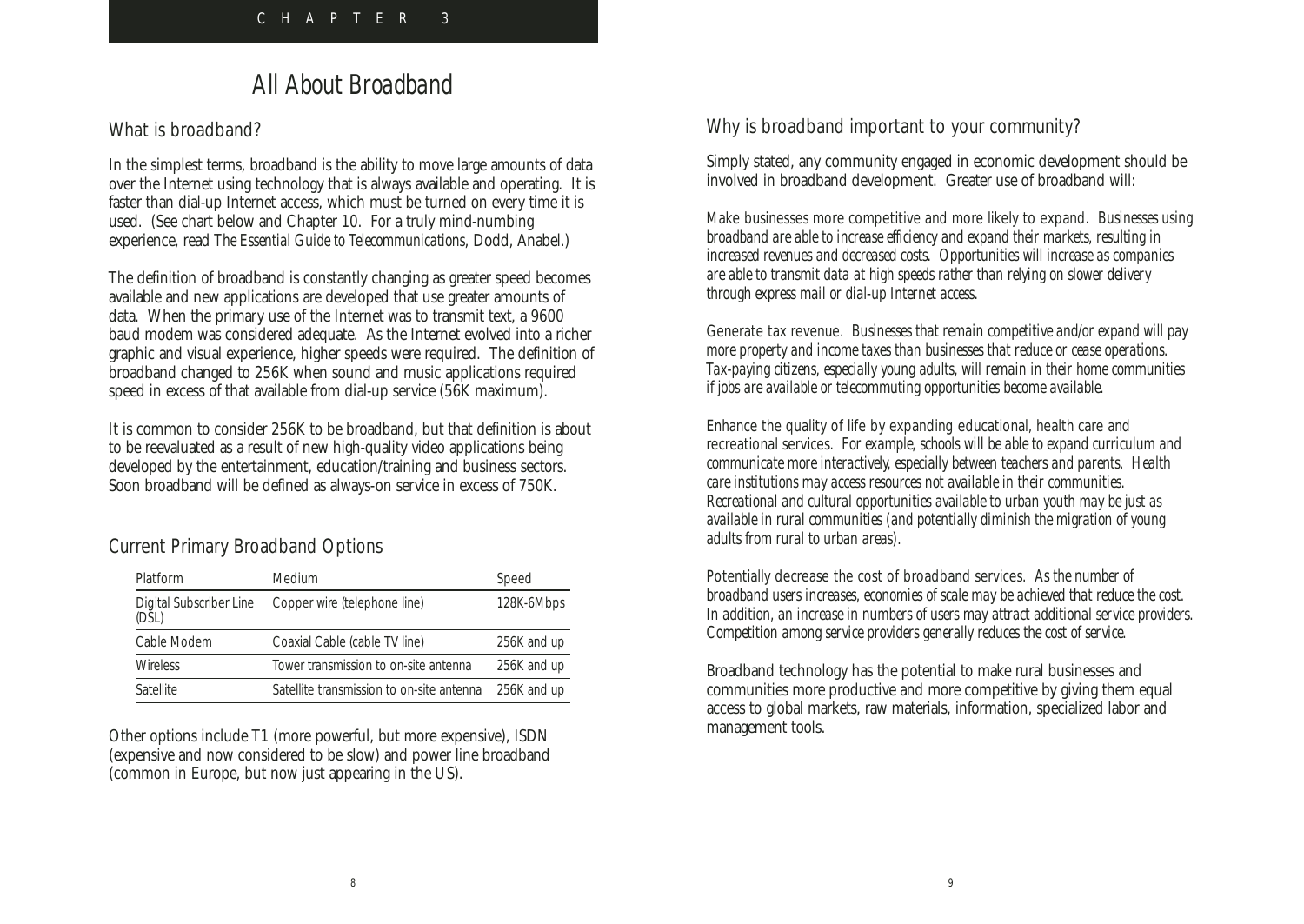It is especially important as rural communities strive both to grow existing resource-based businesses (timber, minerals, agriculture) and to expand knowledge-based businesses (computer technology, financial services, health care). Both types will benefit from increased use of broadband. Broadband will allow resource-based businesses to manage more efficiently, identify lower cost materials, sell more effectively and communicate more easily with distant headquarter operations. Knowledge-based businesses are more likely to locate in rural areas if broadband is available. Since they ship data not products, they are less hindered by distance and transportation challenges.

## What is the state of rural Minnesota broadband today?

While the development of broadband services started later in greater Minnesota, availability is not far behind the metro area. A more significant problem is underutilization of broadband services. The rate for residents and businesses purchasing broadband service is relatively low. As of June 2002, Minnesota ranks 19th in broadband access, while ninth in all types of home Internet access. The average cost of rural residential broadband service today is \$40.90 . Market research indicates that many customers would switch from dial-up service to broadband if the price were to drop to \$30 a month. (The cost of broadband is related to the cost of developing a community's telecommunications infrastructure, which can range from \$25,000 to \$1 million. Because of the size of this investment, few telecommunications companies are very profitable. The introduction of broadband service in a community usually creates a negative cash flow for ISPs for a period of years.)

Related to the cost issue is the perception of value. The decision to switch to broadband is related to the value people receive from the service. As people become more aware of the value of broadband, they are willing to pay a higher price for the service. Unfortunately, most people do not appreciate the value of broadband until they experience it personally. We must educate consumers to increase both their understanding of broadband and their appreciation of its benefit to their businesses and home lives.

To assure appropriate broadband service levels at the best price, more communities should get involved in promoting broadband use in their community. In some areas, where affordable broadband service is absent,community investment may reduce the minimum market size needed to attract the private investment for service expansion. For this to occur, the benefits should exceed the public investment. A detailed analysis of the anticipated costs and benefits must occur before any public investment.

## But shouldn't the broadband service providers be doing this themselves?

Yes, but ISPs haven't necessarily been effective marketers. If communities wish to remain economically vital, they will have to take an active role in creating infrastructure and increasing the number of users, a situation similar to the historic precedents of rural electricity, telephone and transportation services.

You may ask why service providers haven't been more effective in promoting their services. The answer lies in a number of factors:

- *Telecommunications services have evolved from the utility industry, which has had little recent involvement in marketing, although 100 years ago they had to explain to their customers what you did with electricity and telephones. Access to the Internet is the first product line that is not seen as an "essential" public service, unlike electricity, municipal waste services, or telephone services. If the burden for making the "essential" case is left to the ISPs, we will be hurting ourselves while we wait.*
- *Broadband services are relatively new and the value is not well known. The Internet is only 10 years old and the most frequent users are teenagers downloading music.*
- *ISPs did not anticipate the need to educate consumers and are somewhat guilty of the "build it and they will come" philosophy.*

It is essential for communities to look at the relatively low cost of market development and compare it to the economic benefits resulting from increased broadband use. Rather than say to the ISPs, "it's your problem," it is more important to say, "we need to meet this challenge together."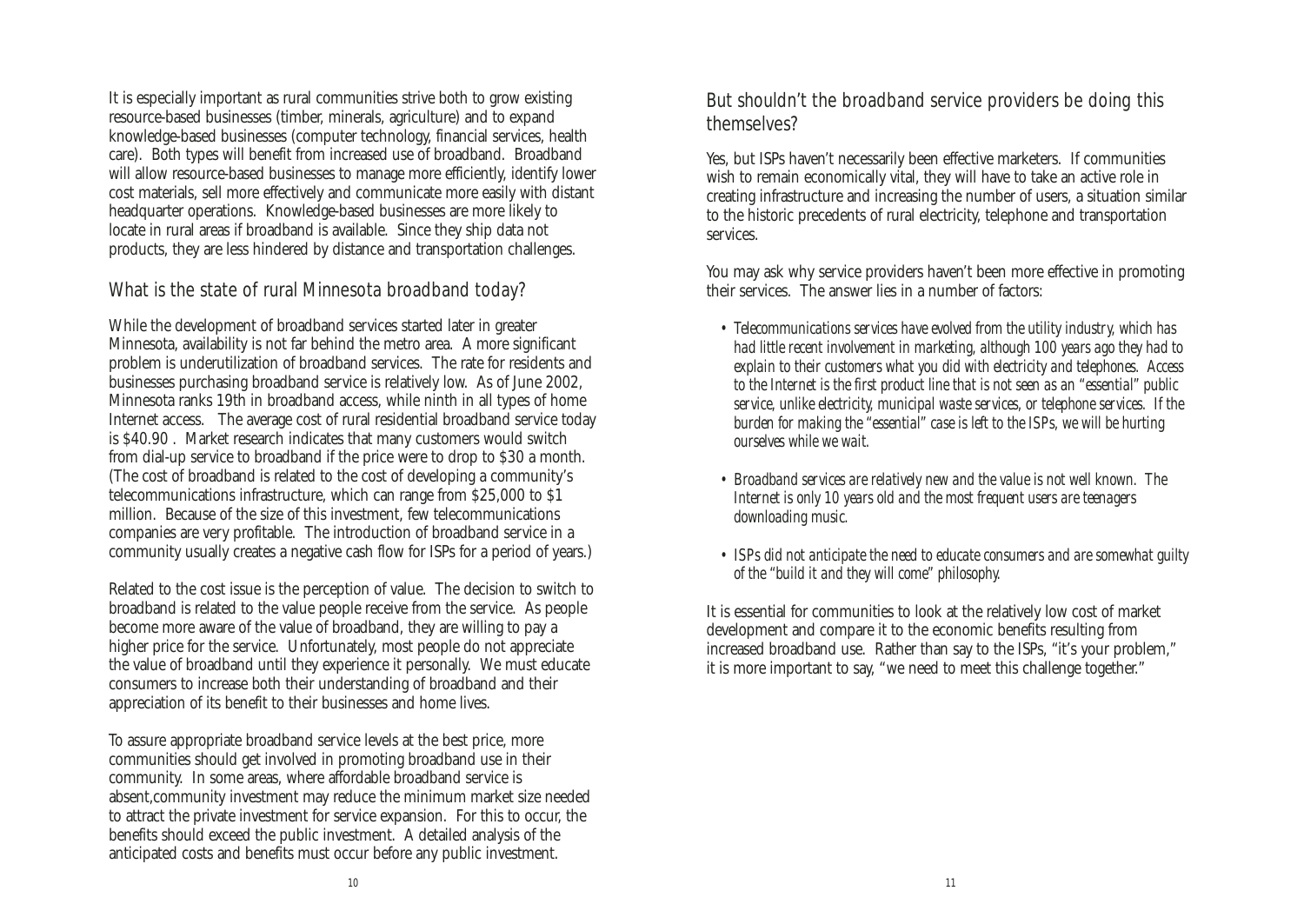## What are ISPs? How do we work with them?

Regardless of a community's broadband strategy, the majority of the work will be performed by privately owned telecommunication companies known as Internet Service Providers (ISPs). Consequently, it is critical to know and understand what they are, what motivates them, their strengths and weaknesses and how they may be most effective partners.

First, we must understand ISPs as an industry are extremely diverse. It includes small, medium and large telephone companies, cable TV providers, wireless ISPs and municipally owned utilities. Electrical utilities may soon join the mix by delivering broadband along power lines. While telephone companies are heavily regulated by federal and state agencies, the cable companies are less regulated. Wireless companies, comprising the newest industry sector, are the least regulated. Attempts to update the regulatory system to recognize 21st century needs have gone as smoothly as updating our tax codes. Updating the regulatory system will not happen quickly.

Second, we must acknowledge that the ISPs are for-profit companies (with the exception of the municipally owned ISPs and cooperatives). This fact sometimes gets lost in the historic context of telephone, electrical and gas utilities, which before deregulation were considered quasi-public agencies with a public purpose. Profits were limited in exchange for beneficial franchise agreements and operating protections. Since deregulation, profits and prices are much less restricted, while competition is openly encouraged. As expected, ISPs have competed for market share in urban areas, while lower density areas frequently have only one service provider. Regardless of the size of the ISP or its technology, they all are accountable to their investors to provide a return on investment. Public purposes, such as the economic benefits to a community, are a secondary purpose. Any proposal for ISP involvement must make financial sense for the ISP and meet the expectations of its stockholders.

Third, we must identify ISPs strengths and weaknesses. Some provide good customer service, but are weak marketers. Some have access to abundant capital, but make poor investment decisions. Some have good operational abilities, but have no access to capital. ISPs are not necessarily candid about their strengths and weaknesses, so you should gather information before a discussion to create more constructive conversations about joint projects or ventures. The same holds true about public agencies. Analysis of public sector strengths and weaknesses will help ISPs search for and identify ideal partners.

Finally, we must bring something constructive to the table. Before a conversation with an ISP, it is important to identify community resources. Are there leaders who are willing to be involved? Is there local support for broadband development? Is a joint venture an acceptable "cultural" concept? Do we have funds to invest? ISP executives have complained that they receive calls from local officials asking them to install or expand broadband services, but the callers offer no persuasive argument about the value of the effort to the ISP. One of the best "assets" to offer an ISP is an analysis of the local market (See Chapter 5). Another modest public investment is a market development program to increase the size of the market. Public agencies are usually good at obtaining consumer and business data that can make discussions with private ISPs more productive.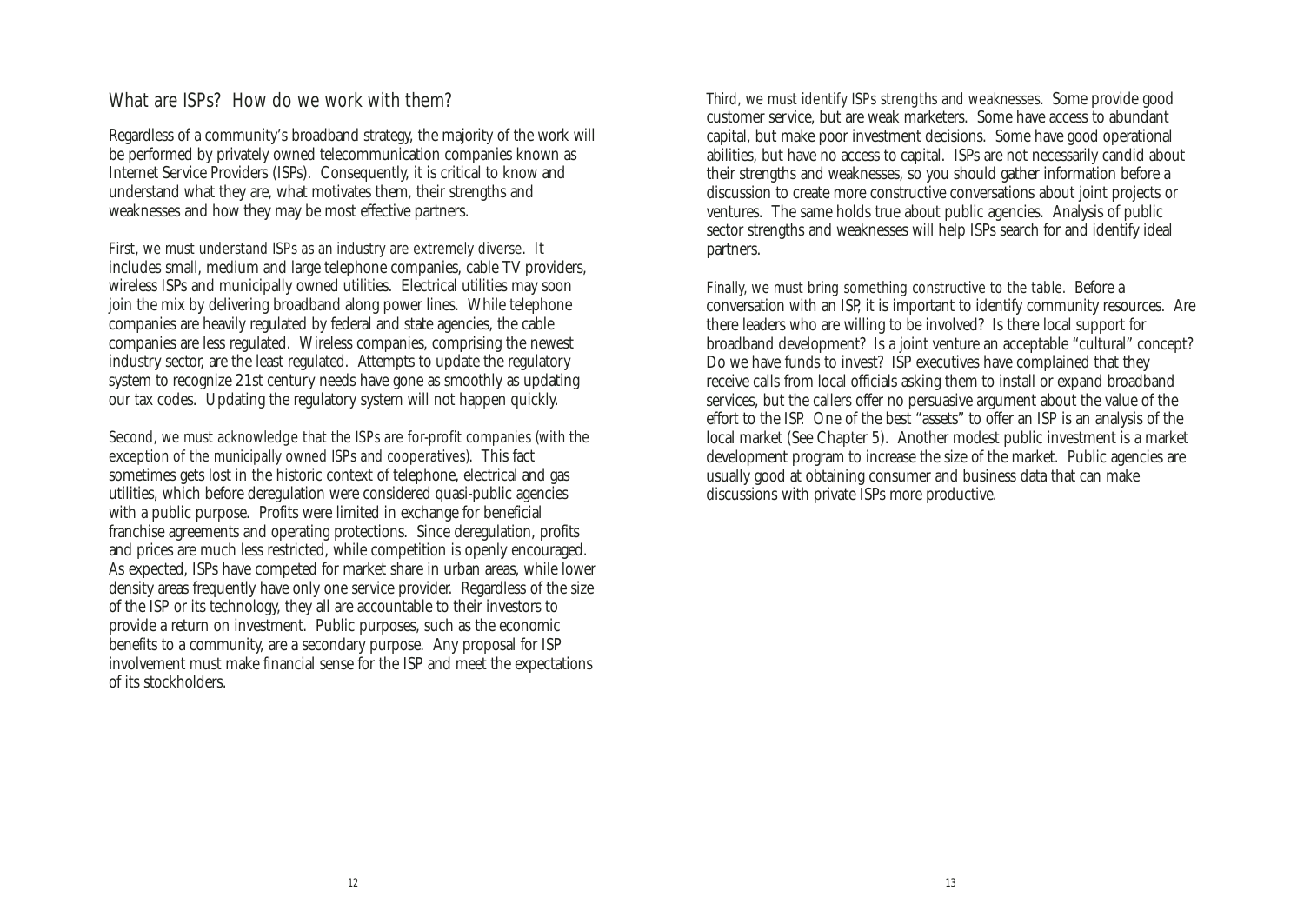# *Overview of Community Involvement Opportunities*

This chapter provides an overview of the opportunities for communities to increase their broadband use. It introduces you to the concepts and provides basic familiarity with the topic. Each opportunity is explained in detail in the following chapters.

A community may become involved in broadband development by:

- *Conducting a market analysis to persuade an ISP to begin or increase service*
- *Helping an ISP educate consumers and market their broadband services*
- *Engaging in a joint venture with an ISP to deliver broadband services*
- *Creating a municipal ISP to deliver broadband services*

Each opportunity has its own benefits and drawbacks and should be pursued only after considerable thought and discussion. As a community leader, you may decide to conduct the analysis and help an ISP market, or you may decide to invest its own financial resources in broadband development. There is no correct decision, but all options should be considered.

## Market Analysis

Before initiating any broadband development activity, you should conduct a local market analysis to answer two fundamental questions:

- *What services do you have in your community?*
- *What broadband services do people want?*

You may find that you have extensive services available, with little demand for them, in which case the primary efforts should focus on business and consumer education to show the benefits from the available services. You may find that you have no services, but significant demand, in which case the market analysis provides important information to start a dialogue with service providers about establishing broadband services. You may find that you have few services and low demand, in which case you may wish to undertake market development activities knowing that specific targets have to be met to generate ISP interest and investment.

The market analysis should include at least three components:

Provider Survey: This survey of local telecommunications providers will identify the types of broadband service available, including the technology platform, the speed, the monthly cost and the installation cost.

Business Survey: This survey of local businesses will identify the type of Internet service they have, what they use it for, their current cost, their interest in broadband service, the price they are willing to pay for broadband service and their interest in additional broadband-based applications. This survey will also assess the needs and interests of major community organizations, government, education, health care and non-profits.

Residential Survey: This survey of residents will identify the type of Internet service they have, what they use it for, their cost, their interest in broadband service, the price they are willing to pay for broadband service, their interest in telecommuting and their interest in developing a homebased business.

The cost of a market survey, which may be completed within a month, ranges from \$2,000 to \$10,000 depending on the availability of existing municipal or volunteer labor. Sample surveys (provider, business and residential) are included in Chapter 10. Organizations that can assist with market surveys are listed in Chapter 11.

Once the market analysis is completed, the community should develop a vision for broadband services. This community vision is the foundation for a plan to connect existing service and demand with a plan for reaching the community goals. For an example of community goals, see the Computer Systems Policy Project Readiness Guide, Living in a Networked World (Chapter 10) or the CSPP Web site at http://www.cspp.org/projects/readiness.

For more information about market analysis see Chapter 5.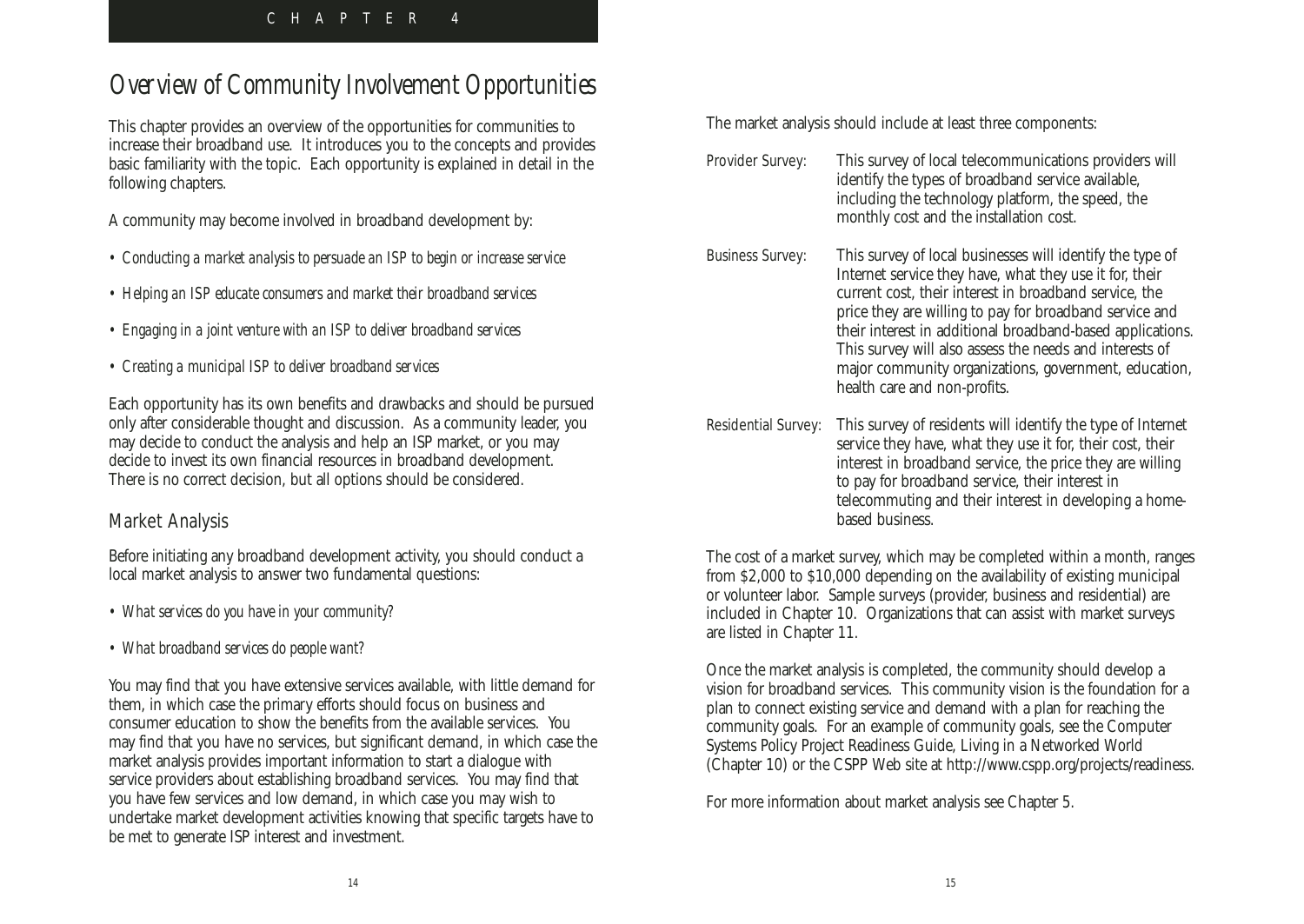## Market Development

Most communities will need to undertake some type of market development activity. Even in the most technology-savvy areas, businesses and residents are rarely aware of new broadband applications that can keep businesses competitive and improve the quality of life for residents. A market development program will demonstrate the practical value of broadband applications and generate additional demand for broadband service. Increased demand attracts new investment and expanded service.

Applications exist for a variety of market sectors:

| Large businesses         | Governments     | Recreation/Entertainment |
|--------------------------|-----------------|--------------------------|
| Small businesses         | <b>Schools</b>  | Home services            |
| Health care institutions | Senior citizens |                          |

A development program will enable market sector leaders to identify the appropriate programs/applications for their markets and the best means to distribute and demonstrate the applications. Representatives from each market sector may form a steering committee.

Broadband capabilities may be demonstrated in a variety of ways, including:

- *CD ROMs that include application demos and tutorials*
- *Community technology fairs*
- *Open houses at computer labs*
- *One-on-one counseling with individual businesses or residents*
- *Local Web sites and newsletters that direct users to applications (preferably reviewed at broadband speeds)*
- *Presentations at community events*
- *Computer classes at local venues, such as libraries, school computer labs or business training centers*
- *Community education classes*

A market development program will take 1 to 6 months and can cost \$10,000 to \$30,000 depending on the types of activities and the methods of distribution used. Local ISPs should be interested in participating, since they will benefit from an expanded customer base. New ISPs may be interested in participation as well.

Depending on the results of the market assessment, discussions with ISPs could also include establishing thresholds of interest that generate specific responses from the service provider. "If \_\_ customers agree to subscribe to a new \_\_\_ service at \_\_\_ cost, the ISP will initiate the service within \_\_\_ months." "If \_\_\_ additional customers subscribe to an existing \_\_\_\_ service, the monthly cost will be reduced to \_\_\_\_..." While these arrangements are somewhat delicate, they need to be discussed to determine the benefits for all of the parties.

For more information about market development see Chapter 6.

### Joint Ventures

There will be times when market development activities are not adequate to attract the private investment needed to develop the desired broadband services. The market may still be too small; the ISP partners may have limited capital; the appropriate technology may be particularly expensive; or the price people are willing to pay may be too low. In these situations, you may wish to consider a joint venture with an ISP. Public investment reduces the investment needed from the ISP, which allows the ISP to assume greater risk. Since the public sector is assuming some risk with the investment, the relationship should not be undertaken without considerable evaluation.

You should first evaluate your own strengths before discussions with a potential ISP partner. These strengths could include:

Infrastructure Does the community own telecommunications infrastructure (towers, switches, fiber, right-of-way, conduit) that maybe shared with a private ISP? Management Does the community have utility management experience that could absorb some of the operational costs? Construction Does the community have the expertise to build new infrastructure at reduced costs? Finance Does the community have access to more attractive capital (lower rate and/or longer term) than the ISP?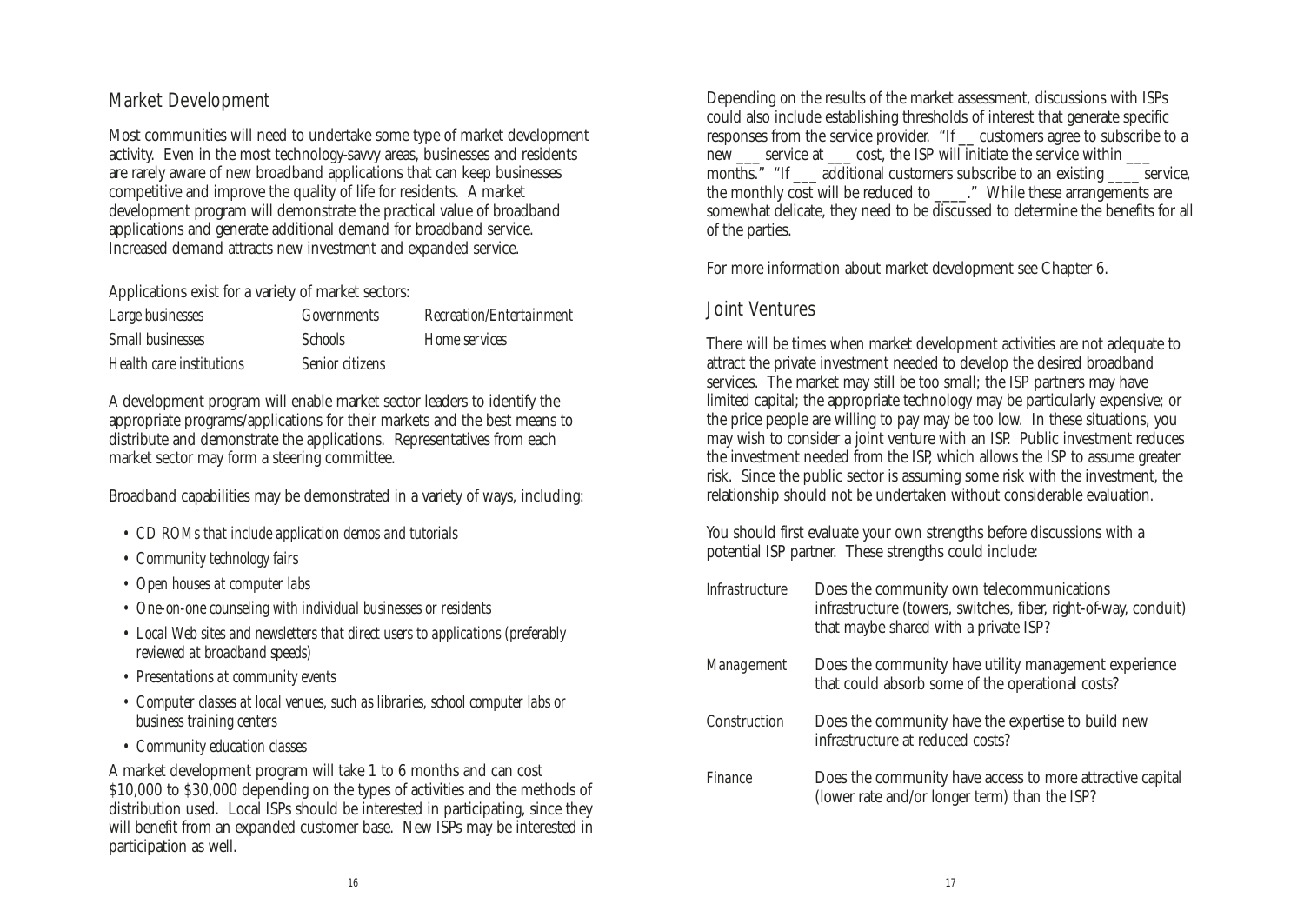Following are types of joint venture structures:

- *The community builds the infrastructure and leases it to one or more private ISPs*
- *The community builds the infrastructure and hires a private ISP to operate a municipal broadband service.*
- *The community builds the infrastructure and leases it to a municipal utility.*
- *The community provides a loan to a private ISP to expand broadband service.*
- *The community and the ISP make an equity investment in a new broadband business.*

Joint ventures between public and private entities could cost as little as \$25,000 for limited infrastructure investment (a wireless application or a switch that is added to existing infrastructure) to more than \$10 million for a complete fiber optic cable installation. Any significant investment should only occur after considerable study, development of a business plan, an understanding of the financial condition and business objectives of the private partners and appropriate public discussions and hearings.

For more information about joint ventures see Chapter 7. Examples of successful joint ventures are included in the case studies in Chapter 9.

## Municipal ISP

Communities should only consider the establishment of a municipal broadband service as a last resort when a joint venture partner is not available. This may be your only option because of limited demand (size of market), remote location, cost of infrastructure, or simply because of the inability to negotiate acceptable terms with an ISP. The investment and risk are the greatest of all of the alternatives. Furthermore, if local ISPs provide some broadband service, the appropriateness of the public sector competing with a private business may be questioned. In this latter case, a strong public purpose must be present before any municipal operation is considered.

If the municipal telecommunication service provides conventional telephone services in addition to broadband service, a public referendum must be approved by 65 percent of the affected voters. See Minnesota Statutes 237.19 for more information about this requirement.

For more information about municipal ISPs see Chapter 8. Examples of successful municipal ISPs are included in Chapter 9.

## Opportunities for Community Involvement in Broadband Development

|                              | Market<br>Assessment                                                                                                                                             | Market<br>Development                                                                                                                                                                                                                                                                                              | Joint<br>Venture                                                                                                                                                                                                                                                           | Municipal<br><b>ISP</b>                                                                                                                                                             |
|------------------------------|------------------------------------------------------------------------------------------------------------------------------------------------------------------|--------------------------------------------------------------------------------------------------------------------------------------------------------------------------------------------------------------------------------------------------------------------------------------------------------------------|----------------------------------------------------------------------------------------------------------------------------------------------------------------------------------------------------------------------------------------------------------------------------|-------------------------------------------------------------------------------------------------------------------------------------------------------------------------------------|
| Description                  | Research to determine<br>local demand for<br>broadband service and<br>to evaluate existing<br>broadband services.                                                | A marketing program<br>to increase the demand<br>for local broadband<br>services.                                                                                                                                                                                                                                  | Public-private<br>partnership to expand<br>broadband services.                                                                                                                                                                                                             | Publicly owned                                                                                                                                                                      |
| Outcomes                     | Quantification of<br>demand (how many<br>businesses and<br>residents want it<br>at different price<br>levels) and how<br>that compares to<br>available services. | Demand is increased,<br>which should result in<br>lower cost and/or<br>expanded levels of<br>services.                                                                                                                                                                                                             | Expanded broadband<br>services.                                                                                                                                                                                                                                            | Local public<br>ownership of new<br>broadband<br>services.                                                                                                                          |
| <b>Benefits</b>              | Critical information<br>is developed for<br>meaningful discussions<br>with potential<br>broadband service<br>providers.                                          | Local businesses<br>are more competitive,<br>and residents have a<br>greater access to<br>services and<br>information.                                                                                                                                                                                             | Local businesses<br>are more competitive,<br>and residents have a<br>greater access to<br>services and<br>information.                                                                                                                                                     | Local businesses are<br>more competitive,<br>and residents have a<br>greater access to<br>services and<br>information.                                                              |
| Primary<br><b>Activities</b> | 1. Business survey<br>2. Resident survey<br>3. Broadband service<br>provider telephone<br>interview                                                              | 1. Development of local<br>committees to approach<br>different market niches<br>2. Distribution and<br>demonstration of<br>services and<br>information accessible<br>via broadband<br>3. Quantification of new<br>market potential<br>4. Dialogue with existing<br>and potential<br>broadband service<br>providers | Potential joint ventures<br>could include:<br>1. Public infrastructure<br>leased to private firms<br>2. Municipal assets<br>managed by private<br>firm<br>3. Public equity<br>investment in<br>private firm<br>4. Public financing of<br>privately owned<br>infrastructure | Full development<br>of municipal<br>enterprise, including<br>management,<br>marketing,<br>finance, technology<br>selection and<br>acquisition, and<br>commencement<br>of operations |
| Relative<br>Cost             | low<br>\$2,000-10,000                                                                                                                                            | Low<br>\$10,000-30,000                                                                                                                                                                                                                                                                                             | Moderate<br>\$25K -1,000,000                                                                                                                                                                                                                                               | High<br>$$100K-> $1,000,000$                                                                                                                                                        |
| Public Risk                  | Nominal                                                                                                                                                          | Low                                                                                                                                                                                                                                                                                                                | Moderate                                                                                                                                                                                                                                                                   | High                                                                                                                                                                                |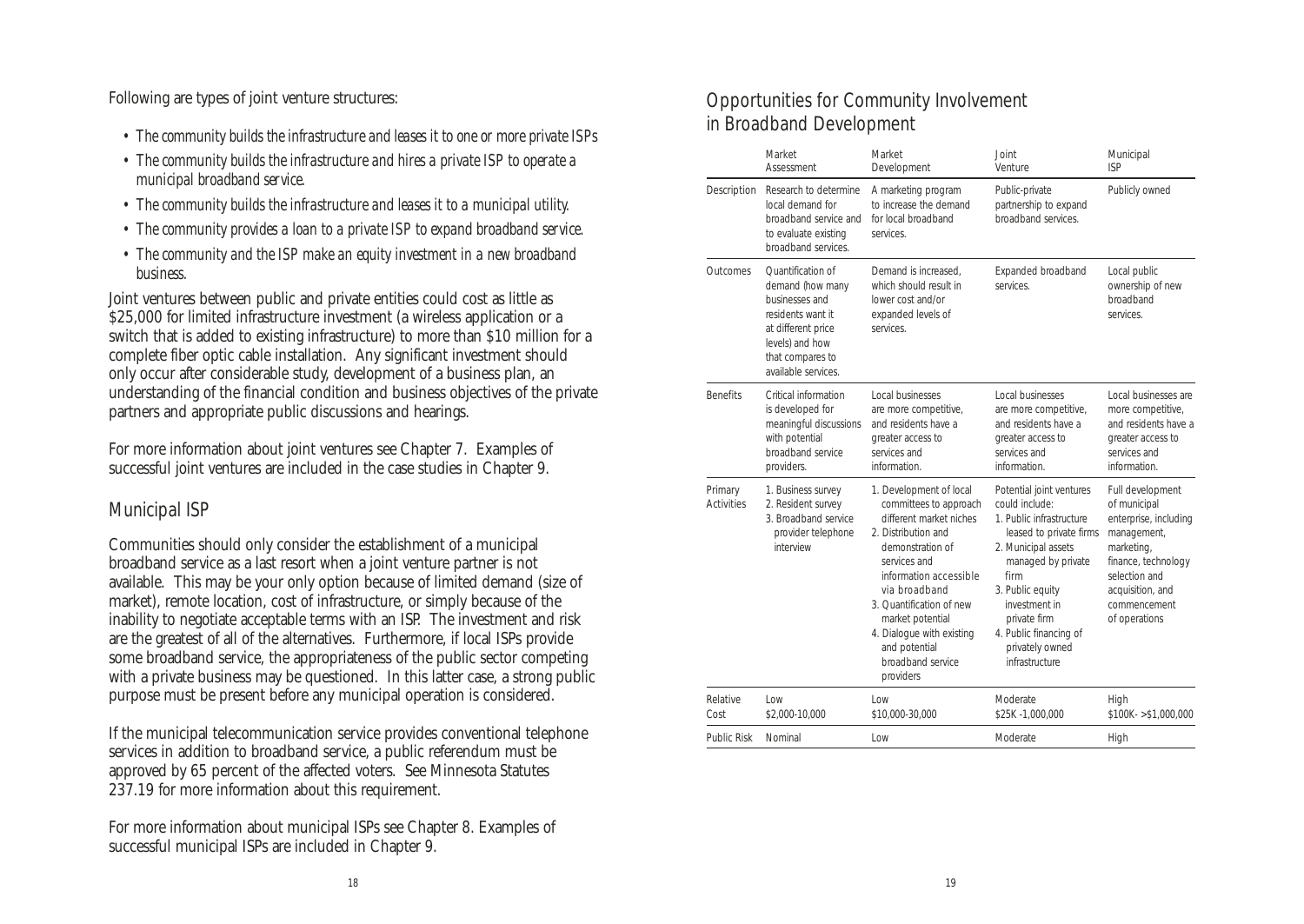# Increasing Economic Vitality:

*A Community Guide to Broadband Development*

## THE OPPORTUNITIES

| Chapter 5        | <b>Market Analysis</b>             |  |
|------------------|------------------------------------|--|
| Chapter 6        | <b>Market Development</b>          |  |
| Chapter 7        | <b>Joint Ventures</b>              |  |
| <b>Chapter 8</b> | <b>Municipal Service Providers</b> |  |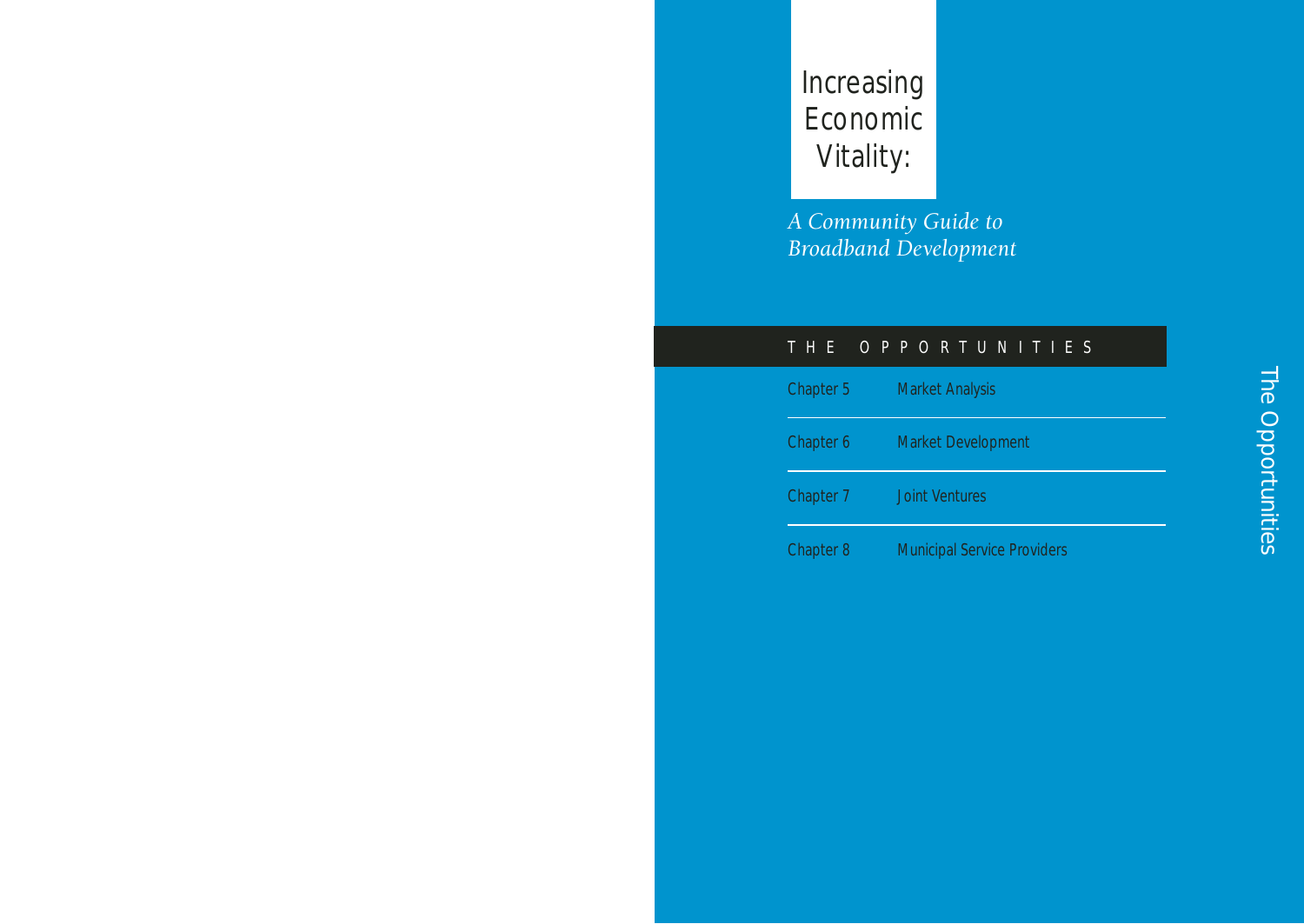*"Use good marketing people who can help generate the enthusiasm and optimism about broadband in the community."*

> — Gary Evans President and CEO Hiawatha Broadband

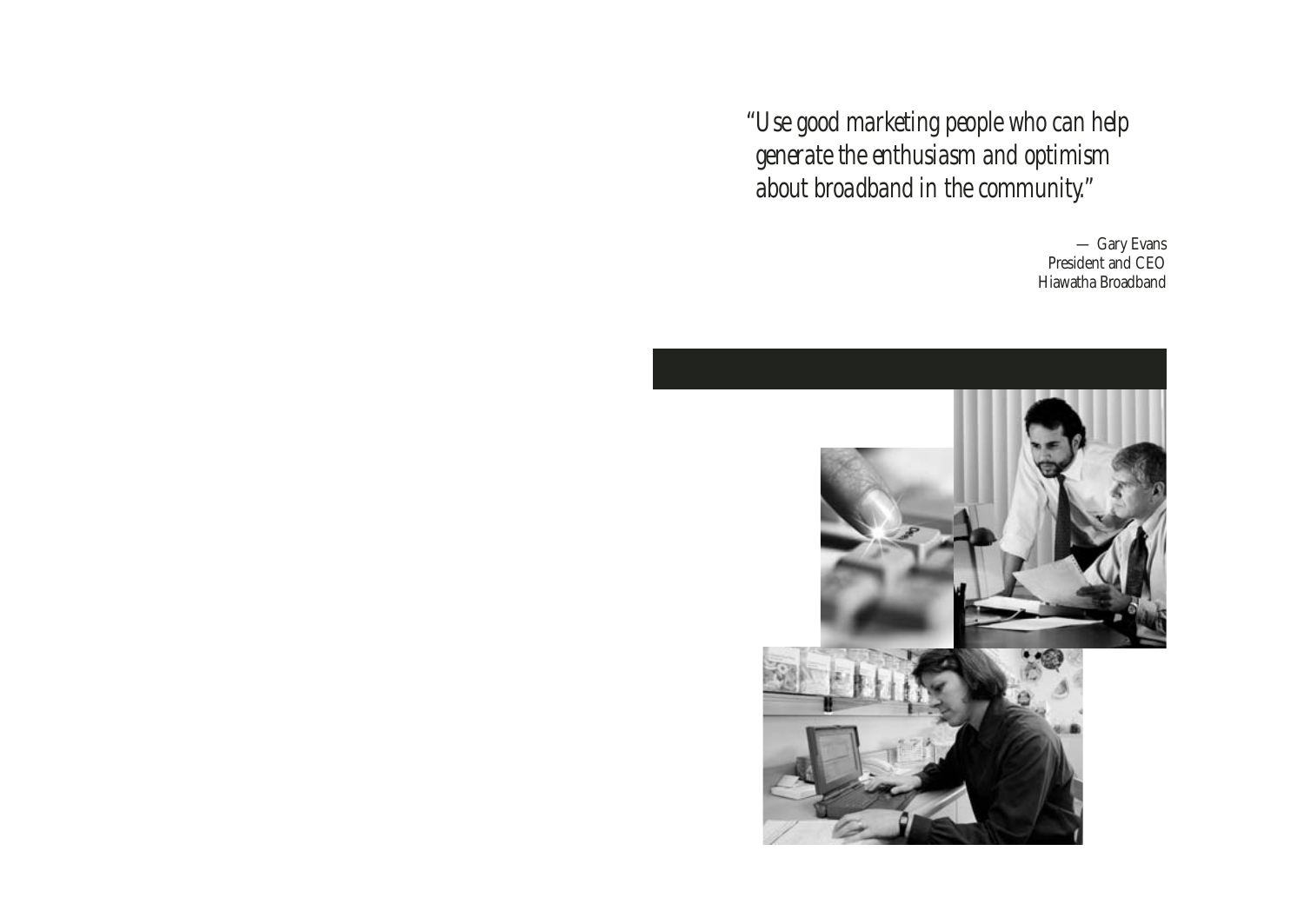## *Market Analysis*

Any new initiative, whether it is conducted by a business, non-profit organization, or governmental agency, begins with a self-assessment. Without an understanding of who you are and what resources you offer, it is difficult to choose the right strategies, activities and partners to help reach your goals. While this seems obvious, conversations between communities and ISPs often begin with a public official requesting broadband service from an ISP resulting in little, if any, response. The ISP has little understanding of the local market conditions and no information needed to seriously consider an investment.

#### A local market analysis will tell you about:

- *The broadband services already available in your community (including technology platform, rates, speeds and costs).*
- *The demand for existing and additional broadband services by business/institutional and residential markets.*

For example, a market analysis may show that your community has only dialup Internet access, but there is a demand from 500 homes and businesses for 1 MB speeds and 4 T-1 connections at government, hospital and school sites. A market analysis may show that 256K DSL access is available at \$49 per month and currently used by 100 customers, but 300 customers would switch from dial-up access if the price dropped to \$40 per month. Data gathered from a market analysis, when done well, form the foundation for establishing appropriate goals for community broadband development and for the dialogue with ISPs.

The market analysis should include at least three components:

#### Provider Survey

A survey of local telecommunications providers will identify available services, the technology platform, speed, monthly cost and installation cost. The survey will include telephone companies, cable TV companies and wireless Internet providers. In some areas, electrical utilities are partners in Internet services. Municipalities or educational institutions may also be service providers. It is helpful to know their existing

capacity and the percentage of that capacity utilized during peak hours (usually 4 to 8 p.m.). The provider survey is best conducted by telephone. Most communities will only have 1 to 5 service providers, so this is not a labor-intensive effort. A telephone call will help ensure a 100 percent response rate, which is difficult to achieve with mail surveys.

#### Business/Institutional Survey

A survey of businesses and community institutions will identify the type of Internet service they have, what they use it for, current cost, their interest in broadband service, the price they are willing to pay for broadband service and their interest in additional broadband-based applications. It is also valuable to identify their interest in or use of telecommuting activity. Major community institutions include government units, hospitals and clinics, residential facilities (nursing homes, treatment centers), non-profit organizations and cultural or civic groups.

#### Residential Survey

A survey of residents will identify the type of Internet service they have, what they use it for, current cost, their interest in broadband service, the price they are willing to pay for broadband service, their interest in telecommuting and their interest in developing any home-based business. The business/institutional and residential surveys may be conducted by mail. A large sample size is necessary to ensure a statistically significant response, since many surveys won't be returned. The number of completed responses should be at least 5-10% of the local population. From the responses, the interest in broadband services for the entire population may be extrapolated.

The market analysis should cost between \$2,000 and \$10,000. The lower cost covers the printing, distribution and collection costs; the higher costs include additional paid labor needed to compile the surveys and conduct the provider telephone interviews. Funds for the activities could come from municipalities, ISPs or philanthropic sources. The labor may come from municipal staff, economic development organizations, business organizations ( chambers of commerce), planning agencies, and private marketing and telecommunication consulting organizations.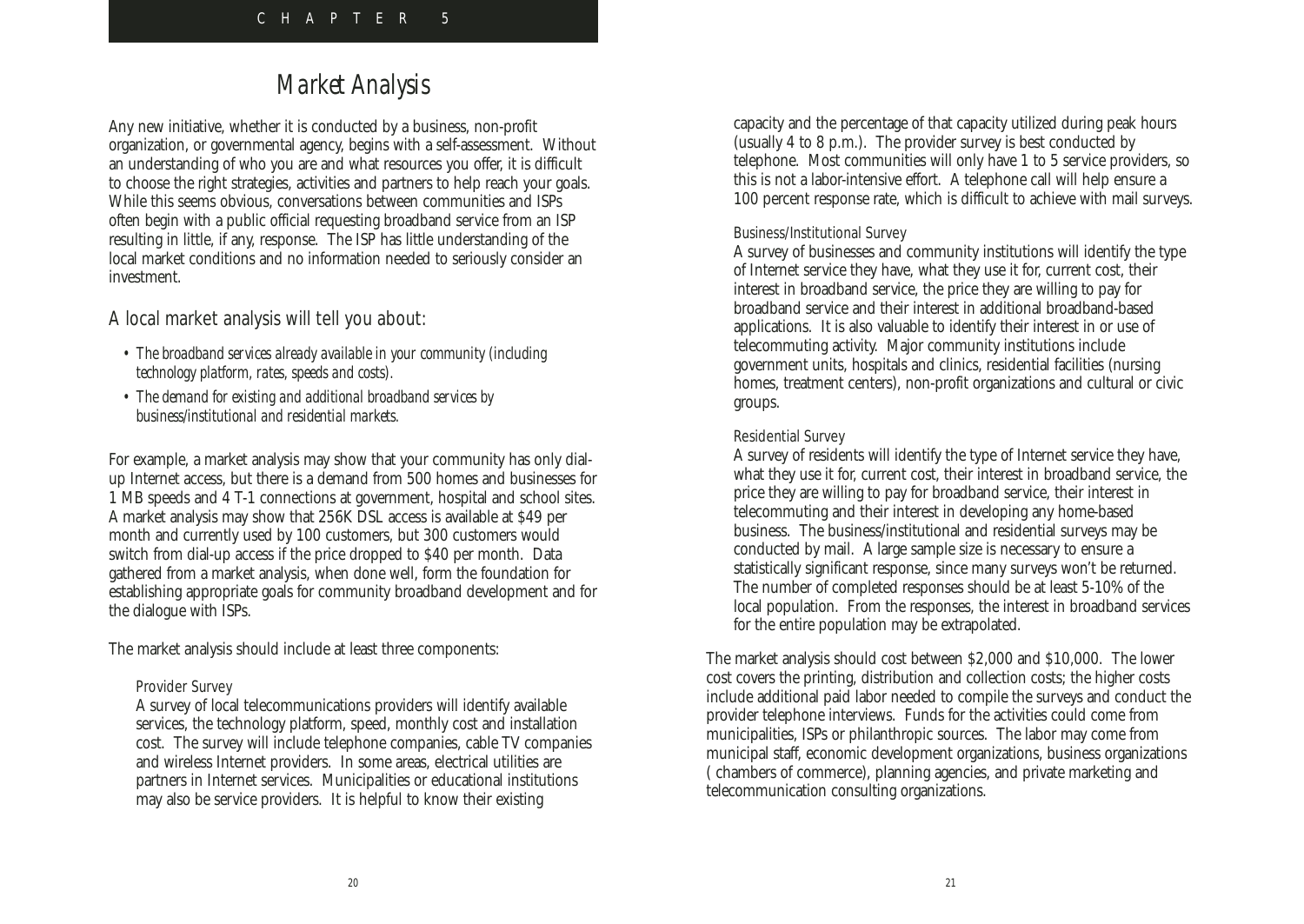## Based on the results of the survey a number of strategies may be considered.

| Demand<br><b>Survey Results</b> | Provider<br><b>Survey Results</b> | <b>Potential Strategies</b>                                                                                                            |
|---------------------------------|-----------------------------------|----------------------------------------------------------------------------------------------------------------------------------------|
| $>200$ new<br>broadband users   | No providers                      | Begin discussions with potential service<br>providers to establish service                                                             |
| $>300$ new<br>broadband users   | Some provider(s)                  | Identify price points that motivate new<br>subscribers. Collect new subscriber<br>commitments and begin dialogue with<br>providers.    |
| Low demand                      | No providers                      | Begin market development program to<br>develop demand. Potential providers<br>could be partners in the market<br>development activity. |
| Low demand                      | Some provider(s)                  | Begin market development program<br>with local providers. Cost reductions<br>could be coupled with achievement<br>of marketing goals.  |

*NOTE: Consideration of joint ventures and municipal ISPs is not yet appropriate. The intent is to assess local demand, identify available services and attempt to establish a connection between them at the lowest possible cost and risk to the community. Community investment should occur only after the market analysis and market development are completed and the full potential for private sector responses has been explored.*

The data needed for the market analysis are described above and included in the sample surveys in Chapter 10. Market analysis activities will occasionally overlap with other objectives, creating an opportunity to combine activities, reduce costs and potentially add new partners/funders. For example, the survey focuses on broadband service, but other parties may be interested in collecting information about basic local or long distance telephone service, cable TV operations and other types of residential or business services.

 $\overline{\phantom{a}}$ 

# *Market Development*

At this stage, you should have already determined the availability of broadband service, the level of broadband use, and business and residential interest in acquiring broadband service. A successful market development effort will involve all of the primary sectors and institutions in your community. Most communities, regardless of their current level of broadband service and demand, will benefit from a market development effort.

It is best to involve ISPs early in market development discussions to define objectives, costs, and to discuss how the benefits of a successful effort (service cost reductions or service increases) will materialize. The community and the ISP should also reach an agreement about how the benefits of a successful effort will be distributed. Important questions such as "if we increase the market by X, what will be the resulting drop in monthly costs?" and "if we obtain X or Y commitments for subscriptions, what will the resulting costs be?" Having these discussions after the conclusion of a market development effort will likely yield disappointing results and invoke "Irma's Law"6 .

Sometimes the benefits and results can be integrated in a new marketing campaign. In 2003, SBC, one of the regional successors to AT&T, initiated a major marketing campaign in the southeastern part of the U.S. to enlist new broadband users by offering an introductory rate of \$29.95 per month for its lowest level DSL service. These types of ISP promotions can be more effective with active community involvement.

## Where to Begin: Organizing the Committee

Every successful market development effort begins with the creation of a committee to establish the goals, prepare relevant strategies and conduct promotional activities. The committee should reflect the diverse sectors of local broadband users. Furthermore, the more senior the representatives on the committee, the more effective it will be. For example, the commitment of a school district superintendent will carry more weight than a computer instructor, although the latter will likely know much more about broadband. The committee's purpose is to create the vision; the people who actually undertake the activities may actually be an entirely different group.

 $\overline{\phantom{a}}$ 

*<sup>5</sup> The demand thresholds are estimations based on current broadband infrastructure costs, subject to change. The thresholds should go down as equipment and infrastructure costs go down.*

*<sup>6</sup> Irma's Law: A service is always worth less after it has been rendered.*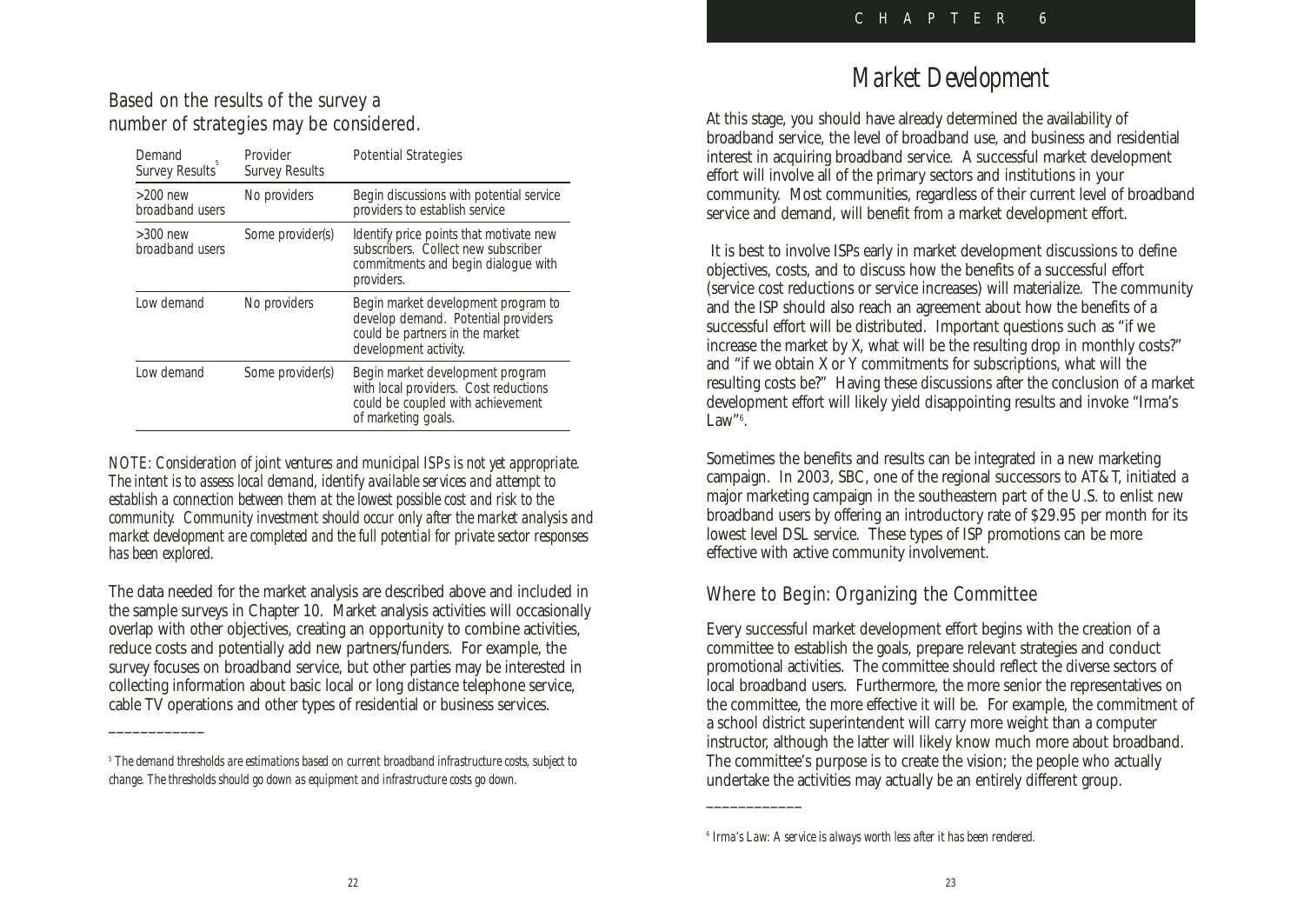The organizing committee should include members from all of the primary market sectors:

| <b>Potential Representative</b><br>Sector |                                                       |  |
|-------------------------------------------|-------------------------------------------------------|--|
| <b>Public</b>                             | Mayor or city administrator                           |  |
| Large Business                            | Key business owner                                    |  |
| <b>Small Business</b>                     | Chamber of commerce executive                         |  |
| <b>Health Care</b>                        | Hospital or clinic CEO                                |  |
| Education                                 | School district superintendent, college president     |  |
| Recreation                                | Cable television executive, high school student       |  |
| <b>Senior Citizens</b>                    | Senior center manager or senior organization director |  |
| Technology                                | Telecommunication or technology professional          |  |

*Note that Internet Service Providers (ISPs) have been left off the list. While their involvement is critical, there may or may not be a place for them on the organizing committee. If their community reputation is positive and they are committed to broadband development, their involvement on the committee is valuable. If their interest is unclear and potential exists for outside ISPs to become involved, preserving the independence of the committee could be very important. In some situations, having multiple ISPs on the committee may be appropriate.*

## Establishing Goals

The goals of the market development committee are to increase the demand for broadband service and increase the use of broadband applications. If demand (interest and subscriptions) is increased but use is not established, demand will diminish. People will not continue to pay for a service they don't use. In a similar fashion, it is not enough to increase understanding about how to use broadband applications. That knowledge must be reinforced through new services that allow people to use their new skills on a daily basis.

The goal of "increasing demand for broadband services" will serve you well during a quick conversation, but a successful effort will require more detail. How much of an increase do you seek? Are there specific areas that are particularly underutilized? Without specific goals, any increase will be considered a success. You should establish goals for each market sector that include:

- *Subscription rates*
- *Availability of e-commerce*
- *Customer/client support*
- *Telecommuting*
- *E-training/distance learning*
- *Access and availability*

One of the best tools for establishing goals is the CSPP Readiness Guide (See Chapter 10). The Readiness Guide has specific benchmarks to measure speed, competition, access and use, applications and innovation. These benchmarks may be used to establish specific goals:

- *Broadband service will be available to 80 percent of homes and business in the community.*
- *60 percent of employees have access to an always-on connection to the Internet.*
- *50 percent of campuses have a wireless network.*
- *75 percent of government agencies have transactional Web sites for citizens and suppliers.*
- *25 percent of health care providers have an interactive Web site for scheduling and basic questions.*

## Forming Market Subcommittees

Broadband users tend to be divided into market sectors, each using different applications resulting in different benefits. The market sectors overlap very little. What appeals to a hospital administrator has no benefit to a high school teacher. What appeals to a small business owner does little for a government agency employee. Entertainment and gaming programming have little appeal beyond youth and young adults. Consequently, market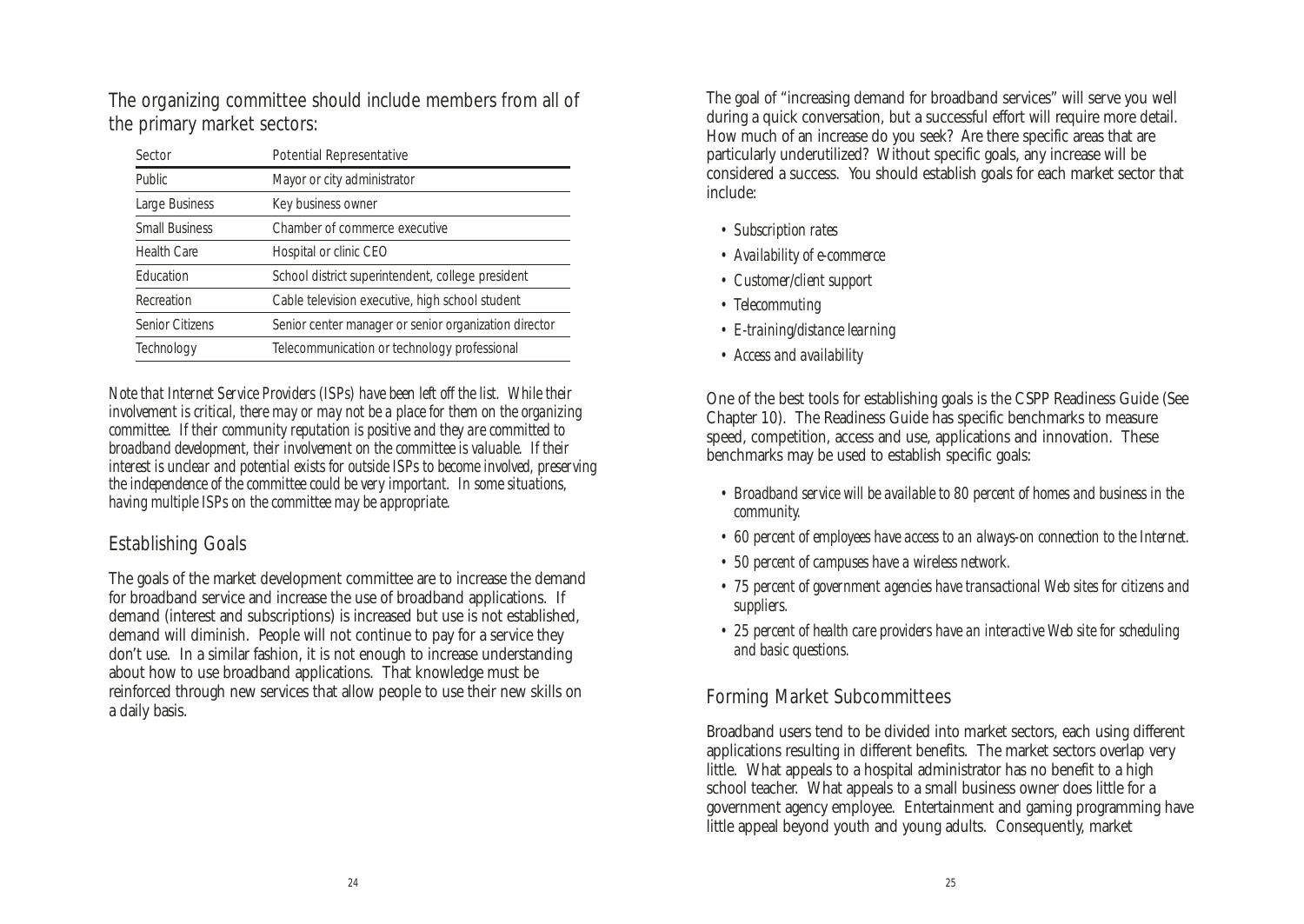development activities will most often be targeted at distinct populations, each with different cultures, activities and broadband application.

Marketing subcommittees could include Large Business, Health Care, Higher Education, Senior Citizens, Small Business, Government, Public Education and Recreation. Many communities have a market sector that makes them unique, such as a tourism group, craft group or an agricultural niche. This could necessitate an additional subcommittee for that submarket.

#### Primary Activities

Marketing subcommittee activities should demonstrate how broadband-based programs could improve people's lives. While this may be presented to people through lectures and discussions, the best method is to give people hands-on experiences to show the potential of broadband. This is the best way to encourage people to use the applications and to subscribe to broadband service.

#### Identifying Applications

Each subcommittee needs to identify the most compelling applications relevant to its market sector. In some cases, members should be asked which applications they use. Once the applications are identified, they need to be catalogued. This can be as simple as maintaining a Web site with appropriate link or creating an electronic library of demonstration computer programs.

#### Demonstrating and Distributing Applications

Each market sector has its own preferred methods of distributing and demonstrating applications. The distribution method that works for small business owners does not necessarily work for senior citizens. High school students may take home a CD and reap the benefits of a demonstration CD, while adults new to the Internet may need assistance, either in person or via the telephone.

Many computer applications have demonstration versions that may be copied on a CD and mailed or distributed at local events. Some of the demonstration versions are accessible on-line, but they need a broadband connection to allow them to work as intended. This means that demonstrations must be conducted in places with large numbers of broadband-capable computers, such as libraries, colleges, high schools or large businesses that have internal training facilities. These facilities allow hands-on experience specifically targeted to the audience. Doctors or health care professionals may see demonstrations of applications specifically made

for their benefit. Small business owners may see demonstrations of electronic commerce applications that are applicable to their business. Adults interested in distance learning may be guided through on-line learning experiences that are available on the Internet.

Examples of events that promote broadband include:

1. Community Technology Fairs. Software and hardware vendors, along with Internet Service Providers, may display and demonstrate their applications and equipment. Fairs should be located at a site that has broadband access. Special demonstrations may be scheduled at different times targeted toward individual market sectors. This event is similar to a miniature state or county fair.

2. E-Commerce Training. Many communities have businesses, such as crafts, antiques and small manufacturers that may benefit greatly from electronic commerce to reach markets larger than their community. An introduction to e-commerce may be done in an evening, but to be successful, a series of classes should be held to design their Web sites and to assure that the sites function correctly. Similar businesses may be able to combine or link their Web sites to create greater appeal. For example, the tourism operations along the Gunflint Trail in Northeastern Minnesota have created a common Web site (www.gunflint-trail.com) that allows you to travel up and down the trail searching for a vacation destination. Customized e-commerce training may be conducted in every community. Most colleges and universities offer e-commerce training in their degreed and non-degreed programs. Internet-based training programs are also available.

3. "Broadband Night". Demonstrations may be held at schools, libraries or in other facilities where people may come and experience broadband speed and connectivity. Attractive Web sites may be bookmarked for each market sector. For example, the U.S. Small Business Administration has a series of interactive video lectures at its Web site (http://www.sba.gov/training/courses.html).

4. Lectures and presentations. Many communities have community forums with guest speakers. Organizing committee members should be familiar with opportunities for speaking to specific groups (health care, retailers, seniors, and job seekers) about broadband telecommunications. Presentations may be tailored to specific. While not generally as effective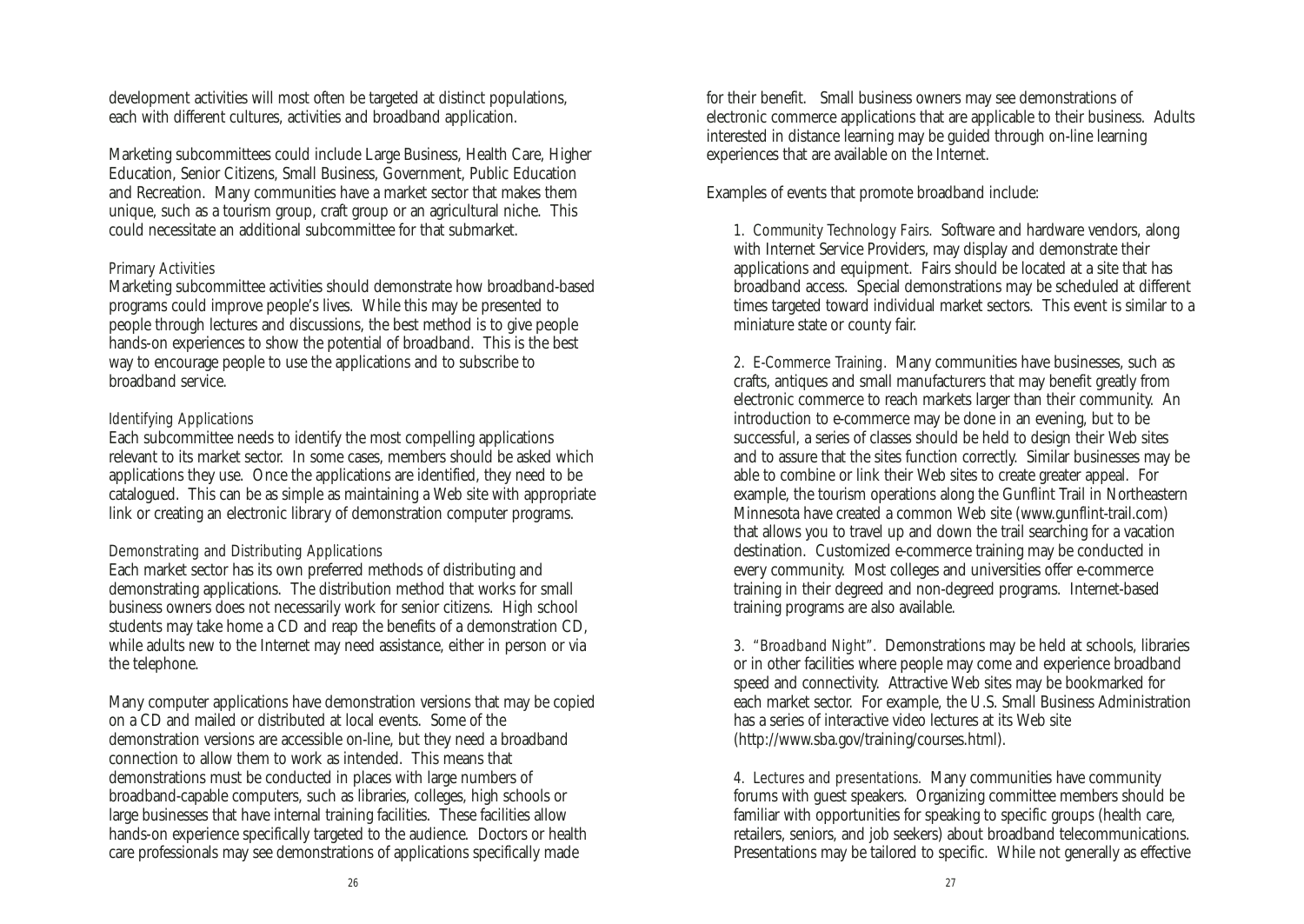as hands-on experience, lectures and presentations may help generate interest and create a local "buzz."

5. Tutorials. Like e-commerce training described above, live and electronic tutorials may help people understand how to perform the fundamental tasks on the Internet, such as IP Telephony, videoconferencing, virtual private networking, video on demand and telemedicine.

6. CDs. All of the events described above limit the computer user to a prescribed amount of time to experience the benefits of broadband at a given location. Some computer applications can be put onto a CD that the user may use at home on their own schedule. While these samples are somewhat artificial in that they have limited interactivity, they can reach people who cannot attend a community event or who need more time to spend with a given application than an event allows.

7. Public Relations. Public relations activities maybe conducted to promote general public awareness, including writing newspaper articles, appearing on local public cable access shows, volunteering to be a guest on call-in radio shows, and creating speakers group.

For more ideas about community promotional events, see "Market Development Strategies and Resources, A Guide for Communities and Broadband Providers" on the web at www.communitytechnologyadvisors.com

## Practicing What We Preach

While demonstrations, tutorials, lectures and CDs show people the benefits of broadband-based applications, nothing speaks as loudly as direct actions. Are the members of the organizing committee utilizing the Internet to its fullest capability? For example:

- *Do local health care providers schedule appointments, deliver test results, maintain personal health histories and share medical team information on the Internet?*
- *Do the schools provide schedules, e-mail addresses for teachers, school lunch calendars and other parent-teacher communication on the Internet?*
- *Does your community allow you to file permits, pay utility bills and obtain public hearing minutes and public notices on the Internet?*
- *Do businesses in the community and those interested in locating in the community know where they may go for financial, labor, real estate and utility information on the Internet?*
- *Does your local community college or university provide scheduling, course listings, enrollment and courses on the Internet?*
- *Do all of the institutions described above know where they may get assistance in establishing or expanding broadband-based services?*

Even though the applications may be available through dial-up Internet access, the slow speed and the slow connection time serve as practical barriers to their use.

## Securing Financial Resources

Nearly all of the activities described above may be conducted at a nominal cost. The organizing members may absorb many of the expenses, including the use of community facilities, computers and meeting spaces. The primary cost could be the expense of a project coordinator if a local volunteer is not available. Advertising expenses are likely modest, as most of the outreach activity is done within the market sectors, which typically have effective informal communication channels. Printing and distributing demonstration CDs could become a substantial cost. A successful market development campaign could cost as little as \$10,000 or less, or as much as \$30,000.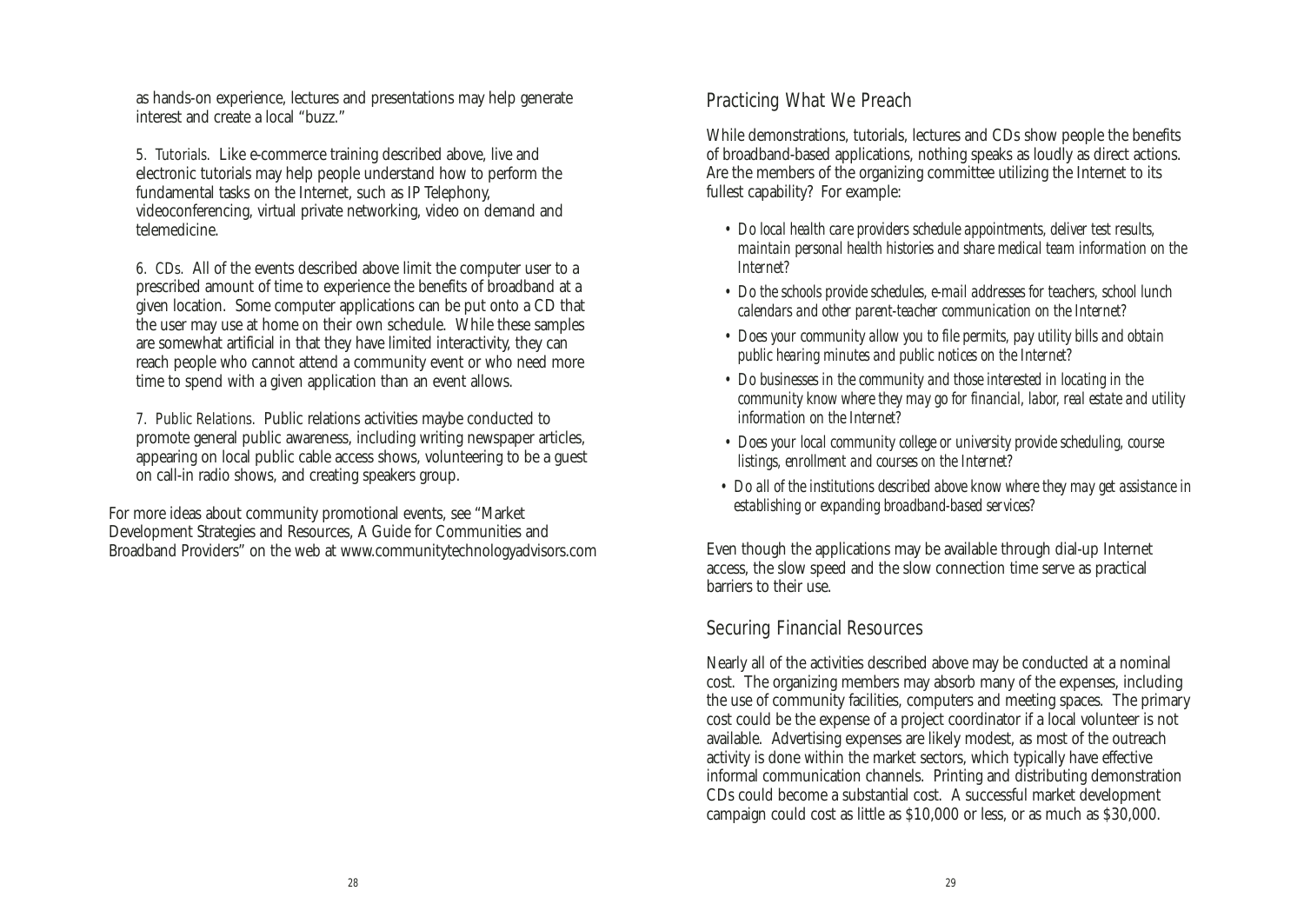Potential contributors include:

- *Municipal governments*
- *Economic development agencies*
- *Community and regional foundations*
- *Primary employers*
- *Educational institutions*
- *Chambers of commerce*
- *Electrical utilities*
- *Regional development corporations*
- *ISPs*

While the ISPs are mentioned last, they are definitely not the least, when it comes to financial support. Of all of the organizing members and sponsors, they have the potential to benefit most directly from a successful market development campaign. You must decide how wide to cast your net in soliciting sponsors. At minimum, it would be normal to expect that all local ISPs be invited to participate. In some cases, outside ISPs that have expressed an interest in a local expansion could also be considered.

## Encouraging ISP Participation

The participation of ISPs in a market development campaign should not be limited to financial sponsorship or membership in the organizing committee. As mentioned earlier, there is significant economic value that will be created by a successful market development campaign. Some of the value is more difficult to measure, such as increased business productivity. Other results are more tangible, such as new (not replacement) revenue from electronic commerce. The most tangible economic value is the revenue from new broadband subscriptions. This potential value should be discussed with ISPs to leverage the opportunity for increased broadband service or reduced broadband costs.

Some examples include:

- *Reaching specified thresholds for new broadband subscribers generates a reduction in monthly broadband fees.*
- *Reaching specified thresholds for new broadband subscribers generates an investment in new broadband infrastructure.*
- *Introduction of a new broadband rate by an ISP is accompanying by a community investment in a market development program.*

Local ISPs should be willing to engage in discussions about investment in market development activities. It is impossible to establish specific standards for any particular community because there are so many economic variables that make each market unique:

- *Market size*
- *Investment in current infrastructure*
- *Cost of new infrastructure*
- *Degree of existing market penetration*
- *Current technology platform (DSL, wireless, cable)*
- *Return on investment expectations of ISP owners*

While it is impossible to establish specific standards for ISP investment, an ISP should be willing to engage in conversations and participation at some level. An ISP that is unable to participate in modest market development activity is unlikely to make a significant investment in broadband infrastructure or service/pricing changes. An unwillingness to participate in a tangible way is a sign that new ISPs should be contacted to explore their potential interest.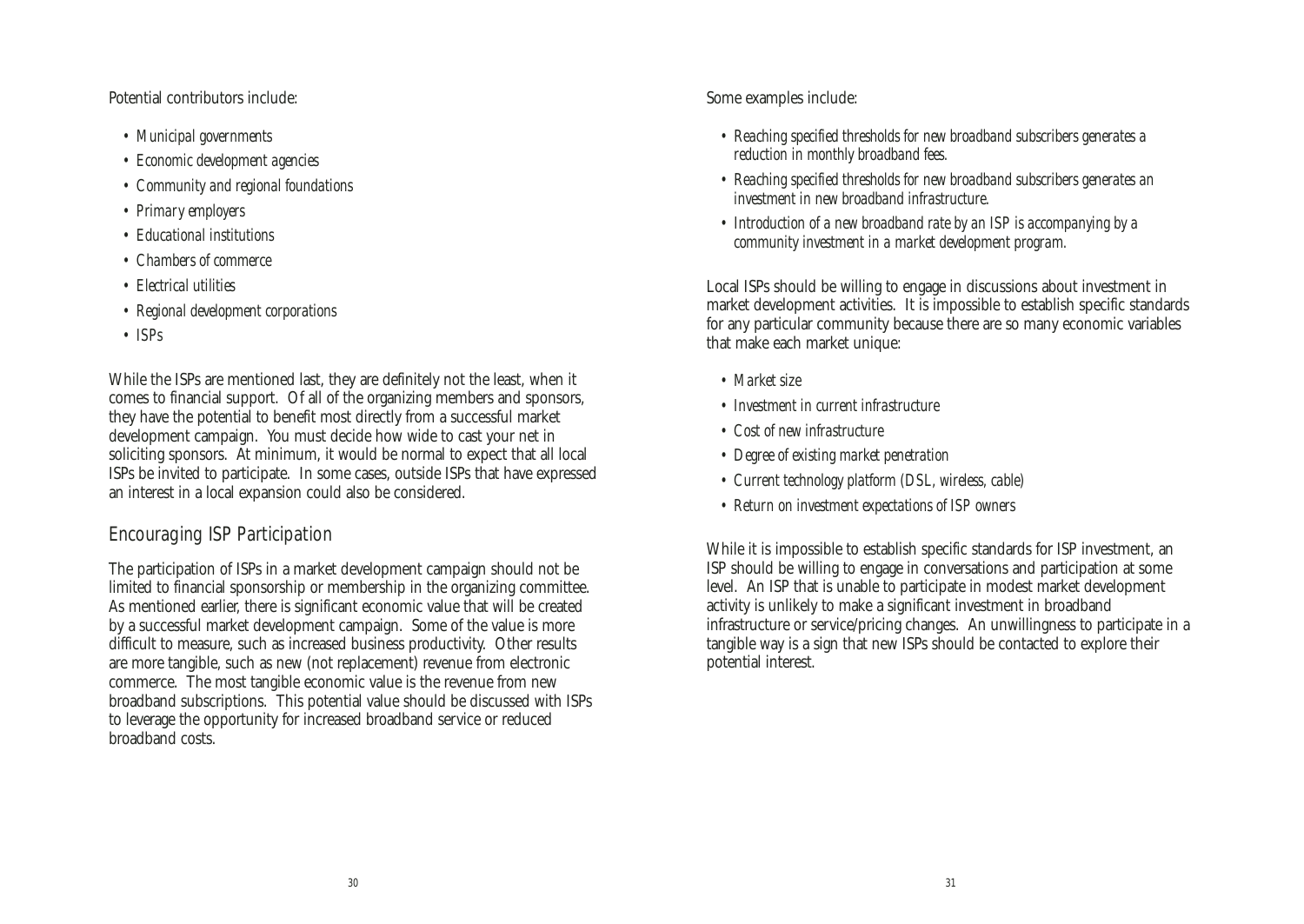## *Joint Ventures*

At this stage, your community has conducted the relatively easy, lowcost/high return activities. You have analyzed your local market and available services. You have initiated efforts to increase the demand for broadband services, and you have increased the level of broadband used by businesses, institutions and residents. Yet, the availability of affordable broadband service still does not meet your expectations and the interest of service providers in increasing services or reducing costs is too low.

You are about to enter a new arena, where the level of public investment may go up substantially. But the activities you have conducted have prepared you well for this new arena. You should have an understanding of local market needs. You should have a sense of the support for an increased public role in broadband development. Perhaps most importantly, you have had meaningful, constructive discussions with ISPs and have an understanding of what they need to invest in your community.

If ISPs have not agreed to create or expand service, you must avoid the inclination to blame them for the lack of progress. Broadband services, while essential to community economic vitality and competitiveness, have not been exceptional financial performers. Many providers invested in infrastructure on the "build it and they will come" basis, only to discover that their return on investment did not meet their expectations. Many companies went out of business by investing in the wrong markets or wrong technologies. The successful companies have an understanding of their requirements for a longterm investment. The better you understand their specific requirements, the easier it will be to find the right partner and forge a successful joint venture.

The most successful joint ventures occur when:

*There is a "coincidence of interests", that is, both partners have the same, or nearly the same, interests or objectives. While public and private partners have some differences (profitability vs. public purpose), you will find common interest in broadband use. For the public sector, broadband use means businesses that are more competitive and greater community economic vitality. For the ISP, broadband use means long-term subscribers with ongoing revenues.*

*There must be a cross-alignment of strengths and weakness between the parties. One party must bring to the partnership critical strengths that the other party does not have. Where there is redundancy, both parties tend to discount, or undervalue, the strengths of the other party, frequently resulting in an unsatisfactory arrangement between the parties as well as a joint venture that disappoints the customers.*

#### Step 1. Conduct a self-assessment

Before initiating joint venture discussions, you should undertake a selfassessment to determine the strengths the community adds to the partnership. These could include a variety of strengths or assets.

#### Financial

The community may have significant financial assets to bring to a partnership. These could be derived from a variety of sources, from the community's existing general fund balance, its reserves or from borrowing funds from the municipal financial markets. Communities frequently have an advantage over private ISPs, because the public sector can borrow money at lower rates and for longer terms than their private partners. In today's financial markets, the key advantage of municipal financing is its ability to access funds for a much longer term. The cash flow benefit (lower annual debt service) of stretching the term of a loan from five to 10 years is much greater than the benefit of reducing the interest rate on a five-year loan from 5 percent to 3.5 percent.

Private ISPs have difficulty obtaining equipment financing for more than five years, as commercial financial markets keep the available term short because of the perceived risk. Public sector borrowers have access to longer term financing because the financial markets (purchasers of the municipal bonds) obtain some comfort from the economic viability of the community (assuming that the debt is a general obligation of the municipality) and are less concerned with the collateral value of the broadband infrastructure.

The more flexible repayment terms available to municipalities are one of the strengths they bring to a joint venture. Needless to say, prior to any serious consideration of municipal financing a community needs to understand its comprehensive debt picture as well as significant due diligence on its proposed partners and business plan (see pages 41 to 45 for details about developing a business plan).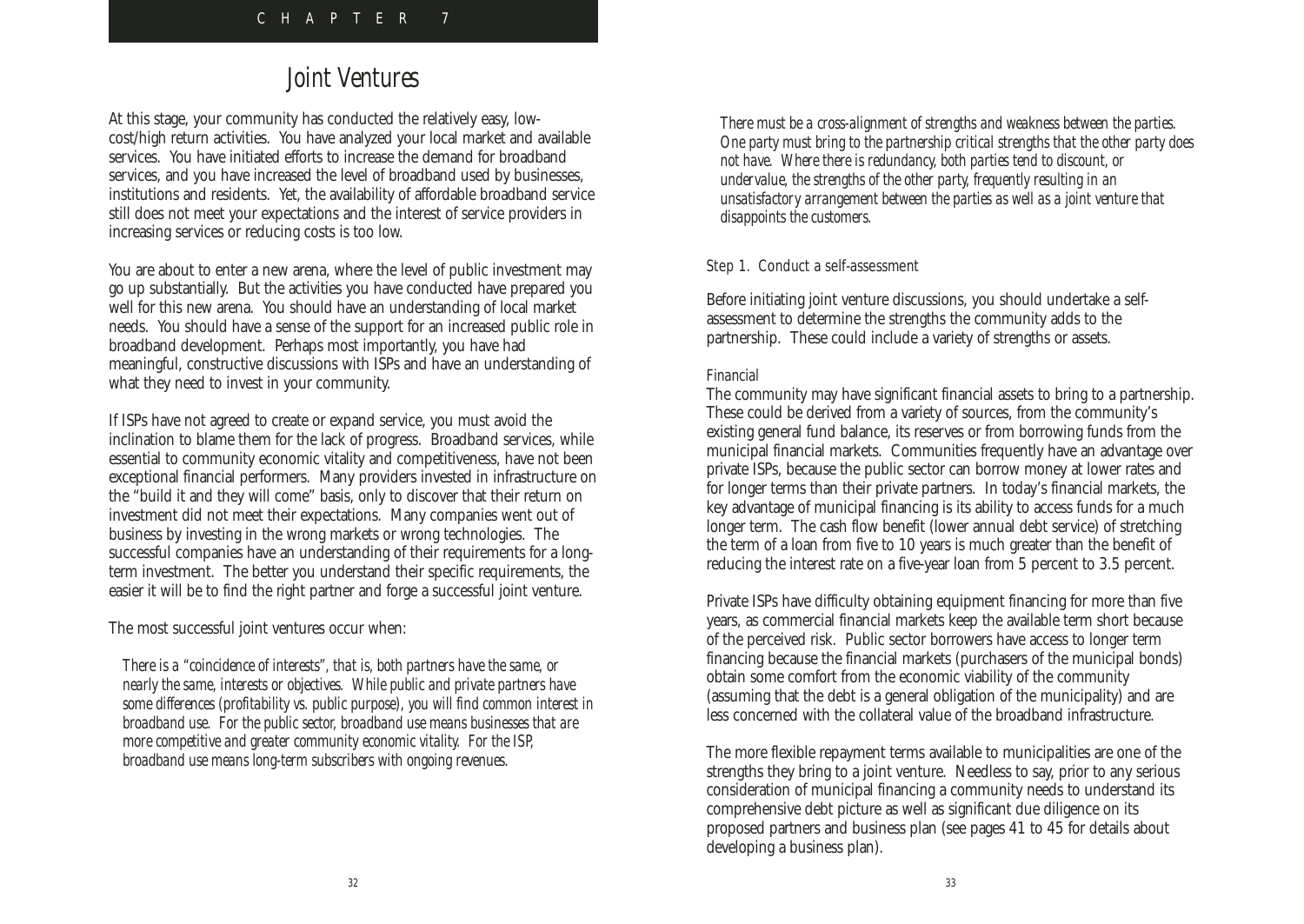#### Management/Operations

The community may have existing municipal operations that may be utilized in a joint venture. Some managerial and operational functions in a municipal utility (service and billing) are analogous to telecommunication services. Does the municipal utility have surplus capacity that may be added at a lower cost for a new operation? Just as importantly, do the municipal operations have the efficiency of a private operation? What is the public perception of the municipal utility? The value of public vs. private operations of broadband services should also be evaluated, where countless "what if?" questions can be quantified. For example, public and private operations may have different labor costs, fringe benefits and operating rules.

#### Infrastructure

The community may possess physical infrastructure that it can bring to a joint venture. It may have installed pipe or conduit that can be used for fiber optic or coaxial cable. A municipal electric utility may have already installed fiber optic cable to electrical substations that has additional unused capacity for telecommunications service. The community may be planning to develop infrastructure (water, sewer) where the opportunity to synchronize the installation of telecommunications may reduce costs significantly. It may own a cable television service that has cable infrastructure capable of handling additional data. It may own water towers or other structures that may be used for wireless data transmission. It may own buildings that could be used to house operations and dispatch service centers.

#### Reputation/Marketability

In many communities, public utility services have a reputation for high quality, reasonable cost and responsive service. If the municipality has a good reputation for service, it will be easier to generate new broadband customers. If public perceptions of service are unknown, it is easy to measure customer's perceptions with a survey. The utility's reputation, at least initially, may be extended to the new telecommunication service through effective marketing.

#### Brokerage

Public institutions represent a large market in every region. Frequently, multiple providers serve the region. If public institutions aggregate their local purchasing power for a specific joint venture, the critical mass necessary for a successful project may be reached. This expanded capability may significantly increase the likelihood of an ISP agreeing to a joint venture.

## Step 2. Evaluate your partner's strengths and weaknesses

Whenever a joint venture is considered, due diligence should be conducted to evaluate the strengths and weaknesses of your potential partners. An identified weakness does not mean you have a poor partner. It simply means that the weakness must be addressed, either by the community or by additional partners. Because you may be investing public dollars, you have a responsibility to assess the internal operations of your partners.

At minimum you should discover:

- *Current financial status and projected future financial condition*
- *Management team members*
- *Key personnel assigned to your local expansion*
- *Operational history in other communities*
- *References from other municipalities where joint ventures have occurred*
- *Startup experience in other communities (market penetration rates)*
- *Experience with different telecommunications technologies and equipment*
- *Customer service standards*

Private partners may be uncomfortable disclosing sensitive information, particularly if it means that the data will be available to the public. Communities vary in their policies to protect private proprietary data. If the community's policies cannot protect the proprietary data, the ISP may be unwilling to disclose the data. In some cases, a community has hired a third party to conduct the due diligence so the proprietary information never enters the "public domain." The third party provides a summary report that describes the strengths and weaknesses without disclosing specific proprietary data.

You may solicit partners through a formal request for proposals or "expressions of interest." This is helpful in communities where multiple joint venture partners may be interested or simply to avoid the impression that one company is receiving favorable treatment. In a formal process, general information may be requested with additional disclosure required of finalists. In other cases, a community may be responding to a solicitation from a private partner. In this latter case, you will need to decide if an open competitive solicitation is warranted or required.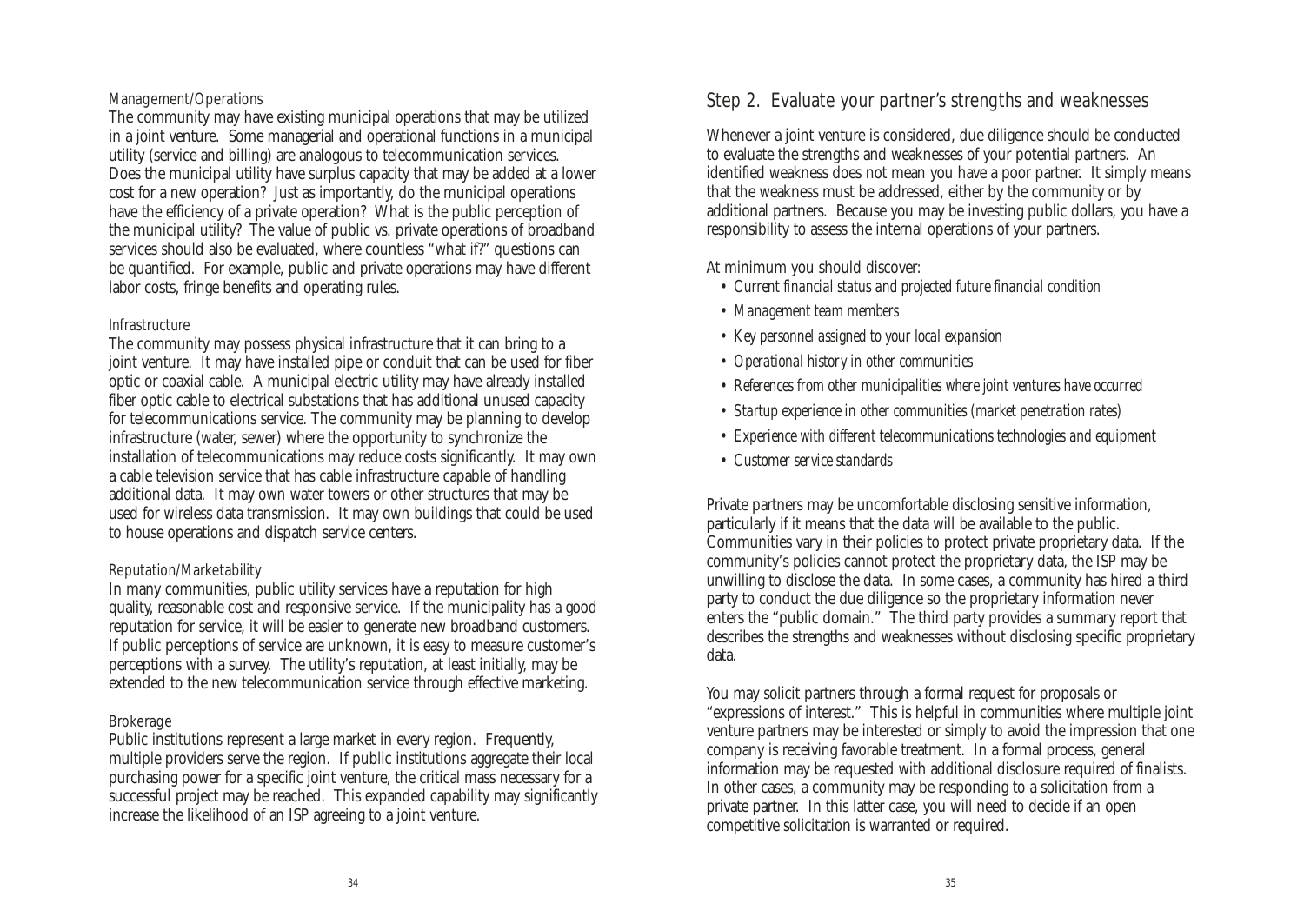## Step 3. Compare strengths and weaknesses

The community needs to step back and compare its strengths and weaknesses with those of its potential partner(s). A number of possibilities may emerge:

- *1. There may be weaknesses possessed by all parties, in which case third parties may be needed. Example: Neither the community nor the ISP has the access to adequate financial capital. Assuming the proposed project is economically viable, a third party with financial strength may be added to the group.*
- *2. There may be redundant strengths. Example: Both the community and partner possess operational capacity to run the new enterprise. Both scenarios should be evaluated to determine they affect the overall performance of the enterprise.*
- *3. There may not be agreement between the partners about their relative strengths. When agreement cannot be reached, it is difficult to propose solutions. This is a common cause for termination of joint venture discussions.*

## Step 4. Choose a partner and develop the business plan

At this time, you need to choose a partner and develop the business plan for the service. The first draft of this plan is a "term sheet" or "memorandum of understanding" that defines the anticipated responsibilities and expectations of all parties. It is a non-binding agreement, but it is an essential starting point. It confirms that all parties are in initial agreement about the basic structure of the relationship and confirms many of the assumptions and decisions that are reflected in the business plan. It is possible that these terms will change later based on the results of the business plan. All parties must agree before the term sheet (including changes in the term sheet) is rewritten into a formal joint venture agreement. If all parties are involved in the development of the business plan, the potential for last minute surprises is minimized.

The business plan may be assembled in a variety of ways. The most frequent method is to have the party with the most recent or developed business model be the lead author. The key assumptions would be approved by all of the partners. The business plan should include:

#### 1. Management Plan

- *Who are the key personnel?*
- *What experience do they have?*
- *Are references available?*
- *If managers work for a larger organization, how long will they be assigned to your community?*

#### 2. Marketing Plan

- *How will the market be solicited?*
- *What are the revenue expectations and market penetration rates?*
- *Are there comparisons to relate ventures?*
- *Is there a connection to the initial market survey?*
- *What public benefits will result from the venture?*
- *Are there specific marketing plans for each market niche (health care, industry, residents, educational facilities)?*
- *How do the services being proposed compare to those currently available in the community?*
- *What are the pricing strategies?*

#### 3. Technology Plan

- *What is the technological platform for the new enterprise?*
- *How has it performed in similar applications?*
- *Does it allow for multiple levels of service (different bandwidth, data warehousing)?*
- *Does it lend itself to future upgrades?*
- *How long will the initial capacity be sufficient according to the initial revenue estimates?*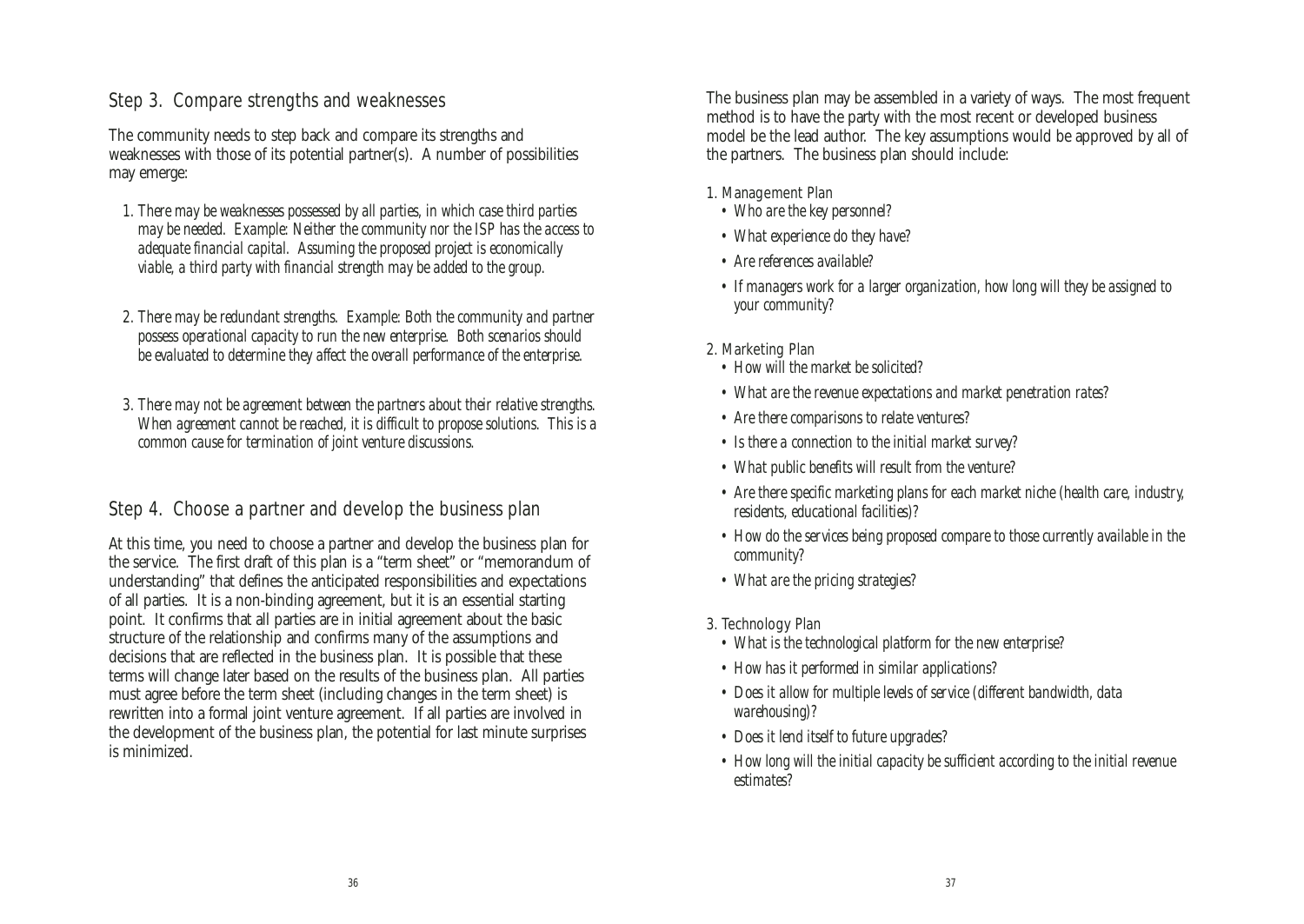#### 4. Operational Plan

- *Who will be responsible for the installation, billing and customer service functions?*
- *Will technical assistance and educational services be provided?*

#### 5. Capital Plan

- *What are the sources of funding for the fixed assets and working capital?*
- *Does the list of resources include all terms and conditions?*
- *Will municipal bonds be used?*
- *If revenue bonds are proposed instead of conventional and marketable general obligation bonds, who will purchase these bonds?*
- *What is the return on investment expectation of the equity investors?*
- *Can it be met without public investment?*

#### 6. Financial Pro-forma

- *Does it include a ten-year financial pro-forma that includes a balance sheet, income statement and cash flow statement?*
- *Does the financial pro-forma include a list of the assumptions?*

As the plan is developed, new information will frequently require a reevaluation of the initial assumptions. Estimated costs may go up, which may require a change in the capital structure. Projected revenues may be inadequate, in which case subscription costs may need to be examined to determine if increases are possible without a significant reduction in market penetration. Equipment costs may go down as new vendors are identified.

It is a rare occasion when business plans are executed with results occurring exactly as anticipated. The best use of the business plan is to identify and address weaknesses, give the partners a reasonable estimate of future expectations, determine capitalization requirements, and establish a foundation for the joint venture agreement that will allow the partners to proceed and commence development.

## Step 5. Develop a joint venture agreement

The business plan should articulate very clearly the responsibilities of all parties, including investment requirements and operating roles and responsibilities. This document, plus the initial term sheet, is the foundation for a binding joint venture agreement between the primary partners. An attorney familiar with utility issues and municipal law should draft the agreement. The municipality's legal counsel plays a primary role in the development of this agreement.

Concurrent with the development of the joint venture agreement, contracts should be developed for relationships with lenders, builders, equipment suppliers and other consultants. Since most of the information that comprises these agreements was developed for the business plan, it should not be difficult to develop these agreements.

Usually, the legal contracts and agreements are contingent upon the execution of all required documents. This ensures that all of the required pieces are in place before investment capital is provided.

## Common mistakes to avoid

There are a number of common mistakes that people and organizations may make when attempting to establish a joint venture. Here are just a few.

#### Fixating on a specific solution.

This mistake takes many forms, but it usually revolves around being wedded to a specific solution (i.e.-a specific technology, funding source or partner) to the extent that the solution becomes the single focus. Once this happens, other alternatives are not considered and sometimes, the situation changes to the extent that the solution is no longer relevant.

## Inability to walk away from a poor project.

Sometimes the partnership is no longer fair to one of the parties, but the party feels he cannot back away after so much invested in the process. The cost of being involved in an unfair project over the long term is much more expensive than the initial development costs. If a project does not seem fair, it is best to encourage all parties to take a step back and reconsider how it is structured or, if absolutely necessary, to walk away.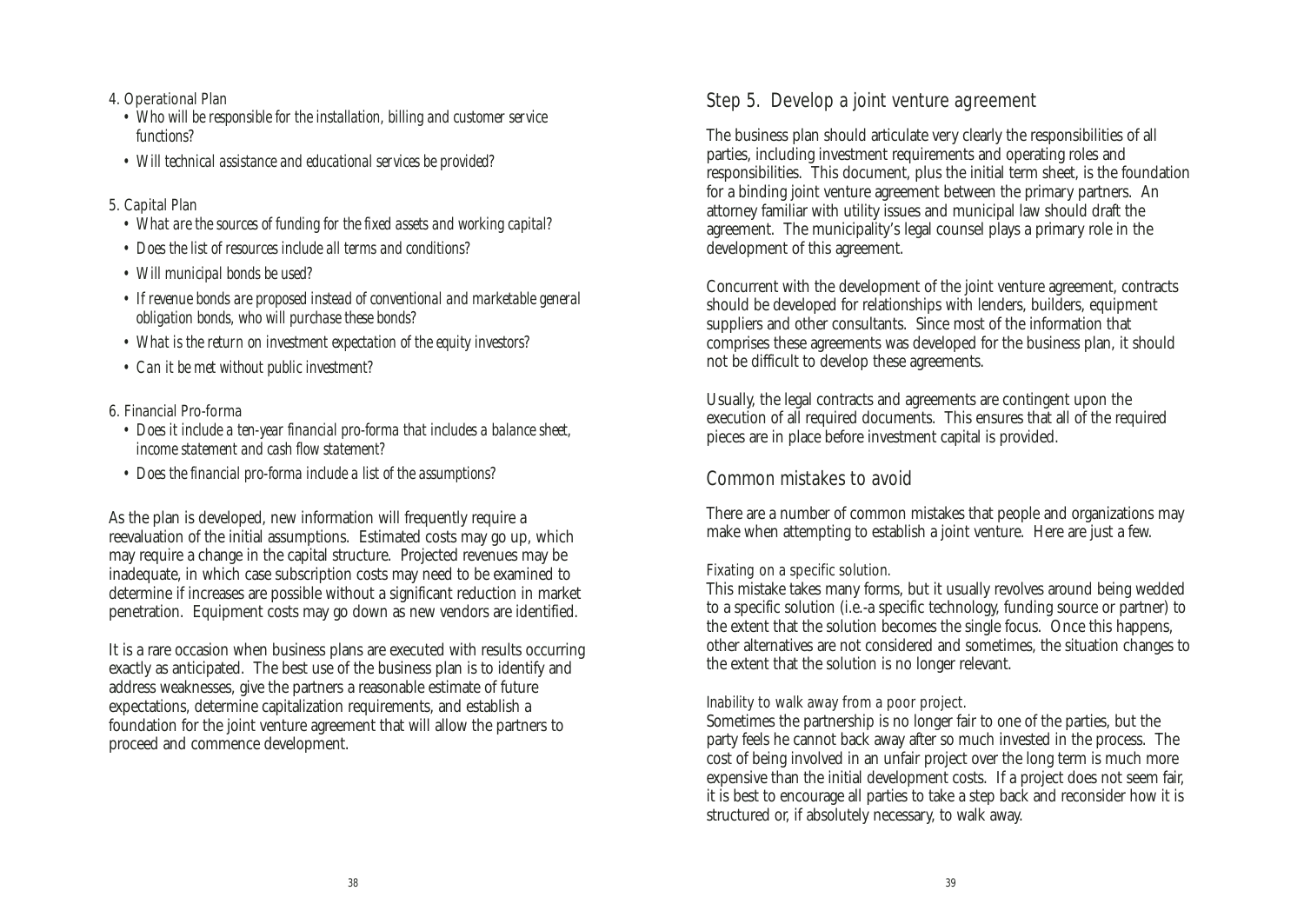#### Beginning a project before all of the necessary pieces are in place.

Sometimes, a project in undertaken under the "build it as you have money" plan, in which a project is phased in based on a predetermined scenario. This is fine as long as you do not depend on a completed project to generate adequate revenue to pay for the investment in a partially completed project. Each part of the project must stand alone or pay for itself.

You should not rely on future revenues to pay for existing debt, as future revenues will not be generated if the capital resources needed to pay for them do not materialize. Another version of this mistake is that a project is initiated early to capture a specific opportunity that will not be available in the future, such as cheaper equipment or installation costs. Any "buy now" scenarios should be carefully scrutinized.

## The "Reality Check"

If you have successfully reached this stage, it is important to conduct a final "reality check" before committing public resources. While these questions seem obvious, they occasionally are forgotten.

- *Does the outcome of the joint venture provide results that are consistent with the community objectives and goals identified at the beginning of the market analysis and development process? If not, is it because the goals are no longer valid or because other agendas became more important?*
- *Have all identified weaknesses in the project been addressed?*
- *Have you achieved a "coincidence of interest?" Will all parties succeed or fail together?*
- *If you were to do this project again, what would you do differently? Is it really too late to go back and do it differently?*

# *Municipal ISPs*

If you have conducted viable market assessment and development projects, engaged potential ISP partners, sought joint venture partners and still do not have a viable plan to make broadband services available in your community, you may choose to establish a municipal broadband service. On the one hand, this means that the community must bear all of the risks and costs of establishing this operation. On the other hand, you likely have already done the work necessary to design and develop a successful project. For example:

- *The demand for broadband services has already been established (and increased).*
- *The interest of ISP partners has been sought, and the reasons for their lack of participation have been identified.*
- *The public purpose for developing broadband services (increasing community economic vitality) has been identified, and public support for municipal services has been established.*
- *Basic familiarity with broadband technologies, services and challenges has been obtained.*

At this stage, you should be prepared to answer the fundamental questions, "why is a public entity entering into a business that competes with the private sector?" and "isn't it unfair for a public entity to compete with private businesses when it has access to cheaper capital and does not pay taxes?" The most frequent answer to these legitimate questions is "the public benefit of broadband service is so great and so critical to our community's economic future that we will develop this service."

A more challenging situation arises when some level of service is already present, but the provider is not willing to upgrade the service to meet the community's objectives. This could occur in situations where:

- *The broadband service is relatively slow (256K maximum speed) and the provider is unwilling to invest in equipment that will allow speeds up to 1 MB (soon to be the minimum standard to provide high quality video).*
- *The broadband service is available, but at a cost that is unattainable by most of the community. Furthermore, the provider is unwilling to consider any strategies or partnerships that will reduce the cost.*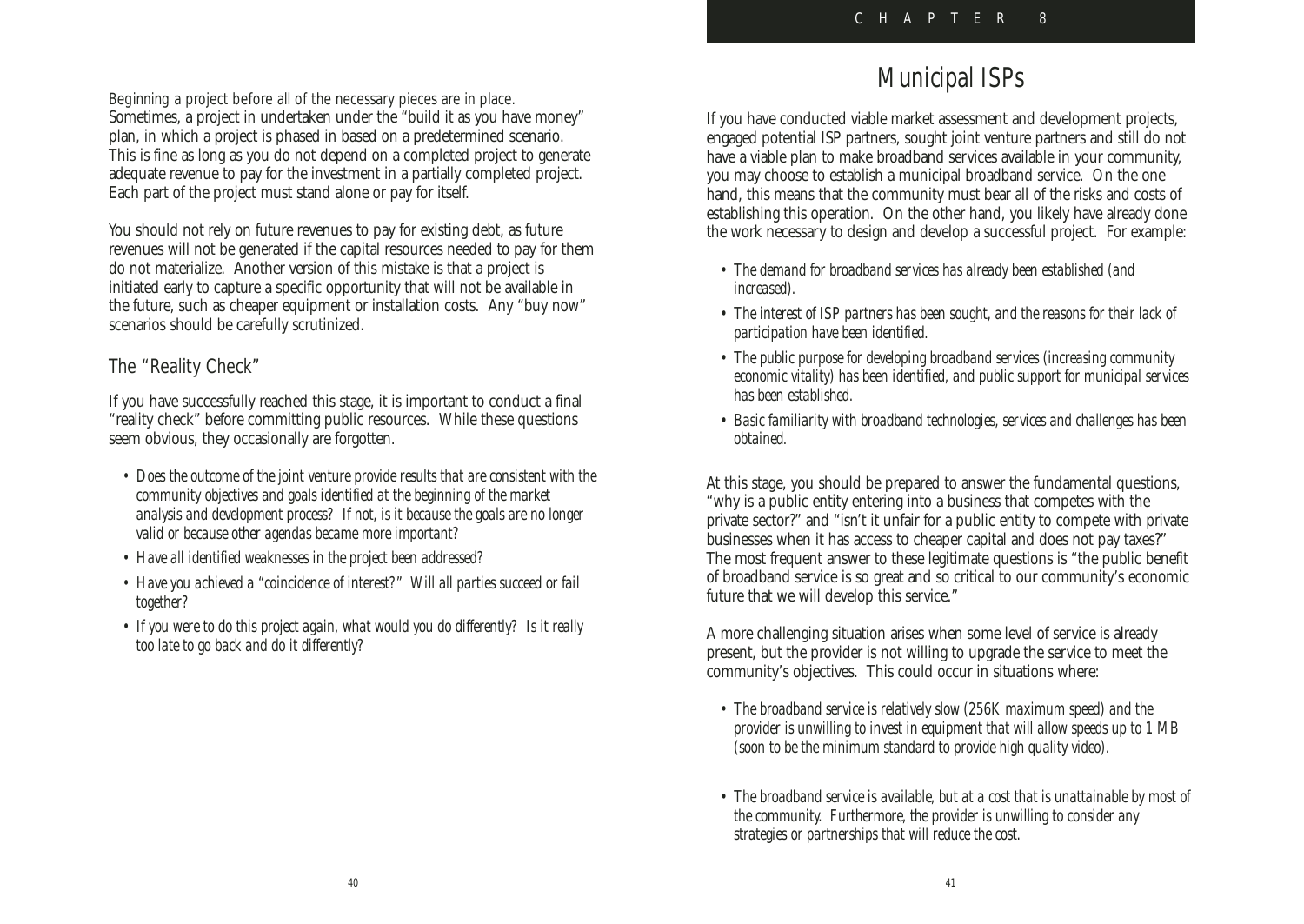Public criticism may be mitigated by the mere fact that you have already completed a market assessment and explored joint venture opportunities. The essential question becomes, "is the level of available broadband service (cost, speed, quality) so different from our needs that we need to develop broadband as a public project and competing with a private entity?" You must be willing to answer this question affirmatively if you are to proceed with the development of a private ISP.

In many ways, the development of a municipal ISP is very similar to the development of a joint venture (assessment of strengths and weaknesses, identification of key partners, development of a business plan.) with a few key differences:

- *The municipality owns the entire enterprise.*
- *The municipality provides all of the equity and raises the remaining funds through debt.*
- *The other players are subcontractors or employees, not real "partners" sharing authority, investment and risk.*

## Determining the Scope of the Enterprise

Before the development of a business plan, a number of key questions must be answered to frame or "scope" the proposed enterprise. These questions overlap with similar questions in the previous chapter that relate to the development of a business plan for a joint venture. The "scoping questions" need to be answered because, unlike a joint venture between two partners, the range of options available to a community looking at a municipal ISP is greater.

#### What are the primary services that will be offered?

What is the technology platform that will provide the broadband service? If this service is delivered through a "pipe" (fiber to the home, coaxial cable, power lines), does that pipe have the ability to deliver other services that can provide additional revenue with a modest increase in the investment? The current trend toward offering multiple services reflects these new efficiencies (Cable TV companies provide modems and basic telephone service; telephone companies are providing DSL via telephone lines). Companies also respond to customer preferences for a single bill, even when there is no overlapping technology, such as joint marketing and billing between telephone companies and satellite television companies.

As part of the consideration of the addition of telephone or television service, the community may need to conduct another market assessment. Since customers are already familiar with these services, questions will address price points and satisfaction with existing service.

If the community wishes to provide television service via the new "overbuilt" infrastructure, no state or federal regulatory requirements exist. If the community wishes to provide basic telephone services, it must secure the approval of the Minnesota Public Utilities Commission. Furthermore, a Minnesota community must approve a public referendum with a 65 percent approval rate before they may operate a municipal telephone company. The operation of a television or Internet service is not considered a municipal telephone company. At this time, the Minnesota Public Utilities Commission is considering whether providing telephone services over the Internet (where voice is transmitted much like other data over the Internet) is considered a "telephone service" regulated like other conventional telephone services. Its position on this issue, as well as similar interpretations by the Office of the Attorney General related to the referendum requirement, will have a major impact of the ability of municipalities to consider the inclusion of telephone service with broadband and television.

#### What technology platform will be used?

An ever-increasing array of technologies is becoming available for broadband service. Some technologies have higher equipment costs at the "head end" or on the customer's premise, while other technologies have higher costs in the pipeline infrastructure. Some technologies have greater ability to increase the bandwidth in the future. Some technologies are relatively inexpensive, but have minimally acceptable speeds. Some technologies are emerging and show considerable promise, but have yet to be deployed and observed in a real life, full-scale application. The evaluation of broadband technologies is beyond the scope of this guide. The technology evaluation is a critical activity and should involve the use of an independent technology consultant (not an equipment vendor) if the community does not possess the internal expertise.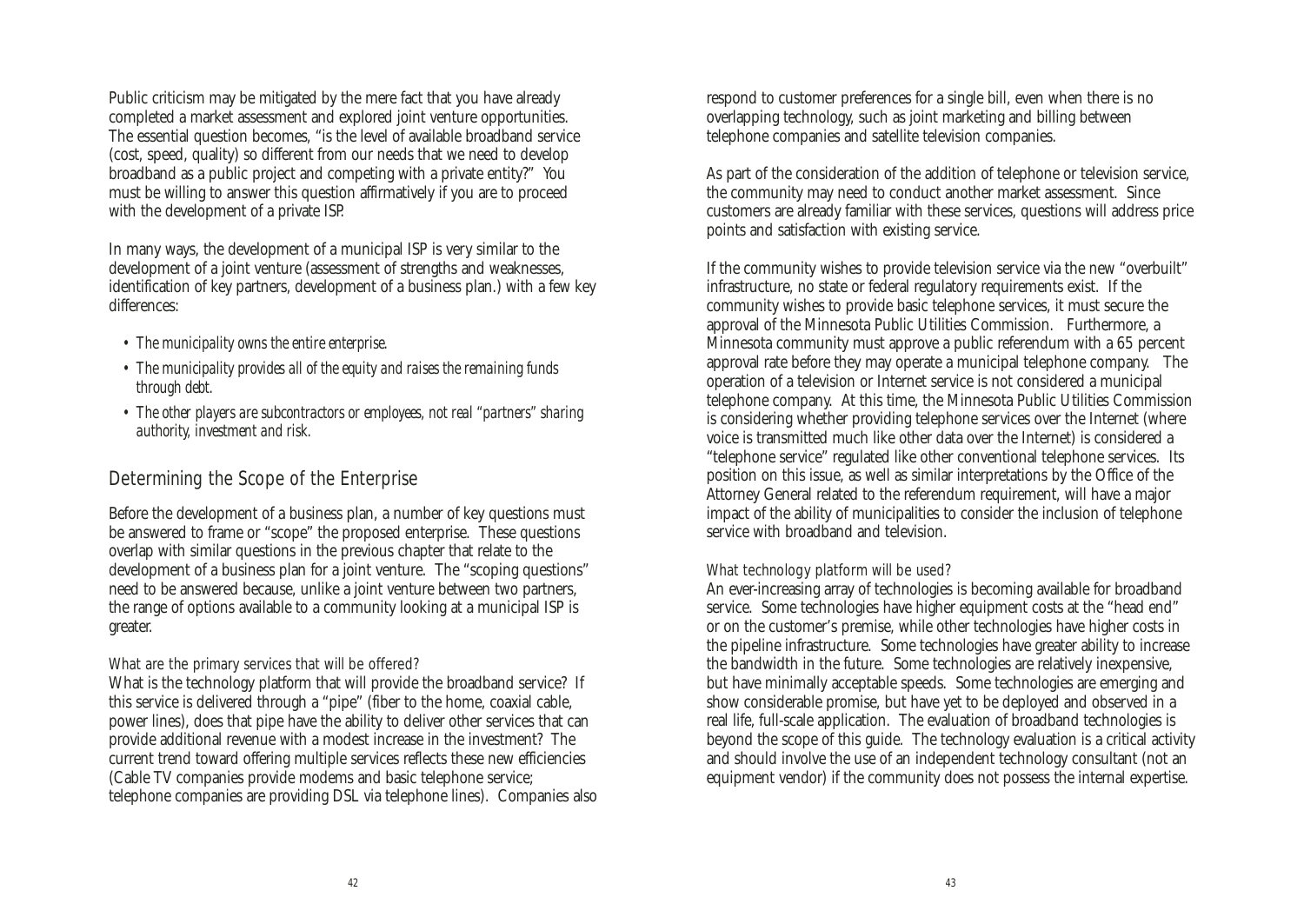#### Could existing municipal operations be expanded to provide the additional services?

Expanding a successful municipal enterprise is easier and less risky than establishing a new enterprise. Can municipal operations (telephone, cable television, municipal power) be expanded to provide broadband service?

### What is the legal authority for undertaking the development of a municipal ISP?

Has the municipality addressed all federal and state regulatory requirements for the development of a municipal telecommunications authority? While too complex to address completely in this guide, legal information is available. Each step that the community takes beyond the transmission of data (television, telephony) will increase the regulatory and legal issues significantly.

## Developing a Business Plan

The business plan represents the final step in the business design process that occurs before attainment of financial resources and commencement of construction and operations.

### 1. Market Analysis and Preliminary Considerations

- *Conduct Business and residential surveys*
- *Complete interviews*
- *Review existing local market data*
- *Compare it with analogous markets*
- *Confirm legal authority*
- 2. Technology Design
	- *Review technology platforms*
	- *Layout preliminary system*
	- *Estimate preliminary costs*

## 3.Economic modeling

- *Reconcile revenues, operating expenses and capital costs*
- *Calculate debt capacity and debt payment resources*
- *Review municipal equity investment resources*
- 4. Business Plan
	- *Develop managerial and operational plans*
- *Develop marketing plan*
- *Confirm capital costs and capital resources*
- *Finalize financial model*
- 5. Business Commencement
	- *Secure and close on financing agreements*
	- *Initiate and complete construction/installation*
	- *Train sales and operational staff*
	- *Commence operations*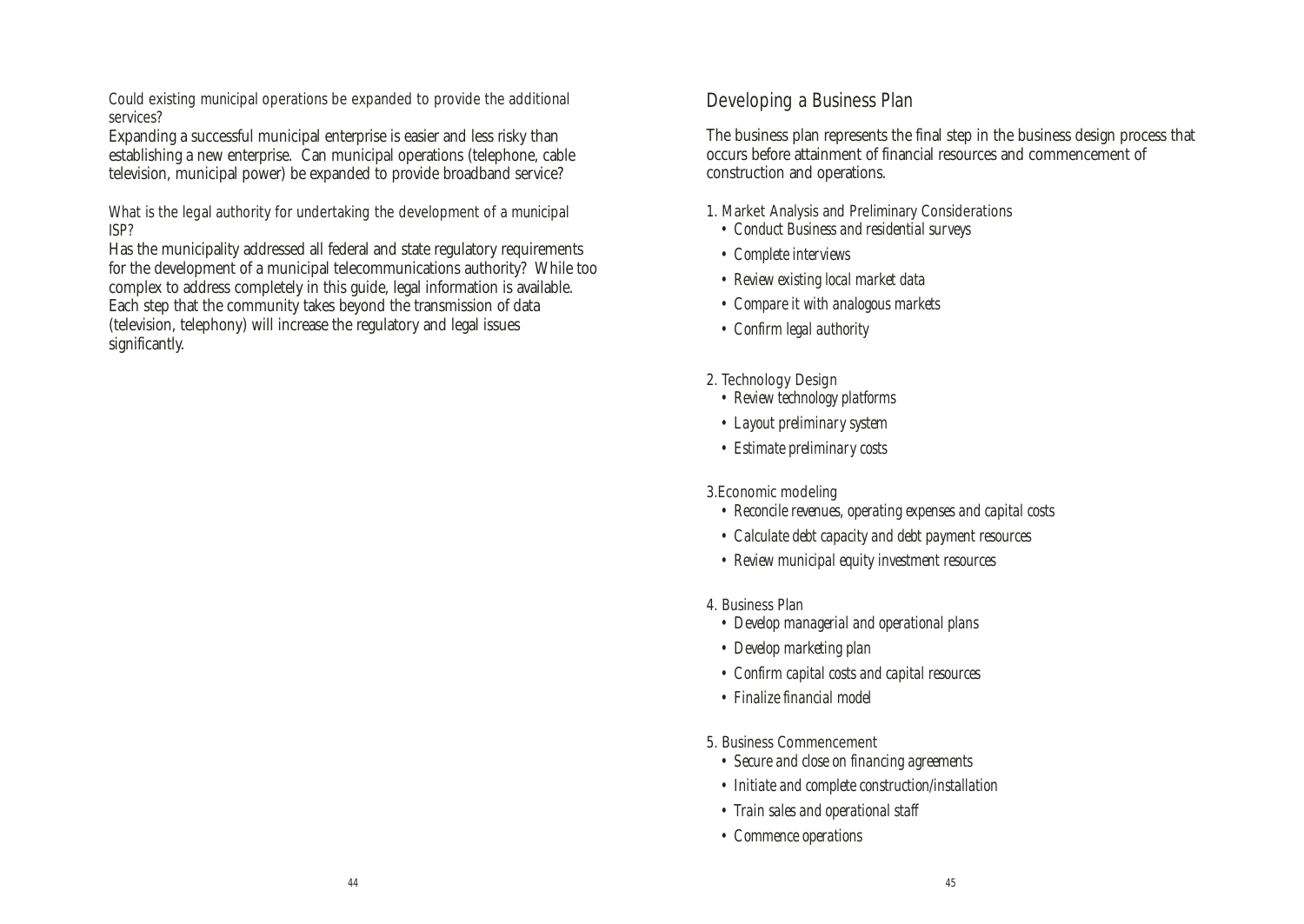# Increasing Economic Vitality:

*A Community Guide to Broadband Development*

## THE RESOURCES

Chapter 9 Case Studies Chapter 10 Broadband Tools and References

Chapter 11 Broadband Resources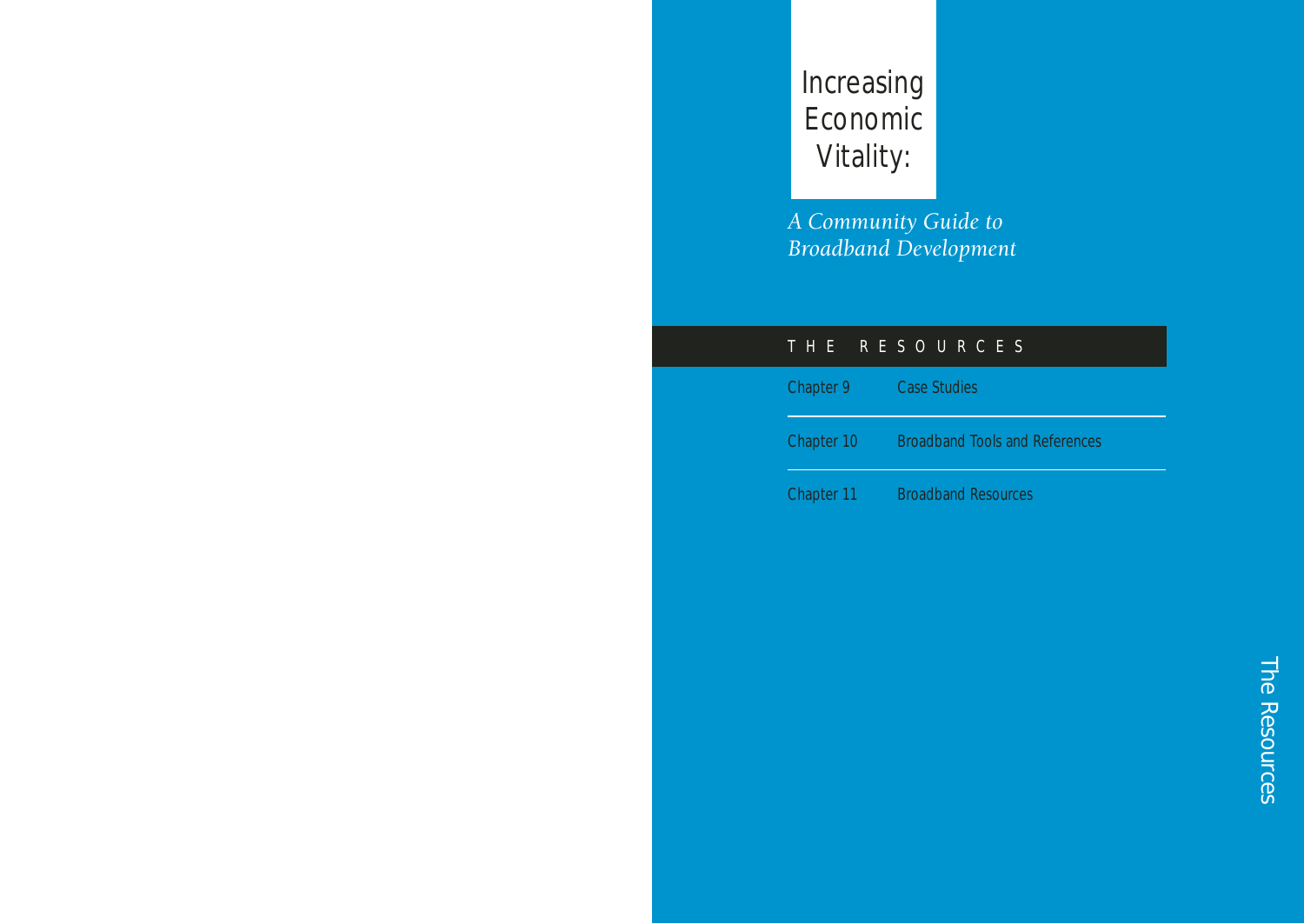*"Marketing is the key to success. Be sure of your support – and know your critics. These factors can lead to a successful telecommunications venture."*

> — Michael Nitchals General Manager Willmar Municipal Utilities

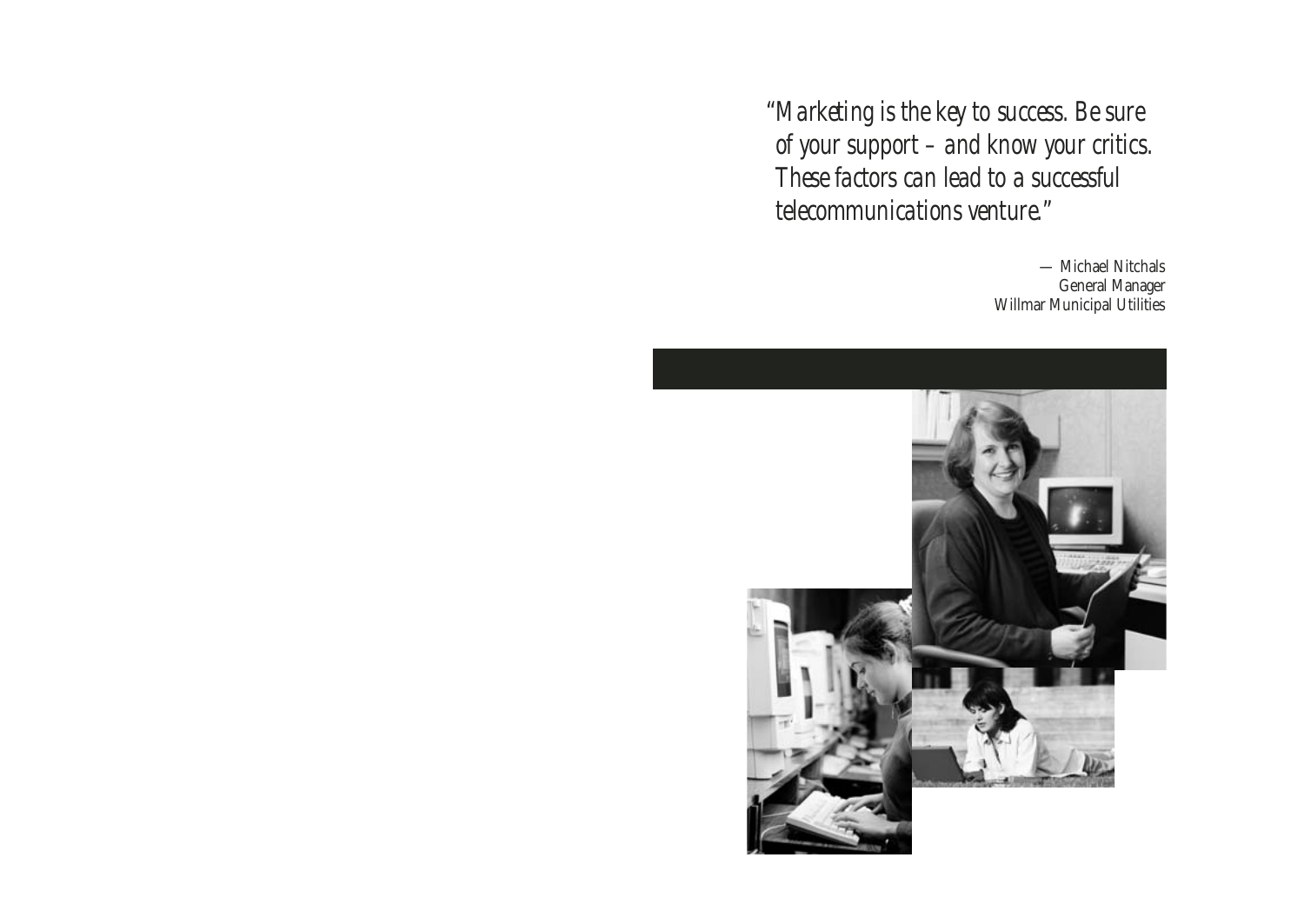# *Case Studies*

Minnesota has entrepreneurial communities that have demonstrated how they can successfully increase local broadband use to make their communities more economically competitive. With apologies to the successful communities whose stories were not recognized in this guide, we are proud to offer excellent examples below. They are grouped according to their unique features, keeping in mind that many of developments included broader accomplishments than described below.

These pioneering projects have some consistent characteristics and qualities, including:

- *One tenacious person who served as a catalyst*
- *Involvement of senior leaders representing the community institutions and sectors*
- *Significant support from the business community*

#### Market Development

Luminet, Winona, MN NetPlan, Pine City, MN Strategic Technology Planning Team, Luverne, MN PrarieNet Consortium, Marshall, MN

#### Joint Venture

Conduit Leasing, St. Peter – Hickory Tech, Inc., St. Peter, MN ISP Partnership, REA-ALP, Alexandria, MN Equity Investment, En-Tel Communications, Willmar, MN

#### Municipal Utility

Broadband, Telephone and Cable Television Utility, Barnesville, MN Municipal Broadband Service, Buffalo, MN Municipal Internet Service Provider, LakesNet, Detroit Lakes, MN Windom Cable Communications, Windom, MN

## Market Development Luminet Winona, MN

Winona, MN (population 27,069), is the home of Fastenal, a large distributor of industrial and construction supplies. When Fastenal became publicly held in 1987, its founders used much of the financial gain to establish the Hiawatha Foundation to support educational institutions in Winona. In 1992, the foundation conducted a study of the feasibility of providing stateof-the- art telecommunications services to support all of the educational institutions in the city.

The first phase of the project involved installing fiber-optic cable to all of the public and private schools and primary governmental and health care facilities. Luminet conducted a series of town hall meetings to present the benefits of advanced telecommunications technologies as well as other uses of technology. They formed eight user groups to promote and shepherd the use of data, video and educational content on the new infrastructure. The user groups held a conference to demonstrate their specific applications. Luminet also established a \$200,000 budget for content development for the local schools. Luminet eventually expanded into a local Internet Service Provider providing dial-up access to all Winona residents.

In 1997, the assets of Luminet were acquired by Hiawatha Broadband Communications, which has become the largest provider of data, video and telephone services in Winona. HBC is a private company, but more than 50 percent of the company's stock is held by Winona educational institutions. Stockholders want the company to provide benefits to the community as well as a financial return on investment. HBC is known throughout Minnesota as providing high quality services at very low costs. As a result of the market development and public education by Luminet, they have one of the highest broadband subscription rates (approximately 70 percent) in Minnesota.

Gary Evans, president and CEO of Hiawatha Broadband and a founder of Luminet, advises communities to "find good marketing people who can help generate the enthusiasm and optimism about broadband in the community." He also thinks it would be useful to have a person available to assist in developing applications from the ideas that are generated by user groups.

For more information see http://www.luminet.net/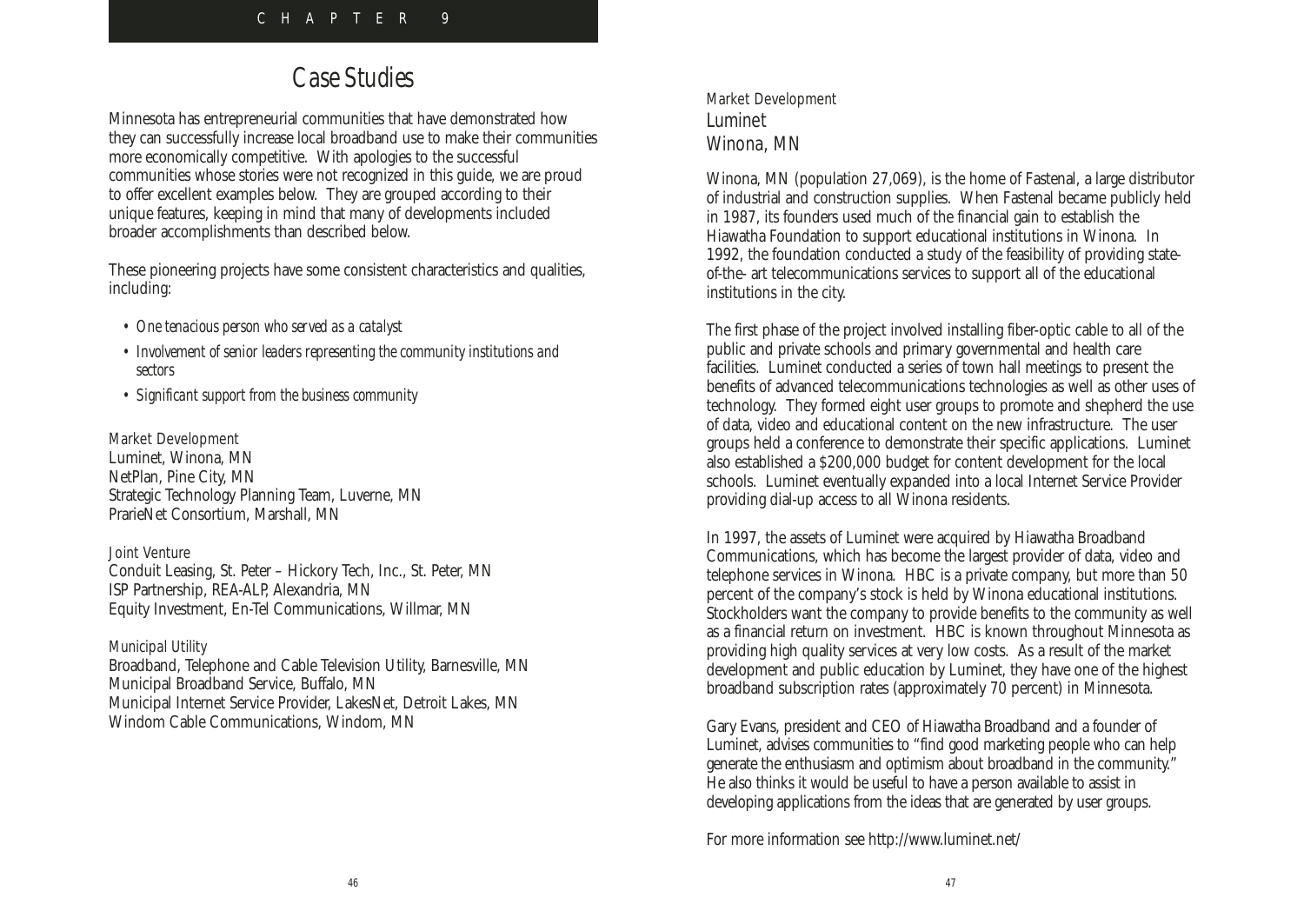Market Development **NetPlan** Pine City, MN

Pine City, Minnesota (population 3,043) is one of the few communities in Minnesota that has used the NetPlan process. NetPlan was developed during the Ventura Administration by the Minnesota Department of Administration, the Department of Transportation and Minnesota Planning as a planning guide for advanced telecommunications services. The NetPlan process included an outline to help create a community vision and a preliminary survey to quantify the demand for local telecommunications service.

In August, 1999, Pine City established a telecommunications planning committee and conducted a survey of local residents. The NetPlan committee included local leaders representing government, business, media, telecommunications, education and health care institutions. The NetPlan committee conducted a visioning exercise that included more than 60 public and private sector leaders to raise awareness about broadband telecommunications.

The NetPlan Committee held a series of public events to increase the understanding of broadband services and new technologies in the community. These activities included two StarTech Expos, where demonstrations were conducted that displayed the different applications available via the Internet. They sponsored an Advance Technology Career Day in the high school. They joined with the Chamber of Commerce to hold multiple training sessions to demonstrate business broadband applications.

These activities helped the City Council decide to bring advanced telecommunications to Pine City. There, during the reconstruction of Highway 61 in 2001, the city installed fiber optic cable to connect the downtown and primary governmental, health care and educational institutions. Since 2001, the city contacted many ISPs to use the fiber optic cable to provide the telecommunications services to the private sector. The urgency for new services has been increased by local businesses that have committed to subscribing for new services when available, as well as the loss of business prospects that relocated in other communities when they discovered that broadband services were not available in the city. To date, a private ISP has not been willing to provide the telecommunications services.

The region has recently created a joint powers board comprised of the city, county and Pine Technical College, which will manage broadband services provided via the newly installed fiber optic cable. The public sector traffic will be routed to the Minnesota Department of Administration's network, with the private traffic routed through a separate path. Retail services are expected to begin in early 2004. The city is now seeking funds to extend the fiber optic cable to its industrial park, where current tenants await broadband service.

## Market Development Strategic Technology Planning Team Luverne, Minnesota

Luverne, MN (population 4,617) Finance Director Barbara Berghorst says "broadband is my passion, not my mission." That passion has helped to create a technologically advanced and vibrant community. Back in 1993, Luverne initiated efforts to examine and expand its telecommunications capacity. They formed a committee, called the Strategic Technology Planning Team (STPT) that included representatives from the city, county, schools, the Chamber of Commerce and technical resources that met monthly. Its first step was to conduct an assessment to define the immediate broadband needs.

The team's efforts attracted the attention of multiple telecommunication service providers. The first investment was a \$3.4 million fiber investment in the region. Luverne and surrounding Rock County and are now served by at least five telecommunication service providers, with broadband residential rates as low as \$40 a month. They are served by cable, DSL and wireless providers.

The STPT continues to meet quarterly to plan broadband development efforts. They host community luncheons for business people, hold demonstrations in senior centers, and meet regularly with students and educators to plan events.

In 2002, the city and county began to develop a Community Strategic Technology Plan to help guide the budget, direction and adaptation for technology use in the community. The "technology road map" is intended to guide the community for the next five years. Some of its goals include the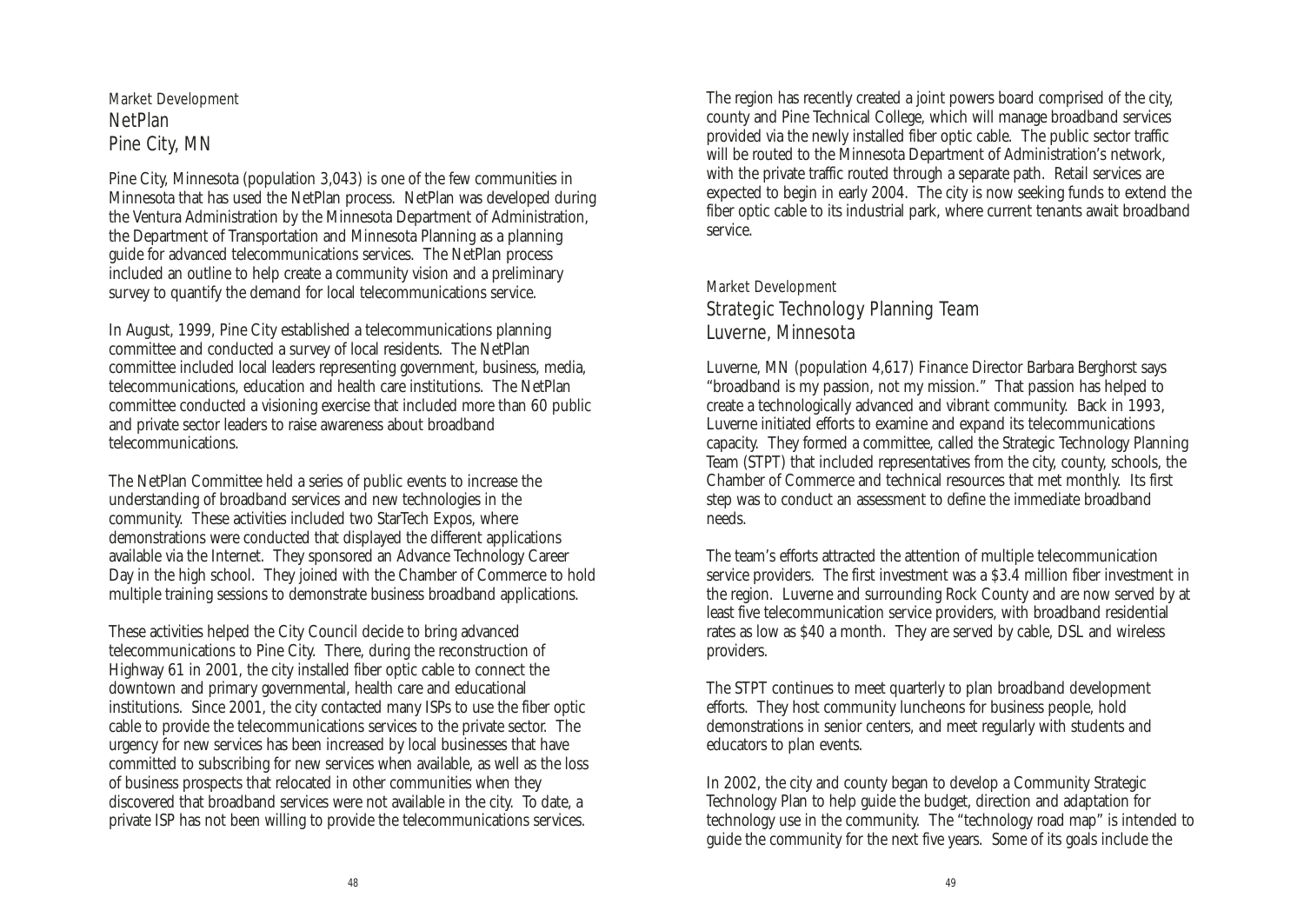development of Telework Center/Business Incubator, implementation of a training plan for public employees, creation of a citywide wide area network, and the development of a high-technology corridor in the central business district. They would also like to establish a video conferencing facility that could be utilized by private and public sector users.

Berghorst adds, "sometimes one institution wants to develop its own technology solution. In small communities like Luverne, it is important to get the institutions to work together to get the critical mass that you need. You discover that there are many common interests when you get people working together. Now we have ISPs that provide services to large businesses down to individual telecommuters working for companies 500 miles away"

For more information see www.cityofluverne.org

## Market Development PrairieNet Consortium Marshall, Minnesota

Marshall Community Development Director Harry Weilage looks for "leaders that are not intimidated by new and competing thoughts" when he helped to form the PrairieNet Consortium (PNC). The PNC was formed in 1996 in an effort to meet the increasing demand for knowledge about telecommunications and new technologies in the Marshall (population 12,735) community and region when community leaders recognized that high- speed telecommunications technology were essential to their community's economic future. The PNC included representatives of the community's large employers, small businesses, ISPs, the City of Marshall, Marshall Municipal Utilities, colleges and schools.

The goals are:

- *To improve accessibility within the community*
- *To improve ISP services at reasonable prices*
- *To capitalize on the assets of the partners*
- *To work cooperatively in the development of the network to benefit the citizens of the region*

The leadership of PNC, through the public and private sector partners associated with the organization, has assisted Marshall in attracting and retaining multiple telecommunication providers for the community and the surrounding region. For several years Marshall and the surrounding area has had duplicative high bandwidth, privately owned infrastructure, an accomplishment unparalleled in rural communities its size. The emergence of competition was partially accomplished through PNC's assistance in helping the city of Marshall to enact a change in the city charter allowing the local municipal utilities to become providers of telecommunication services. Once these changes were established, telecommunication providers recognized the availability of competition within the community and began taking the steps necessary to deploy and upgrade the technology infrastructure within the community.

Recognizing the need to develop awareness for an emerging digital economy and global competition, PNC conducted three annual conferences entitled Rural Evolution, Telecommunications in Southwest Minnesota. Each conference addressed an important aspect for emerging technologies within the community and region.

Future initiatives on the part of PNC involve the development of a jointpowers agreement between the governmental agencies within the community of Marshall (city, municipal utilities, school district, and county) to work collaboratively in an effort to reduce the costs associated with the purchase and operation of technology systems.

For more information see www.marshall-mn.org/PrairieNet/PNWeb.htm

Joint Venture Conduit Leasing St. Peter — Hickory Tech St. Peter, Minnesota

St. Peter's (population 9,747) venture into telecommunications has been a combination of luck and disaster. In 1998, a lunchtime conversation between the St. Peter city administrator, Todd Prafke, and two bankers at a fast food restaurant evolved into a discussion about broadband services. The two bankers realized that their banks would need broadband service for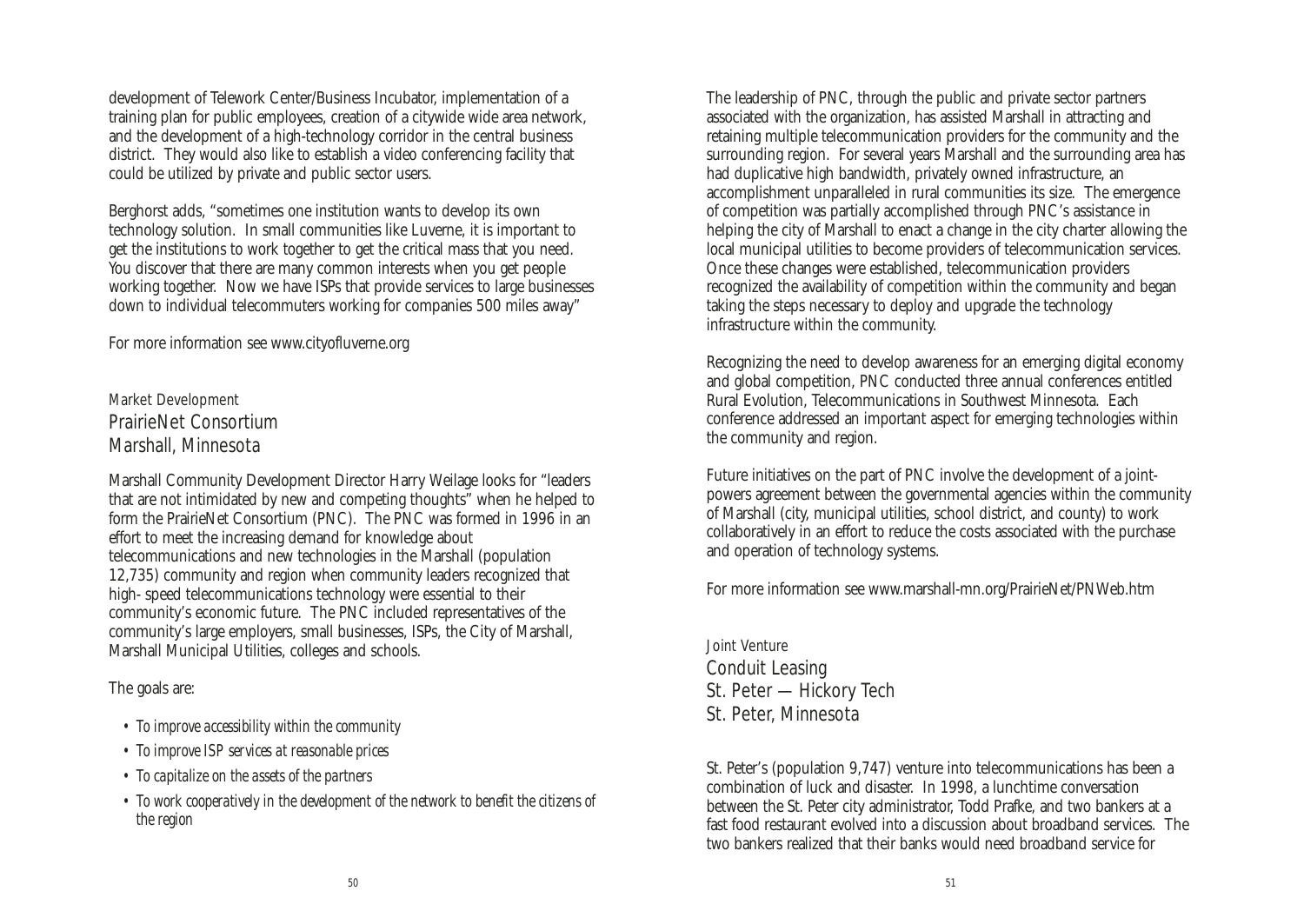check processing to remain competitive. This started an extended conversation with St. Peter's businesses. Soon thereafter, disaster struck, when they experienced a devastating tornado. During the recovery efforts, the city municipal electrical utility began investigating the possibility of replacing above ground power lines with buried electrical lines. The city looked at installing conduit for fiber optic cable at the same time. The city had been in discussions with the incumbent telephone and cable television providers for upgraded broadband service since 1997, so this appeared to be an optimal time to explore the development of a new telecommunication partnership.

The city issued a Request for Proposal for a telecommunication partnership that would include infrastructure and operations. Hickory Tech, Inc., based in Mankato, responded with a proposal and committed to installing fiber optic cable in the conduit, and also providing twisted pair wiring from the curb to the residence. The city retained the ability to require Hickory Tech to bring fiber optic cable directly into any business in the city. The cost of the conduit was \$492,000. The project was financed by the city's electric fund. The city receives \$4.25 per customer as a lease payment for the conduit. Hickory Tech provides a variety of residential and business broadband services as well as video services.

The business community has led much of the city's broadband effort, and the strategy is closely integrated with the city's economic development strategy. The city is focused on attracting high quality, knowledge based businesses and stresses its broadband connectivity, highly educated workforce and community amenities in it promotional literature.

The city is very satisfied with the partnership with Hickory Tech. Todd Prafke says, "we structured a relationship that allows us to succeed or fail together. Thus far, this has been a win-win situation." His advice to other cities considering telecommunication service is "talk to your current partner. Establish goals about what you want." Prafke has been pleased with the success of the partnership. In hindsight, he says the city might have considered taking on additional risk and establishing telephone service.

For more information see www.saintpeteradvantage.com

## Joint Venture ISP Partnership REA-ALP Internet Services Alexandria, Minnesota

Alexandria Light and Power is a 100- year old municipal electrical utility in Alexandria, MN, (population approximately 10,000). It began offering dialup Internet services in 1996 in response to a community effort that was led by its Economic Development Commission. They have partnered with Runestone Electric Association, the local electrical cooperative, to expand into a wide variety of Internet access technologies, including dial-up, wireless (non line of sight), and DSL (through leased capacity from Sprint). ALP also provides fiber point-to-point and fiber-Internet services directly to local customers.

REA-ALP was the first service provider to successfully offer local Internet access and has achieved a high level of market penetration, now having approximately 475 wireless broadband customers and 5,000 dial-up customers. Its marketing strategy has focused primarily on providing high quality service in their community. They provide a support desk that operates seven days per week from 7 a.m. to 9 p.m. In the last year, the local cable TV company and Sprint have offered broadband access.

ALP has utilized a debt-free development strategy. They reinvested the margins from the initial dial-up service into broadband infrastructure. They have invested more than \$1 million in broadband infrastructure that includes 15-20 miles of fiber optic cable. They are planning to increase the availability of fiber to high volume business and residential users at office and residential complexes.

REA-ALP has successfully led the introduction and availability of broadband services in Alexandria, a community that continues to grow a strong core of technology-based businesses. Al Crowser, ALP General Manager, suggests to other communities starting out, "form a partnership, start small, and add service. Don't be afraid to consider going it alone if you need to."

For more information see www.alputilities.com.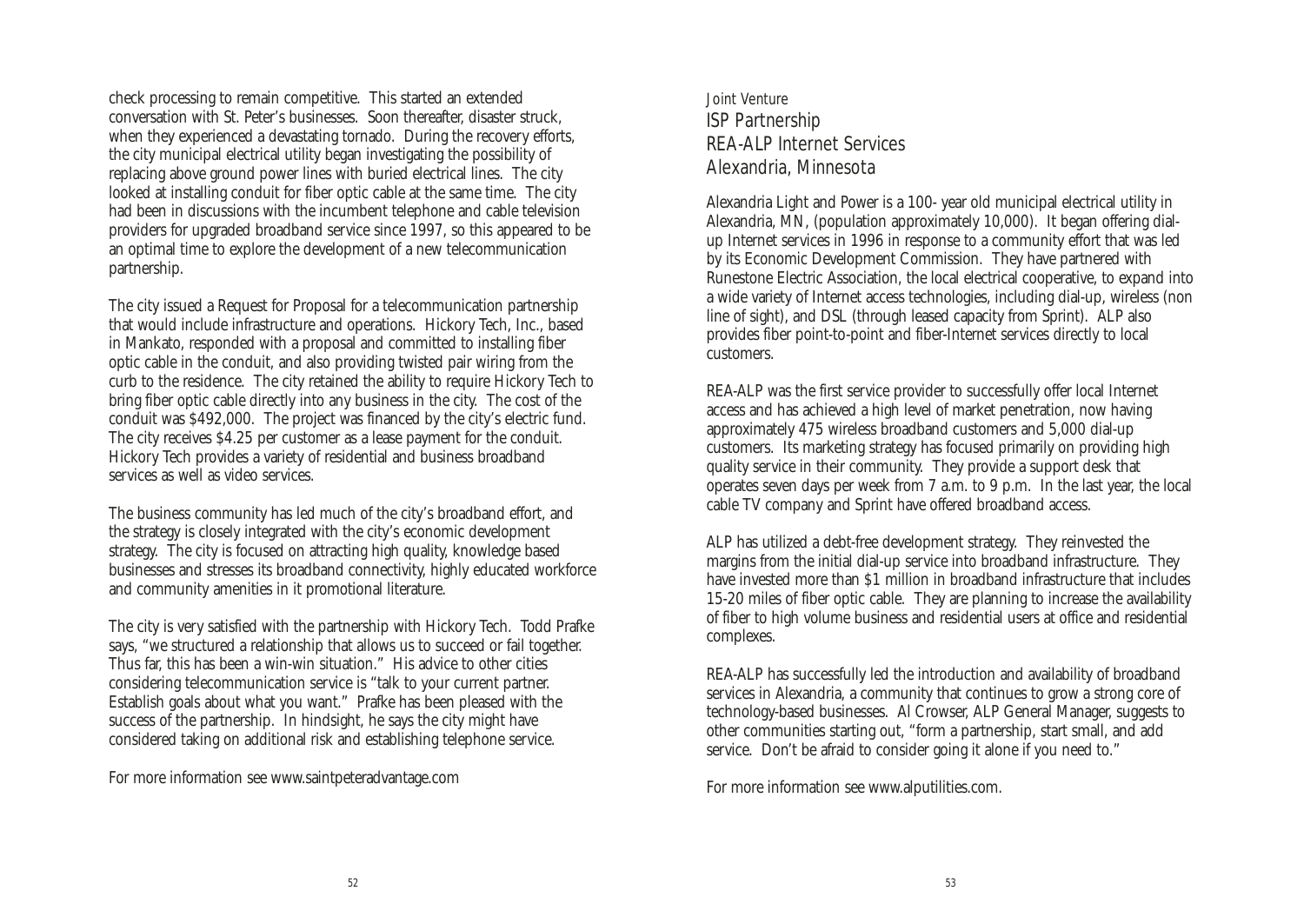## Joint Venture Equity Investment En-Tel Communications Willmar, Minnesota

In 1998, business, economic development and municipal leaders in Willmar and Kandiyohi County formed an informal organization called KandiLink, whose mission is to "assure that the Kandiyohi County area continually receives state of the art telecommunications services that meet our citizen's needs and keeps our businesses competitive." It has provided great local leadership in educating the public about the need for expanded telecommunications services. Its membership included Willmar Municipal Utilities, whom they asked to play an active role in developing vital broadband services.

In 2000, the City of Willmar, acting through the Willmar Municipal Utilities and its joint venture company, Allied Power LLC (itself a joint venture with Kandiyohi Power Coop), were invited to become a partner in En-Tel Communications, a Competitive Local Exchange Carrier CLEC. In 2001, En-Tel initiated a full line of telecommunications services, including local and long distance, DSL and dial-up Internet, and video service. The city's investment, along with that of other investors, was used to overbuild the city with a new hybrid fiber-copper system.

With an attractive office located in Willmar including both customer service and technical support personnel, En-Tel has been able to respond to competitive challenges with an aggressive marketing and community relations program. After many initial challenges, En-Tel has been able to attract a strong and growing customer base by offering superior services and competitive pricing.

En-Tel Communications has a bright future. Part of their success is because of the involvement of local entities, such as the Willmar Municipal Utilities and Kandiyohi Power Coop. Michael Nitchals, Willmar Municipal Utilities general manager, suggests, "marketing is the key to success. Be sure of your support – and know your critics. These factors can lead to a successful telecommunications venture." Nitchhals believes that En-Tel will be able to

provide a financial return to the city, state-of–the-art telecommunication services and be a model for other public-private ventures.

For more information see www.en-tel.com and www.kandilink.org/html/index.html

## Municipal Utility Barnesville Municipal Telephone Barnesville, Minnesota

Barnesville Municipal Utility (BMU) is the 100-year old utility in Barnesville, Minnesota (population 2,200). It provides water, sewer, electrical, telephone, cable television and Internet access services to its community. BMU is an excellent example of a municipal utility that has achieved the economy of scale to provide broadband service by expanding from an existing base of other services.

The Barnesville Municipal Telephone division of BMU has offered broadband Internet access since 2001. It began offering dial-up service in 1995 in a joint venture with Red River Telephone Cooperative, and is now transferring the dial-up operations to BMU. After an initial investment of \$120,000 (including customer premises equipment), they now have 400 dial-up customers and 80 DSL customers. Their residential broadband rates range from \$55 to \$85 and their business broadband rates are \$99 a month. They are seeking ways to reduce their costs to achieve a target rate of \$40 a month for broadband and \$15 a month for unlimited dial-up service.

BMU has the challenge of being a small operation in a relatively small market. It has met this challenge by choosing technologies that are easy to learn and that may be supported by a small staff. In planning for future capacity and bandwidth, BMU now installs conduit with every street project in their community. It is considering changing from ADSL to VDSL in the next 3 to 5 years to be able to offer improved video services. It is also looking at wireless technologies that may be able to add additional service where it is more cost effective. It's shifting its broadband and Internet operations into a municipal revenue fund, which will give them more options for pricing their services.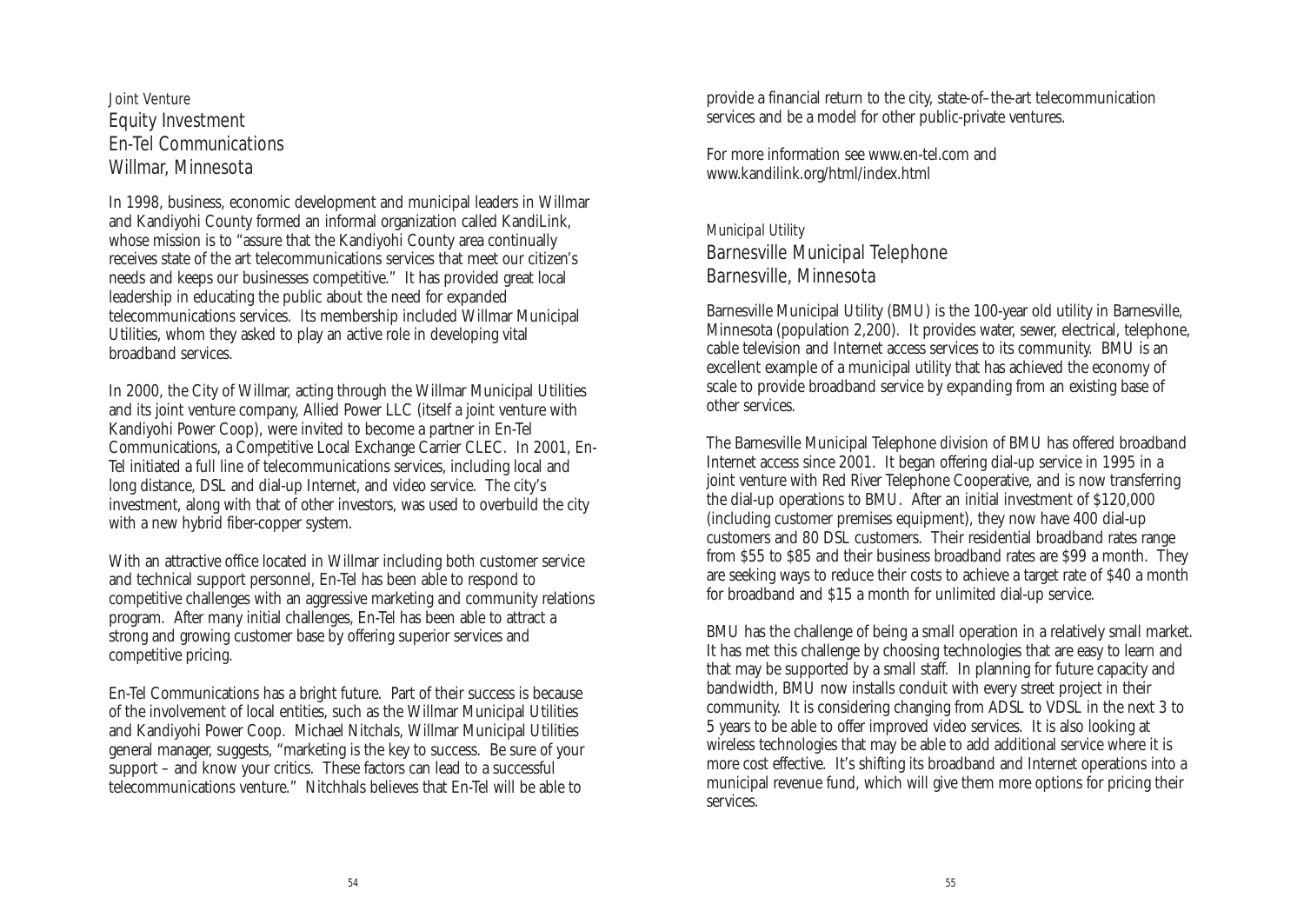Its marketing strategy has included some 90-day promotional rates and shortterm free modem rentals. This has helped to introduce new customers to broadband service. The anticipated reduction in dial-up rates is intended to expand the pool of Internet users above their current 45 percent rate. The dial-up customers will be targeted for promotional upgrades to broadband service. They also participate in a Community Showcase program, where all Barnesville businesses demonstrate their services at a public venue. Thus far, customer retention has been excellent.

Gerry Dow, BMU Manager, advises his peers in small communities, "remember you are risking public funds. Be wary of a competitive arena."

For more information see www.barnesvillemn.com/index.html.

## Municipal Broadband Service Buffalo Wireless Internet Group Buffalo, MN

Buffalo, MN (population 10,097) provides wireless and fiber broadband service to its businesses and residences. This activity grew out of a community technology committee that included local business and education leaders. The business leaders asked the city to be a broadband service provider, as local broadband service was not available.

The service, called Buffalo Wireless Internet Group (BWIG) began in 1997 when city electrical utility was installing a fiber loop to its electrical stations. This loop was extended to provide service to large business and government telecommunication customers. In 2001, the community issued a Request for Proposals to expand services to residential and small business customers. They decided to install a non-line of sight wireless technology. The city invested \$1 million in the initial fiber system and \$750,000 in the wireless system. It now has 35 commercial fiber users and 640 wireless users.

When commercial data service was initially provided, Buffalo requested the approval of the Minnesota Public Utilities Authority to provide service as a niche data carrier. While it appeared to city that the approval was not required, they chose to proceed with the short process and receive PUC approval.

The city did not conduct a formal marketing effort, but does hold community seminars that demonstrate broadband services and value. Recent classes include Internet security, home networking and system configuration. They also distribute literature with local utility bills and conduct some promotions with local youth hockey teams, local realtors, coffee shops and the Chamber of Commerce.

The initial efforts by the community technology committee have raised business and residential awareness about the benefits of broadband service. In 2002, the local private cable provider initiated cable modem service. Another ISP recently added service. BWIG has focused on retaining customers through responsive local service. It offers residential service at \$16, \$30 and \$40 per month for 125K, 256K and 364K services respectively. Fiber services are offered at \$149 per month for dark fiber and \$500 per month for switched fiber.

BWIG is now looking at expanding wireless service to adjacent rural areas. Merton Auger, Buffalo city administrator, advises, "get the support of the local business community behind you." He adds, "this type of system is perfect for rural Minnesota. You can start an operation with as little as \$15,000."

For more information about the Buffalo Wireless Internet Group, see www.bwig.net.

## Municipal Internet Service Provider LakesNet Detroit Lakes, MN

Detroit Lakes Public Utilities provides electrical, water and Internet service in Detroit Lakes, MN. (population 7,348). In 1996, it started discussions with the local institutions about the installation of a fiber loop to provide broadband service. They conducted an informal survey and then contacted some of their local ISPs to explore potential partnerships, but they were not interested in providing new services. In 1998, they installed a nine- mile fiber loop and initiated broadband and dial-up service. The initial investment in the fiber loop was approximately \$1.2 million.

LakesNet now has approximately 1,300 dial-up users and 150 wireless broadband services in a community with 4,600 homes. It provides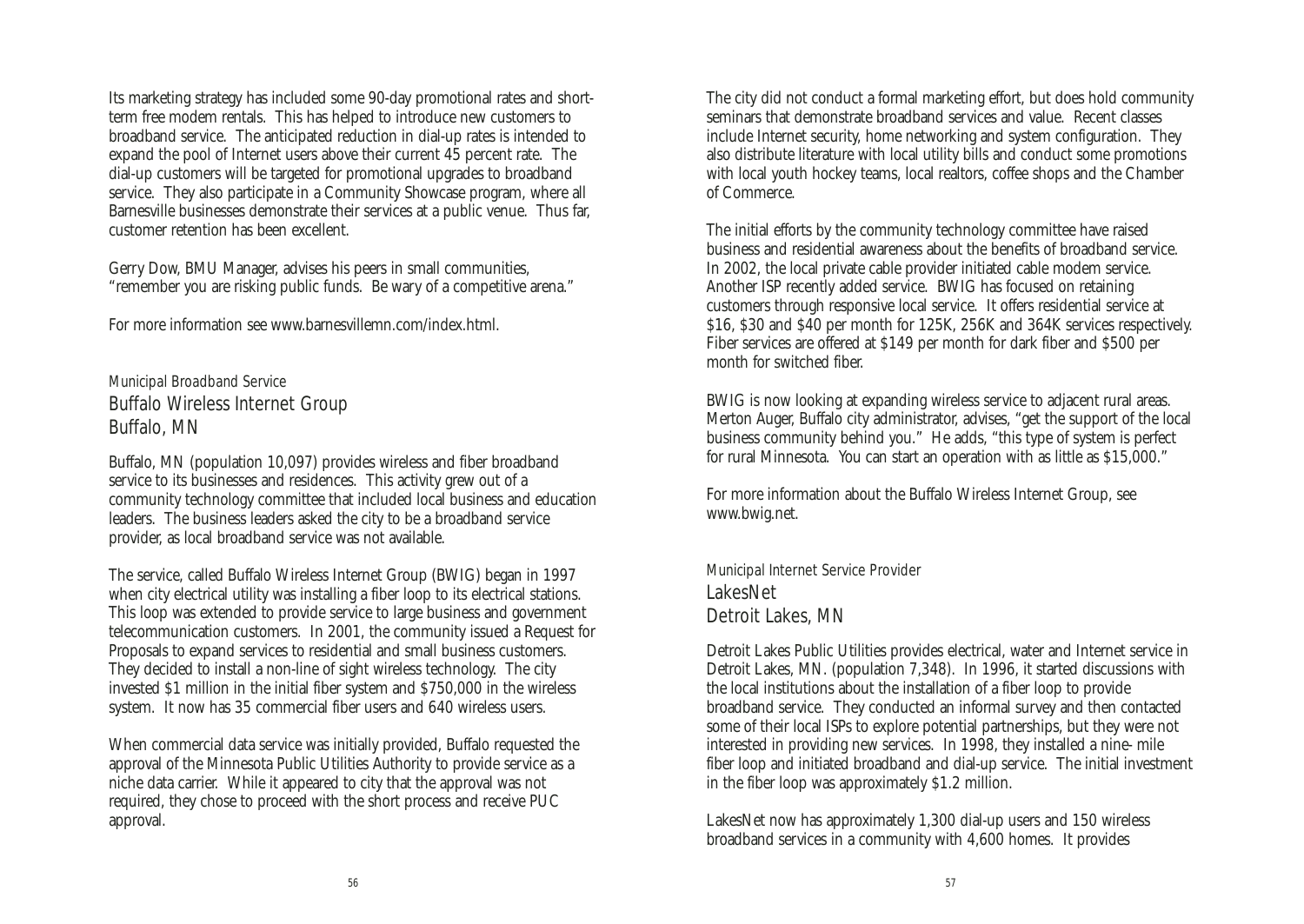broadband service to institutions (fiber) and businesses and residences through a wireless system. There are now at least five other ISPs in Detroit Lakes, including DSL and cable providers. The dial-up service costs between \$10 or \$20 per month, and the wireless broadband service ranges from \$46 to \$95 per month.

The marketing strategy was informal. Initially, it was the first local provider, and as competition emerged, it focused on providing good service. It has been successful hiring local youth to staff Help Desk operations during afterschool hours and on Saturday mornings.

One of its first challenges was to determine the right technology to use. With hindsight, it would have made some different decisions (such as installing more fiber optic cable and fewer ATM switches), but over 90 percent of its initial investment is viable and operating. It intends to install a 900 MZ wireless system over the next few years to improve the quality of service over its existing 2.4 GHZ system. Its future challenge is to find the right scale of operations in a market with multiple competitors.

For more information see http://www.lakesnet.net

## Municipal ISP Windom Cable Communications Windom, Minnesota

Dennis Nelson, Windom city administrator, is a mild mannered, soft spoken and methodical manager. You would never guess that he has charted a Windom initiative that has put them in the national spotlight. Through his efforts and the involvement of many community leaders, Windom is progressing from an underserved community to one with state- of- the -art telecommunications capacity.

Windom Cable Communications (WCC), a municipal enterprise, began offering video cable services to Windom (population 4,490) residents in 1985. In the late 90s, the city began conversations with ISPs to encourage the offering of broadband services, but was unable to attract any providers. The city held a referendum in 1999 to obtain local approval to operate a telephone exchange, which would enable WCC to offer voice, video and data services. The referendum failed to achieve the 65 percent approval needed. The city held another referendum in 2000 and achieved a 70 percent approval.

In 2001, the City Council appointed a Telecommunications Committee comprising representatives of the private and public sectors that had information technology experience. The committee was charged with developing a plan for establishing a state- of- the- art telecommunications infrastructure in the city. It spent the next 30 months developing an implementation plan. It engaged a marketing consultant to hold focus groups in the community. They developed a feasibility study and business plan to scale their technology options. They developed a design and engineering study. The city incurred approximately \$150,000 in predevelopment expenses and in July 2003, the City Council approved an \$8 million investment in a telecommunications system that will provide fiber to the premises and carry voice, video and data services for every business and residence in Windom. The system will be deployed by the end of 2004.

WCC faces competitive challenges in multiple areas. It will be a new provider of telephone services, but its market analysis suggests that it will be competitive. Satellite television services compete strongly with cable providers. A private ISP has just announced it will deploy DSL service in Windom. WCC also looked at its aging physical infrastructure and had to choose between investing in maintenance and upgrading to the full spectrum of telecommunication services. The investment they will make will keep them competitive far into the future.

Nelson, WCC Manager, advises other communities, "talk to your local media. Our newspaper and radio station were among the first to realize that broadband service was a major part of the city's economic future. They were great allies in our efforts to educate the public about our future telecommunication needs." He adds, "look for a telco partner before beginning the development of a municipal operation."

For more information see www.windom-mn.com/cable.htm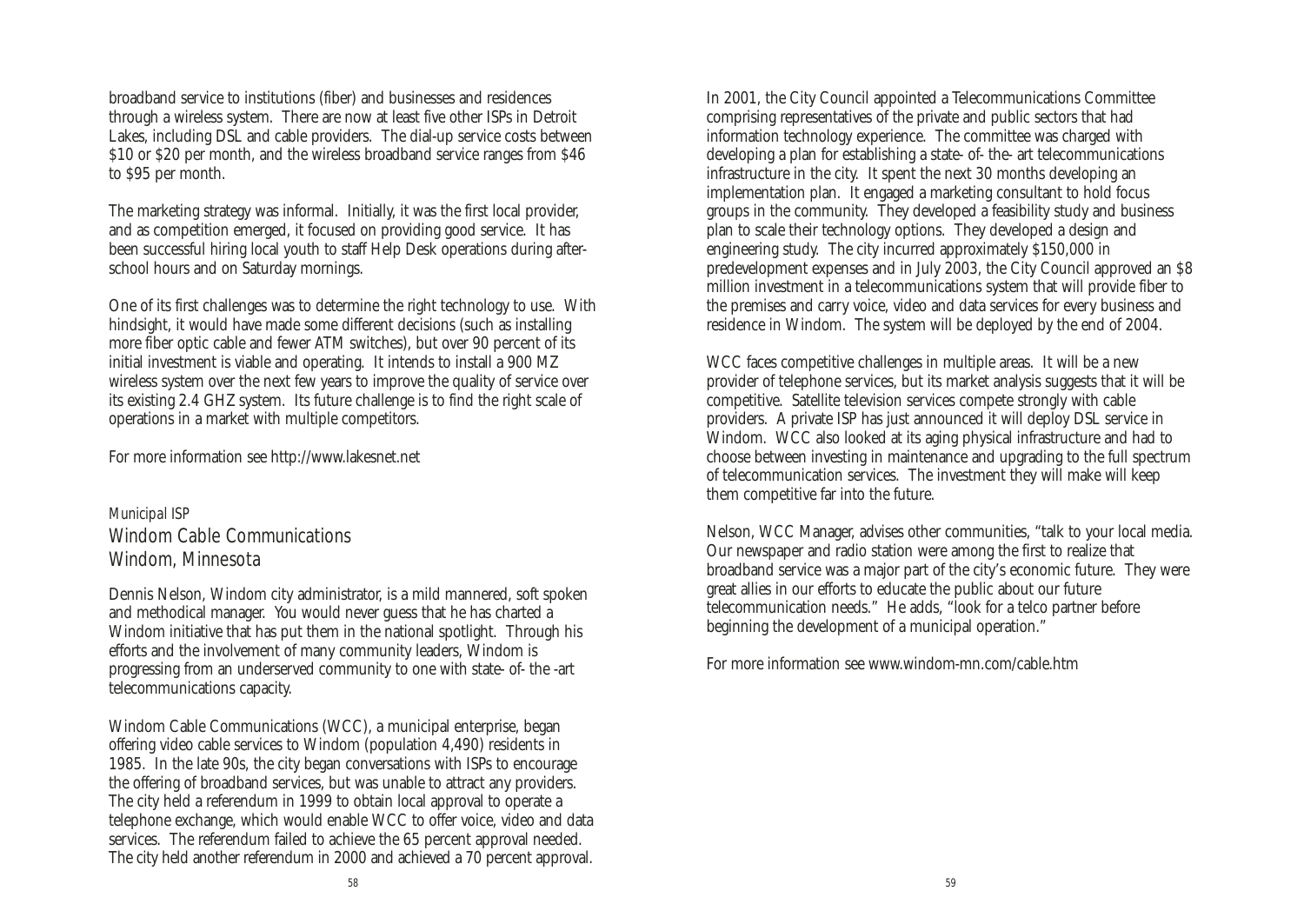# *Tools and References*

This chapter includes a variety of tools and references that communities may use for broadband development, including:

- *Blandin Community Broadband Survey*
- *Select Minnesota Statutes for Municipal Service Providers*
- *CSPP Readiness Guide*
- *Other Publications*

## Community Broadband Survey Blandin Foundation Rural Broadband Initiative *Version 1.1*

The attached survey is intended to assist communities in establishing the level of current broadband services and to quantify and qualify the demand for additional broadband services. The results of the survey will help facilitate discussions with broadband service providers and accelerate the expansion of broadband services.

The survey consists of three parts:

- I. Business component  *for mail distribution to businesses*
- II. Residential component  *for mail distribution to residences*
- III. Broadband service provider component  *a telephone interview survey to be used with the existing local broadband service provider(s).*

## I. Blandin Broadband Survey Business Component

## 1. General demographic information

| a. Sex (check one) 1. Male     |          | 2. Female |
|--------------------------------|----------|-----------|
| b. Age (check one) 1. Under 20 |          | 2. 20-30  |
|                                | 3. 31-50 | 4. > 50   |

## 2. Your business title is: (check one)

- 1. Owner/Manager
- 2. IT Administrator
- 3. Other (specify)

## 3. How many computers are networking in your business. (Check one)

- 1. 1
- 2. 2-10
- $3. > 10$

## 4. How often do you use email? (Check one.)

- a. Daily, on a regular basis.
- b. Often (once or twice a week)
- c. Occasionally (once or twice a month)
- d. Rarely (less than once a month)
- e. Never

## 5. How often do you connect to the Internet? (Check one)

- a. Daily, on a regular basis
- b. Often (once or twice a week)
- c. Occasionally (once or twice a month)
- d. Rarely
- e. Never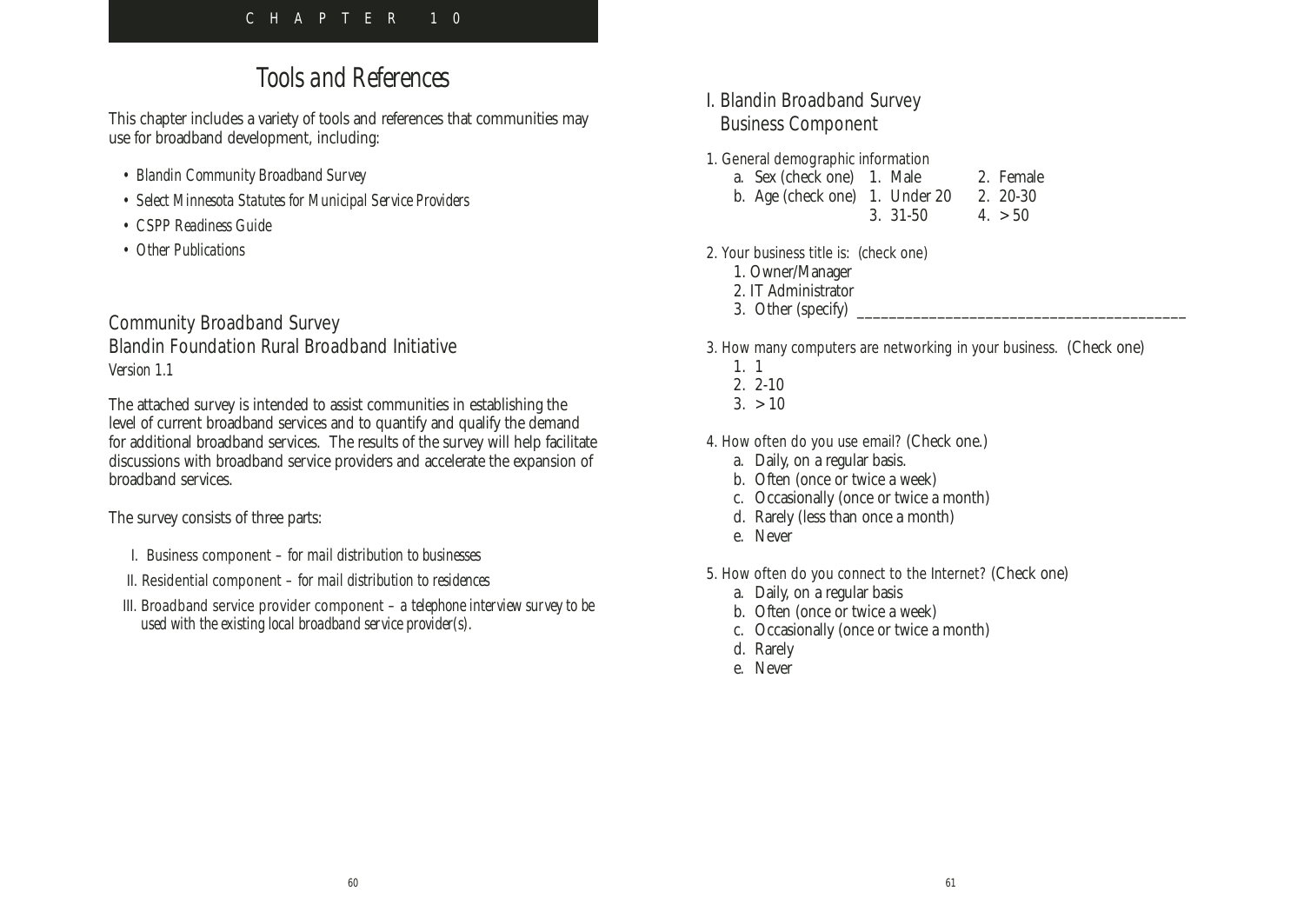#### 6. How do you connect to the Internet?

- a. Cable Modem
- b. DSL (Digital Subscriber Line)
- c. Frame Relay
- d. ISDN (Integrated Services Digital Network)
- e. Leased Line (Fractional T1)
- f. Leased Line (Full T1)
- g. Leased Line (Fractional T3)
- h. Leased Line (Full T3)
- i. Satellite
- j. Telephone Line Dedicated Dial-Up
- k. Telephone Line Share with Voice Line (Dial-up)
- i. Wireless
- j. Other (Specify)
- k. Unknown
- 7. For what business purposes do you use the Internet? (Check all that apply.)
	- a. Education & training
	- b. Finding customers
	- c. Finding suppliers
	- d. Finding economic development organizations
	- e. Finding City government information
	- f. Tax information or filings
	- g. Travel information
	- h. Weather information
	- i. News
	- Banking and investment
	- k. Science or technical information
	- l. Computer and Software
	- m. General Research (Service or Product)
	- n. Investigating competition
	- o. Other (Specify)
- 8. Using the Internet has made a difference in my business in the following ways: (Check all that apply.)
	- a. I perform better at my job
	- b. I have achieved greater efficiency for my business
	- c. I have received a promotion or new responsibilities at my job
	- d. I have access to better information related to my work
	- e. I have closer contact with colleagues
	- f. I have closer contact with community
	- g. I have closer contact with friends and family
	- h. I have found new employment opportunities
	- i. Other (Specify)
- 9. How much do you pay per month for Internet access at your business?
	- a. Under \$20 b. \$20 39 c. \$40-59 d. \$60-79 e. \$80-200 f. >\$200
- 10. Does your business utilize a Content Filtering Service to limit employee online access? 1. Yes 2. No
- 11. If No, would your business be interested in such a service if it was available? 1. Yes 2. No
- 12. Does your business utilize a Junk Email (known as SPAM) Filtering Service? 1. Yes 2. No
- 13. If No, would your business be interested in such a service if it was available? 1. Yes 2. No
- 14. Is there formal commitment toward building capacity in information and communication technology in your organization?

a. Yes b. No c. Not Sure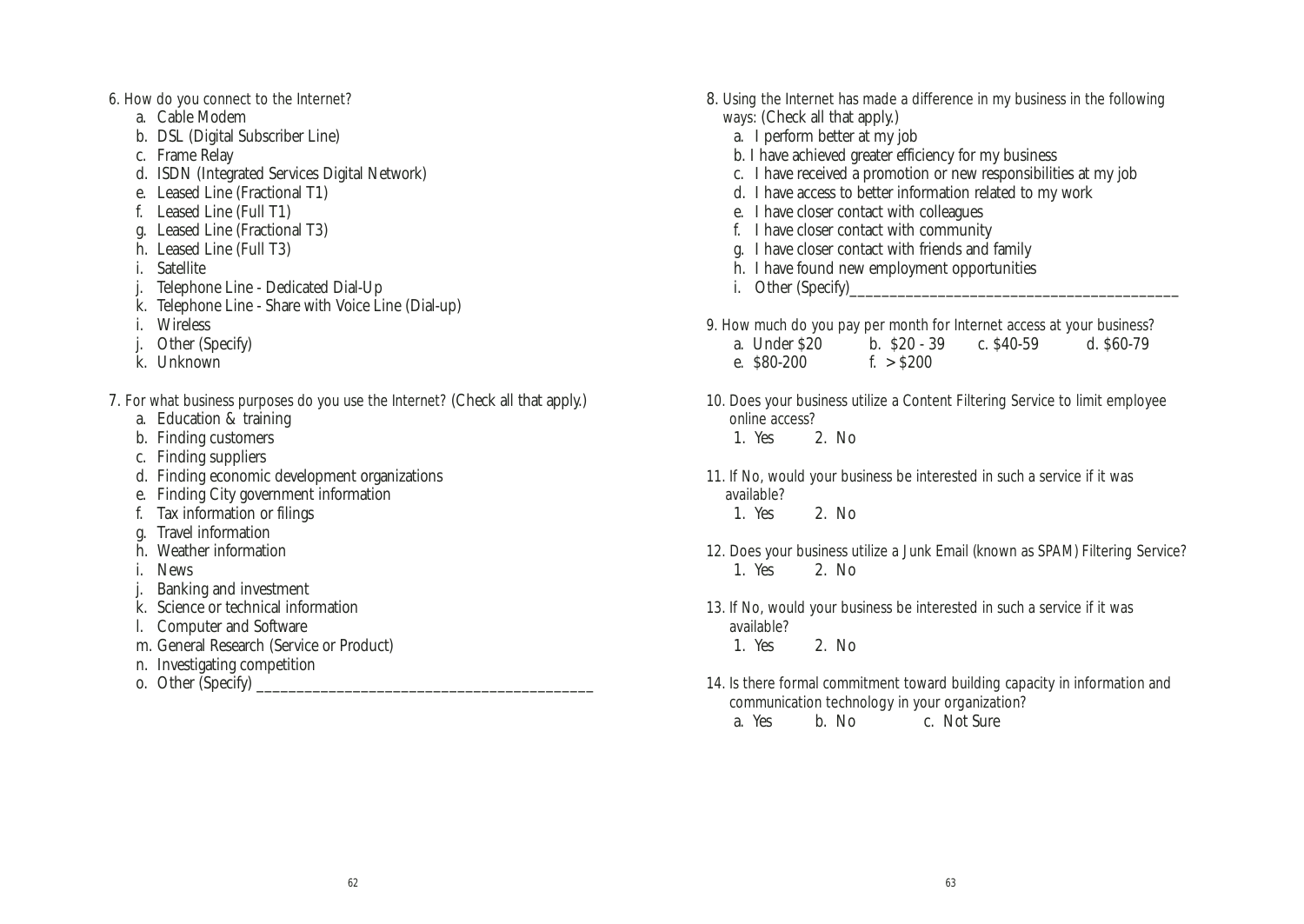- 15. Has your organization made a commitment in providing an Internet application (such as electronic purchasing, service support, etc.) for your customers? (Check only one response.)
	- a. Yes
	- b. Not at this time, maybe in the next year
	- c. No, my organization doesn't want to take on this responsibility
	- d. I am not sure

#### 16. How satisfied are you with the following characteristics of your current

Internet access? (Provide answers for a, b, c, & d)<br>Dissatisfied Som

Somewhat Satisfied Satisfied

- a. Speed of connection
- b. Price of services
- c. Reliability (system is "up")
- d. Choice of providers (competition)
- 17. How willing or unwilling would you be to switch to a service that offers an increased connection speed while being on-line all the time for: (Provide answers for a, b, c  $& d$ )

Not Willing Somewhat Willing Very Willing

- a. the same price?
- b. a 10% monthly price increase
- c. a 20% monthly price increase?
- d. a 50% monthly price increase?

18. What is the likelihood that your business will use the Internet in the following ways in the next two years? (Provide answers for a-m)

Unlikely Possible Likely Today Utilize

- a. Create/maintain a Web site to provide information about company products/services
- b. Access information (suppliers, competitors, other)
- c. Engage in business-to-business (order & supply) electronic commerce
- d. Engage in retail electronic commerce (to consumers)
- e. Develop new products via the Internet (i.e. CAD/CAM, E-engineering)
- f. Market new products via the Internet
- g. Inventory management
- h. Recruit employees
- i. Provide technical support and service to customers
- j. Develop ability for employees to work from their homes
- k. Order supplies online (E-Commerce)
- l. Research
- m. Train employees
- n. Manage health care
- o. Other (please list)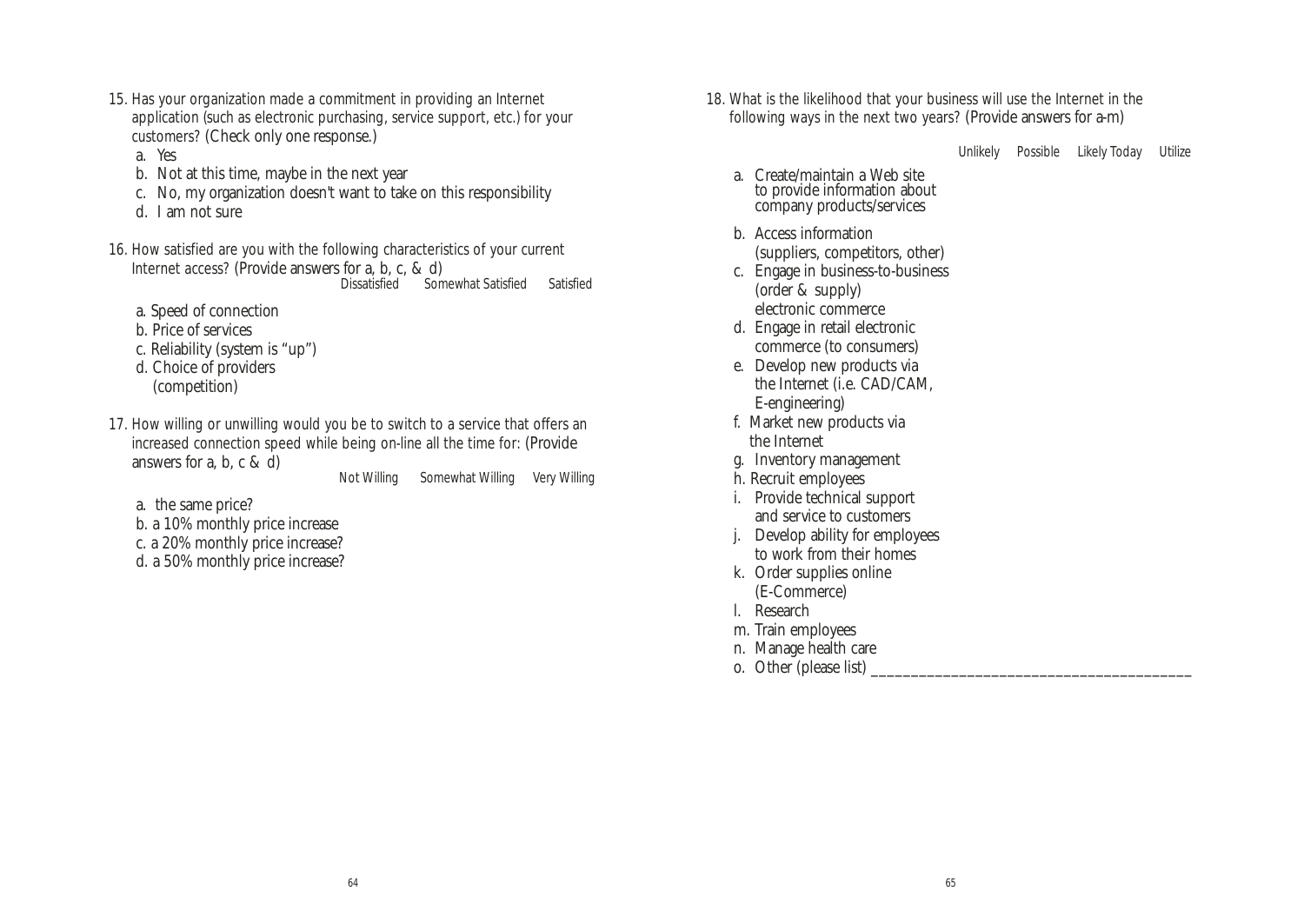## 19. What is your future Internet capacity need? (Provide answers for a-c)

Same as now 5 times 10 times or more Don't know

- a. One year from now
- b. Two years from now
- c. Three years from now and later

#### 20. If high-speed connections were available to employees from home, would your organization allow telecommuting?

a. Already allow b. Yes c. No d. Maybe

21. Are you interested in a fiber optic (high capacity dedicated connection) interconnection (lease fiber strands) within your community?

a. Already allow b. Yes c. No d. Maybe

22. How interested would you be in purchasing or receiving the following services? (Provide answers for a-e)

Use Not Somewhat Very Today Interested Interested Interested

- a. Distance learning (non-interactive)
- b. Distance learning (interactive)
- c. Premises management/security?
- d. Video Conferencing for meetings with other office locations of your company?
- e. Video Conferencing for meetings with your customers and/or suppliers?

#### 18. How long has your business been in the community?

- a. Less than 1 year b.1-5 years c. 6 -10 years d. More than 10 years
- 19. How many employees work at this location?
	- a. 1-5 b. 5-10 c. 10-20 d. More than 20

#### 20. Where are telecommunication decisions made in this organization?

a. Non-local b. Local c. A combination of local and non-local

## II. Blandin Broadband Survey Residential Component

#### 1. General demographic information

a. Sex (check one) 1. Male 2. Female

| b. Age (check one) 1. Under 20         | 2. 20-30 | 3.31-50 | 4. > 50 |
|----------------------------------------|----------|---------|---------|
| c. Are you the head of your household? |          | 1. Yes  | 2. No   |

2. Do you have a personal computer in your home? a. Yes b. No

3. Do you have Internet access at home, at work, or at both? a. Home b. Work c. Both

#### 4. If you do not have Internet access, what is the primary reason?

- a. Do not have a computer
- b. Not worth the price
- c. Can access the Internet at work, school, library or elsewhere
- d. Do not know how to use the Internet
- e. Content and parental control concerns
- f. Cannot afford

If you do not have Internet access, you have completed the survey. Thank you.

#### 5. Including yourself, how many people in your household go online from home?

- a. How many are children ages 5 to 12
- b. How many are teens ages 13 to 19
- c. How many are adults ages 20-40
- d. How many are adults over 40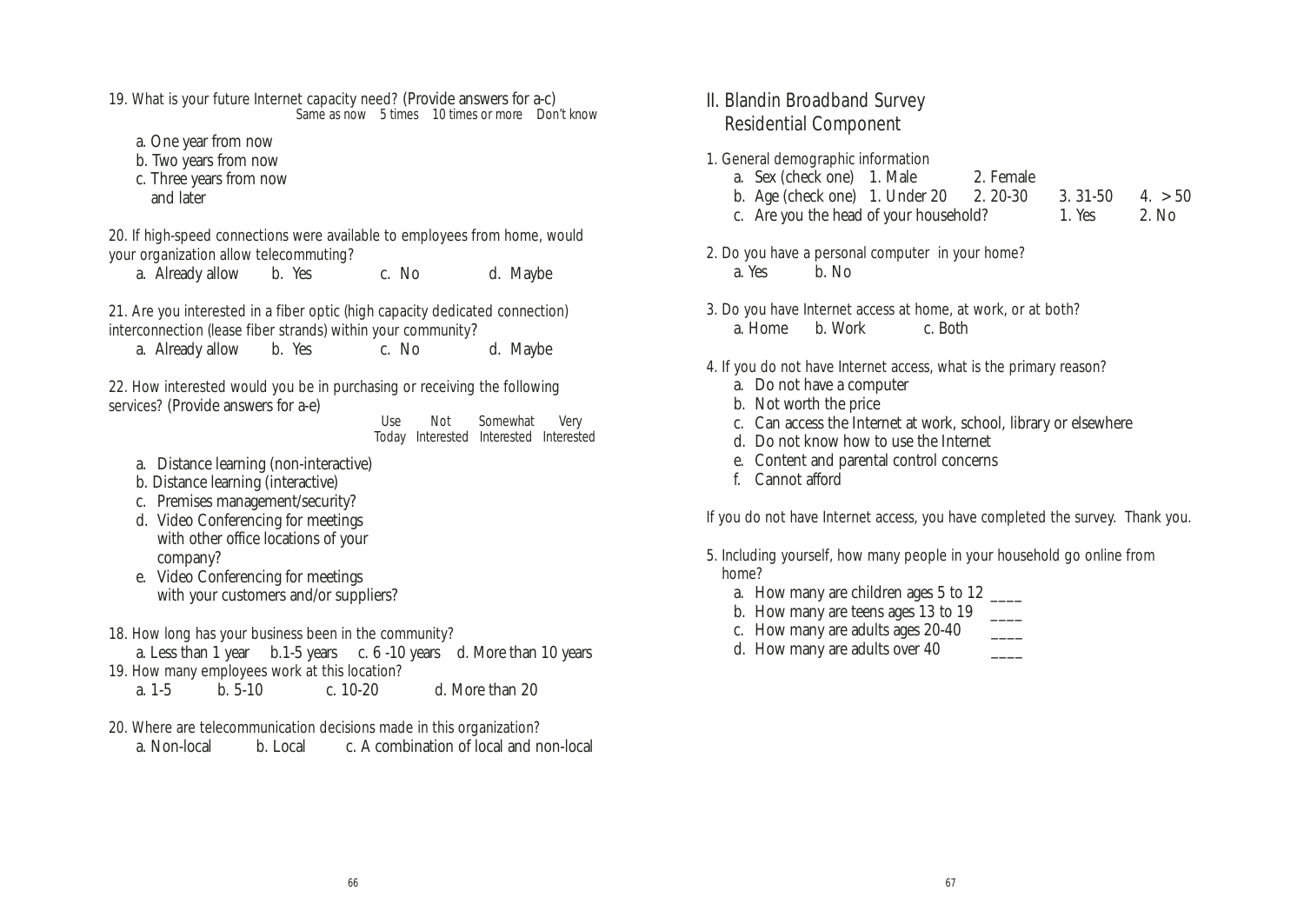- 6. What are your five most frequent activities on the Internet? (Check up to 5)
	- a. Education
	- b. Reference/Libraries
	- c. Business
	- d. Employment
	- e. City government
	- f. Health care
	- g. Local community events
	- h. Agriculture
	- i. News
	- **Entertainment**
	- k. Games
	- l. Recreation
	- m. Travel destinations
	- n. Environment
	- o. Science
	- p. Computer and Software
	- q. On-line banking
	- r. Weather
	- s. Consumer Research
	- t. Shopping
	- u. Real Estate
	- v. Other (Specify)

7. On the average, approximately how many hours per week does your household spend on the Internet at home?

| a. 1 hour b. 2-5  |  | c. $6-10$ |
|-------------------|--|-----------|
| d. 11-15 e. 26-50 |  | f. $> 50$ |

#### 8. How do you connect to the Internet?

- a Cable Modem
- b. DSL (Digital Subscriber Line)
- c. ISDN (Integrated Services Digital Network)
- d. Satellite (DirecTV/DirecWay, DishNetwork)
- e. Dial-up Telephone Line Dedicated Separate Line or second line
- f. Dial-up Telephone Line Share with Single Voice Line
- g. Wireless
- $\overline{h}$ . Other (Specify)
- 9. Using the Internet has made a difference in my life in the following ways: (Check all that apply.)
	- a. I perform better at my job
	- b. I have received a promotion or new responsibilities at my job
	- c. I have access to better information related to my work
	- d. I have closer contact with colleagues
	- e. I have closer contact with community
	- f. I have closer contact with friends and family
	- g. I have found new employment opportunities
	- h. I have freed up time for more valuable activities
	- i. I am making wiser consumer purchases.
	- j. Other (Specify)
- 10. How often do you and other members of your household use the following Internet applications at home? Circle the response under each heading that best reflects how often you access the Internet for each use. If you do not use an application, check the response under "Never".<br>Daily Weekly

Weekly Monthly Never

- a. Email friends and family
- b. Participate in online chats
- c. Online research
- d. Distance education
- e. Search classified advertisements
- f. Obtain news
- g. Purchase products
- i. Download software
- Day trading
- k. Listen to music
- l. Obtain government forms
- m. Find local information.
- n. Banking/paying bills.
- o. Travel Planning.
- p. Find local information.
- q. Obtain directions/maps.
- r. Other (Specify)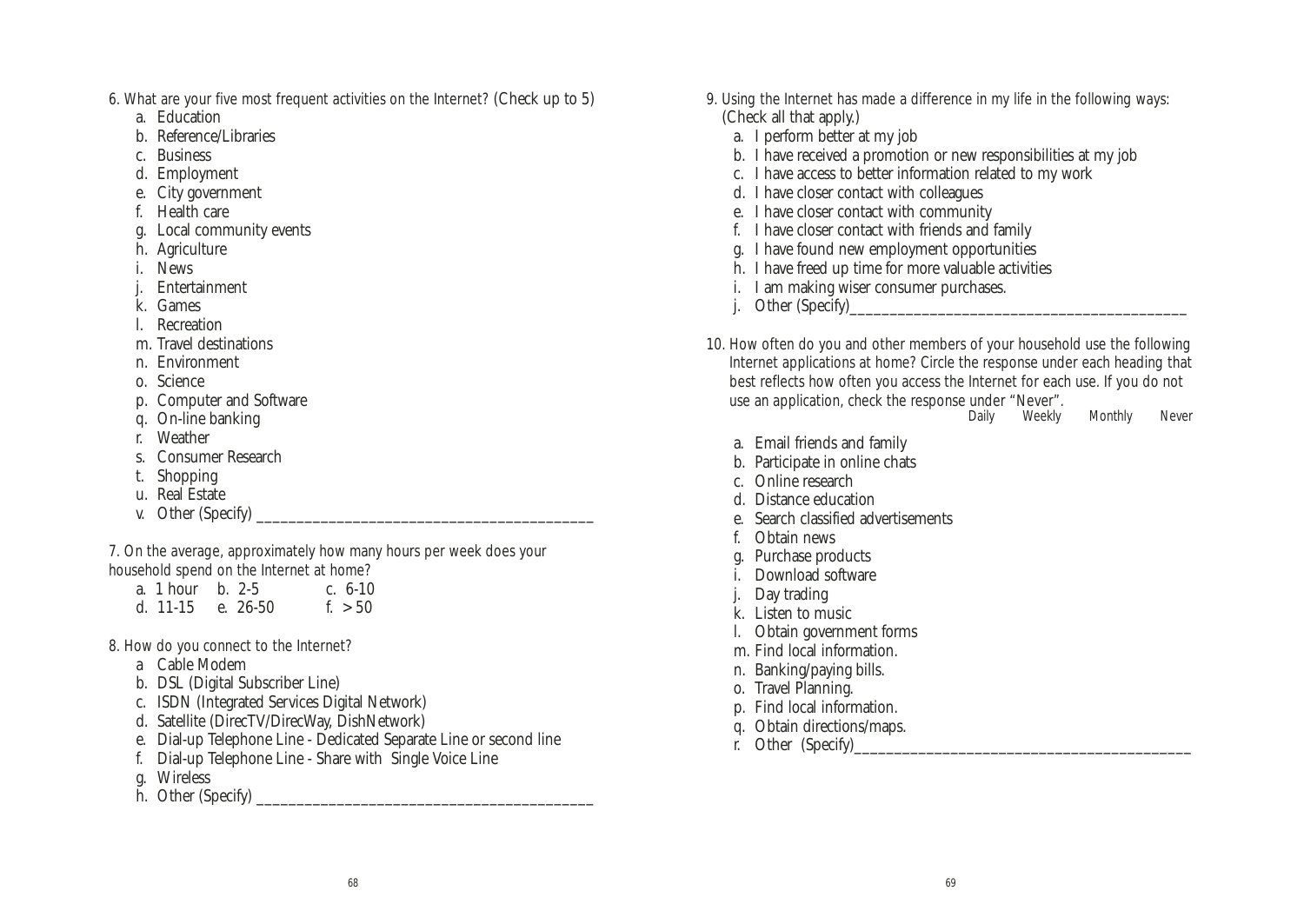- 11. What are the barriers of using email and accessing the Internet? Check all that apply.
	- a. No local ISP, going online is a long distance call
	- b. Software is too difficult to install.
	- c. I don't know how to use an Internet Browser (e.g., Netscape or MS Explorer).
	- d. Access is too expensive
	- e. When dialing in, I always get a busy signal.
	- f. Low bandwidth
	- g. No local training opportunities
	- i. My computer is too slow
	- Other (specify)

## 12. How much do you pay per month for Internet access at home?

| a. Under \$20   | b. \$20 to \$25 c. \$26 to \$3 |                              | d. \$31 to \$35 |
|-----------------|--------------------------------|------------------------------|-----------------|
| e. \$36 to \$40 | f. \$41 to \$50                | g. $$51$ to $$60$ h. $> $61$ |                 |

13. Would you be willing to pay more for better quality, high speed, "always-on" Internet access to your home? a. Yes b. No c. I'm not sure

- 14. If "Yes" or "I'm not sure", how willing or unwilling would you be to switch to an Internet service that offers an increased connection speed while being on-line all the time for: (Provide answers for a, b, c, and d)<br>Not Willing At All Possibly Acceptable Not Willing At All Possibly
	- a. the same price?
	- b. a \$10 monthly price increase?
	- c. a \$20 monthly price increase?
	- d. a \$30 monthly price increase?
- 15. If you have children in school, what school information would you like to access from your home via the internet? (Check all that apply)
	- a. Attendance records
	- b. Class outlines and resource material
	- c. Communicate with school staff and/or bus company
	- d. Grade reports (semester/quarter)
	- e. Homework assignments
	- f. Homework grades
	- g. Lunch menus
	- h. School activity announcements
	- i. Other (Please Specify)

## 16. What types of communication uses might be of interest to you in the

FUTURE? (Please provide an answer for a-f)

| Not        | Somewhat   | Very       | Use.  |
|------------|------------|------------|-------|
| Interested | Interested | Interested | Today |

- a. Telecommunicating for work
- b. Two-way (Interactive) video connection to family and friends
- c. Taking classes from schools and colleges at home
- d. Listen to audio of sporting and other events not available from local radio
- e. View video of sporting and other events not available from local radio/television
- f. Other interested use
- 17. Do you or someone in your household plan to start a home-based business in the next 1 to 3 years?
	- a. Already have a home-based business
	- b. Yes
	- c. No (skip next question)
- 18. If your answer to question 16 is (a) or (b), how important will be/is a high speed data or Internet connection for your planned/existing home-based business?
	- a. Not important b. Somewhat important c. Very important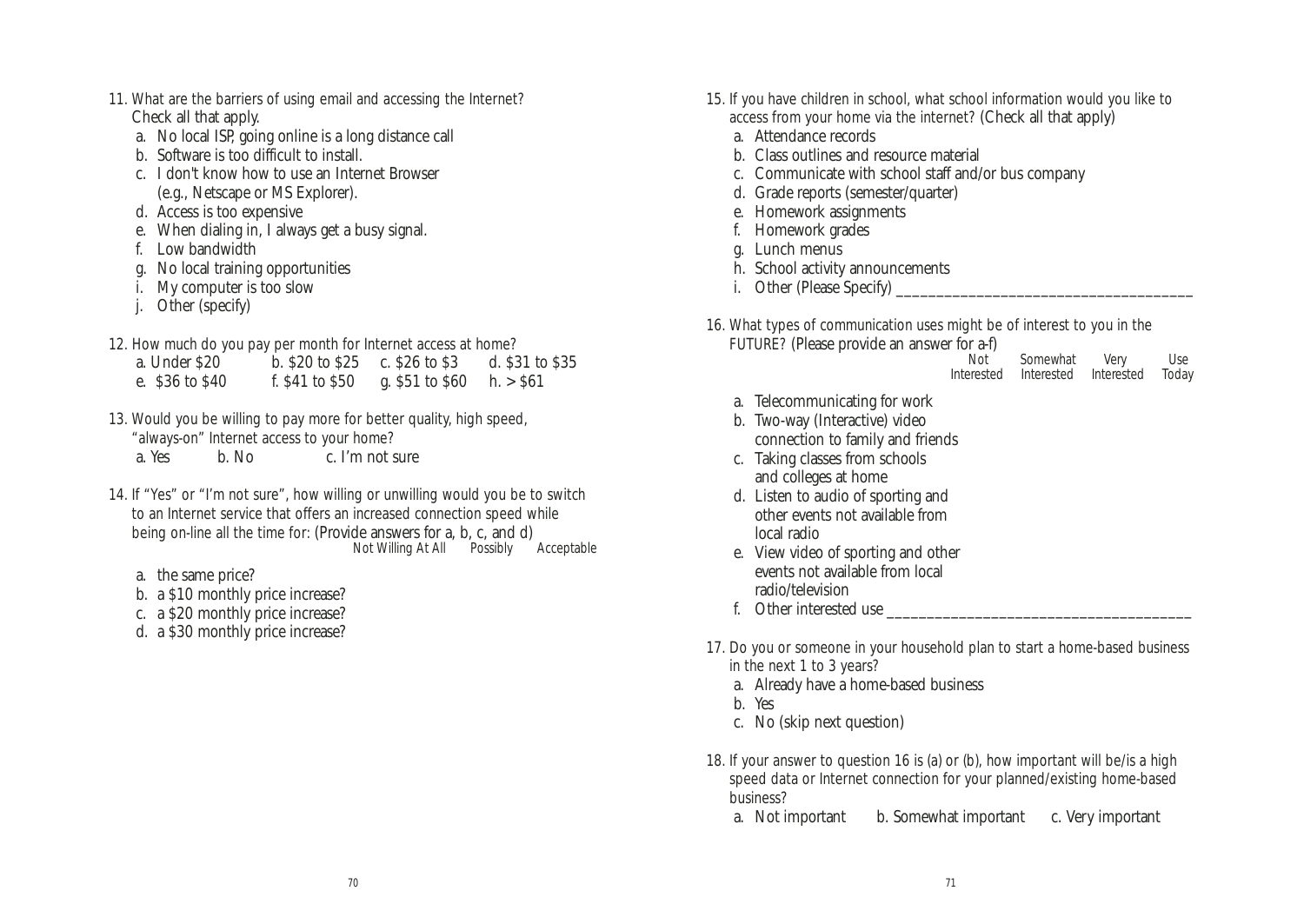- 19. If the following information from your city, county or other sources were provided electronically over the Internet, which ones would you be likely to access from home. (Check all that apply.)
	- a. Meeting notices, agendas, minutes
	- b. Community library catalogs and electronic library resources
	- c. Special interest group (e.g. seniors, youth) bulletin boards
	- d. Property tax records
	- e. Maps (GIS, landuse, directions, street maps)
	- f. Business listings in the community
	- g. Job opportunities in the community
	- h. Rules, regulations and ordinances (e.g.building code)
	- i. Weather and road conditions
	- j. Submit license applications
	- k. Make utility payments
	- l. Monitor utilities
	- m. Other \_\_\_\_\_\_\_\_\_\_\_\_\_\_\_\_\_\_\_\_\_\_\_\_\_\_\_\_\_\_\_\_\_\_\_\_\_\_\_\_\_\_\_\_\_\_\_\_\_

## III. Blandin Broadband Survey Internet Service Provider Component

#### Community Question:

1. How many Internet Service Providers do you have in your community? a. One b. Two c. Three d. Four e. Five or more

### Questions for the Community Survey person to ask each ISP:

- 1. What types of technologies does the ISP sell?
	- a. Cable Modem
	- b. DSL (Digital Subscriber Line)
	- c. Frame Relay
	- d. ISDN (Integrated Services Digital Network)
	- e. Leased Line (Fractional T1)
	- f. Leased Line (Full T1)
	- g. Leased Line (Fractional T3)
	- h. Leased Line (Full T3)
	- i. Satellite
	- j. Telephone Line Dial-Up
	- k. Wireless

l. Other (Specify)

#### 2. How much do the following services cost per month at different

| bandwidths?                                                                                                                                                                  | Cost | <b>Bandwidth</b> | Cost | <b>Bandwidth</b> |
|------------------------------------------------------------------------------------------------------------------------------------------------------------------------------|------|------------------|------|------------------|
| a. Cable Modem<br>b. DSL<br>c. Frame Relay<br>d. ISDN<br>e. Leased Line (Fract. T1)<br>f. Leased Line (Full T1)<br>Leased Line (Fract. T3)<br>g.<br>h. Leased Line (Full T3) |      |                  |      |                  |
| Satellite<br>i.<br>Telephone Line-Dial-Up<br>Wireless<br>k.<br>Other<br>L<br>(Specify)                                                                                       |      |                  |      |                  |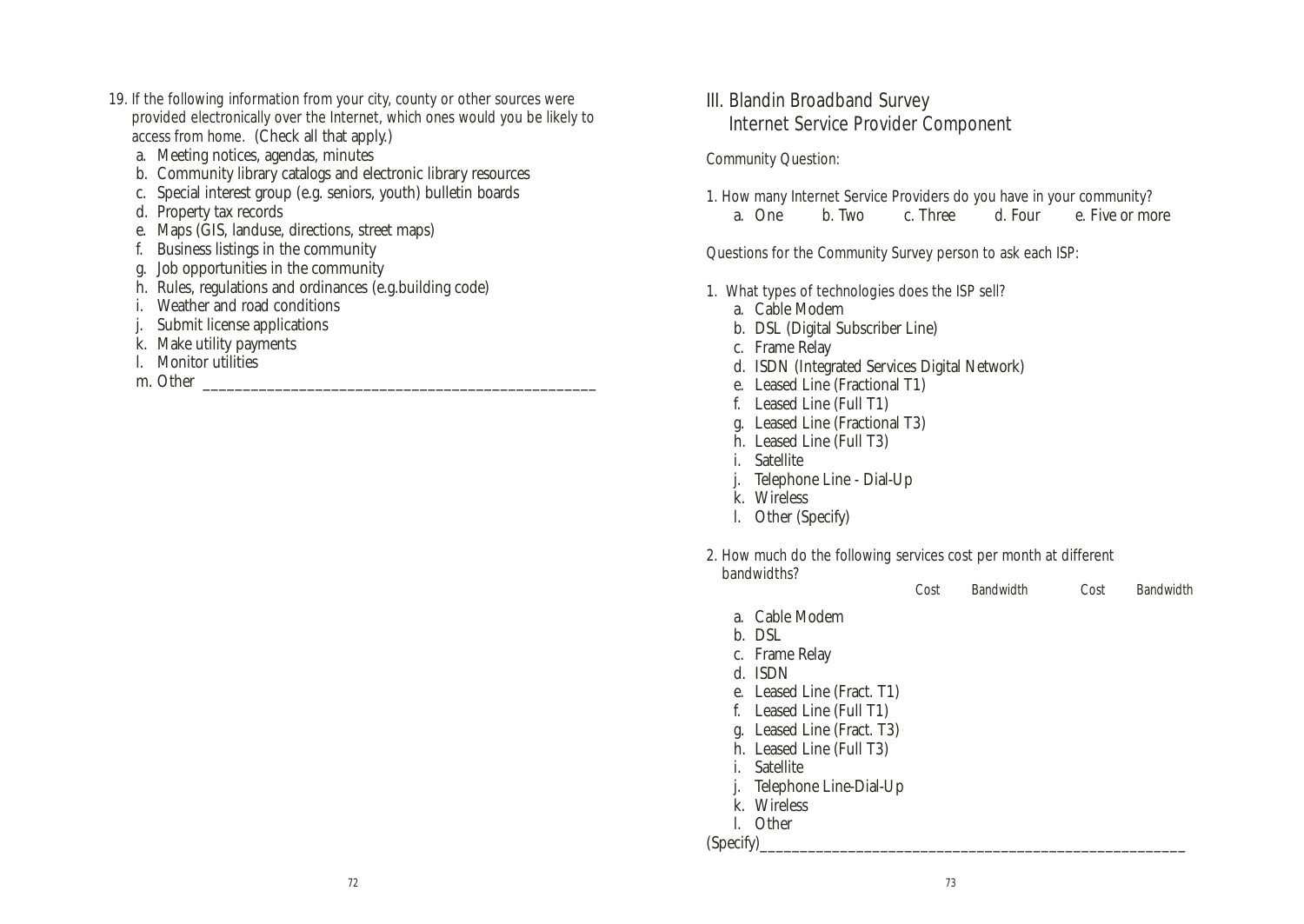- 3. What is the percentage of capacity utilization during the period from 4-8 pm?
	- a. Cable Modem
	- b. DSL (Digital Subscriber Line)
	- c. Frame Relay
	- d. ISDN (Integrated Services Digital Network)
	- e. Leased Line (Fractional T1)
	- f. Leased Line (Full T1)
	- g. Leased Line (Fractional T3)
	- h. Leased Line (Full T3)
	- i. Satellite
	- j. Telephone Line Dial-Up
	- k. Wireless
	- l. Other (Specify)
- 4. Does the ISP sell a Content Filtering Service to limit online access? 1. Yes 2. No
- 5. Does the ISP sell a Junk Email (known as SPAM) Filtering Service?
	- 1. Yes 2. No

## Minnesota Statute for Municipal Telco's

237.19 Municipal telecommunications services.

Any municipality shall have the right to own and operate a telephone exchange within its own borders, subject to the provisions of this chapter. It may construct such plant, or purchase an existing plant by agreement with the owner, or where it cannot agree with the owner on price, it may acquire an existing plant by condemnation, as hereinafter provided, but in no case shall a municipality construct or purchase such a plant or proceed to acquire an existing plant by condemnation until such action by it is authorized by a majority of the electors voting upon the proposition at a general election or a special election called for that purpose, and if the proposal is to construct a new exchange where an exchange already exists, it shall not be authorized to do so unless 65 percent of those voting thereon vote in favor of the undertaking. A municipality that owns and operates a telephone exchange may enter into a joint venture as a partner or shareholder with a telecommunications organization to provide telecommunications services within its service area. HIST: (5302) 1915 c 152 s 16; 1991 c 79 s 1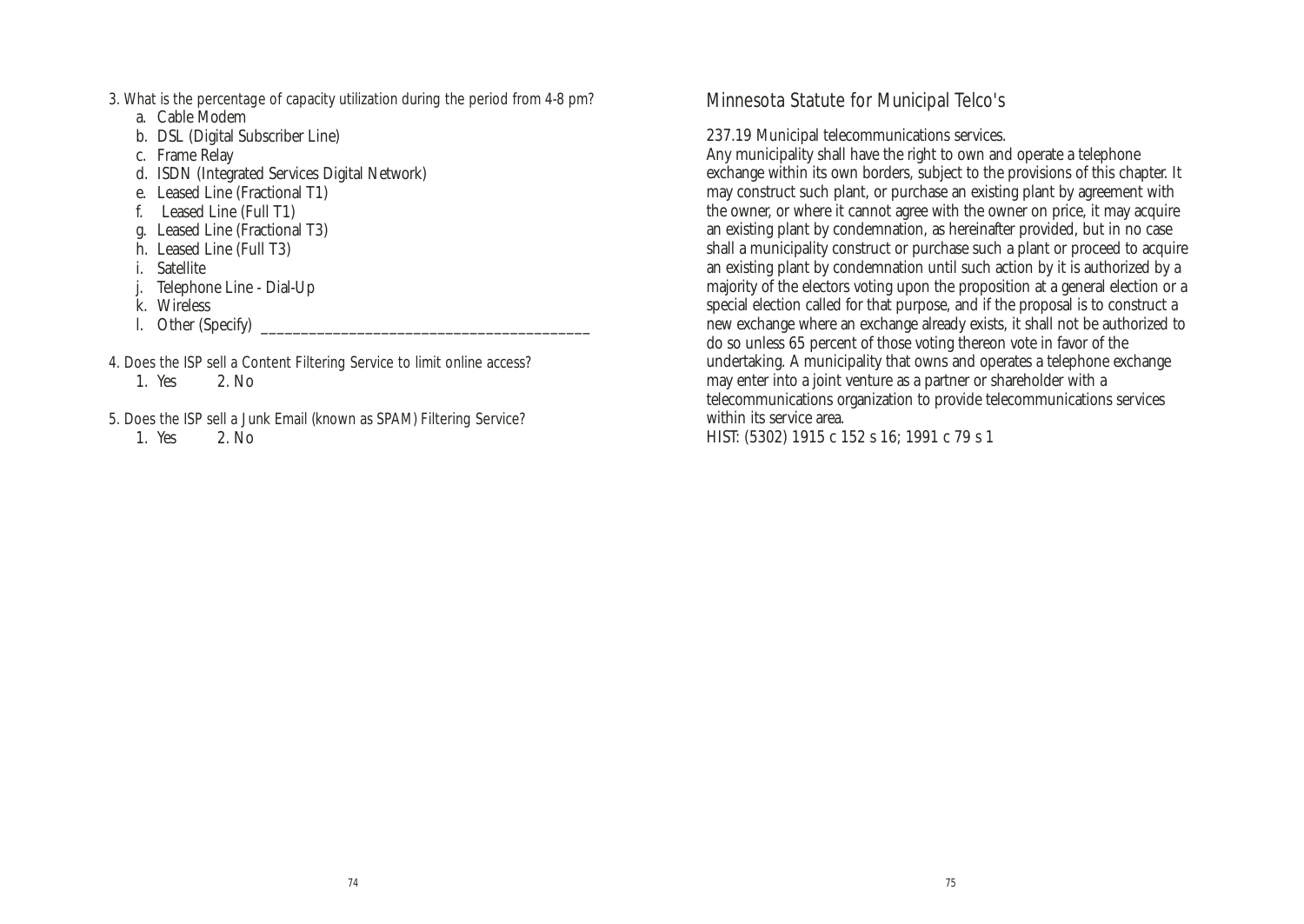# *for Living in the Networked World* A Self-Assessment Tool for Communities

Founded in 1989 CSPP'S Members Include:

*Robert Bishop, SGI Michael Capellas, Compaq Computer Corporation Michael S. Dell, Dell Computer Corporation Carleton S. Fiorina, Hewlett-Packard Company Louis V. Gerstner, Jr., IBM Corporation Andrew S. Grove, Intel Corporation Richard A. McGinn, Lucent Technologies Scott McNealy, Sun Microsystems Lars Nyberg, NCR Corporation Lawrence A. Weinbach, Unisys Corporation*

Please visit www.cspp.org for CSPP's online assessment, companion glossary to this assessment tool, *Living in the Networked World* report, and additional information.

*Reprinted with permission from CSPP*

## How to Use the Readiness Guide

The Guide is scalable from small town to major city, county, region, state or nation. Each community is encouraged to adapt the Guide to meet its needs. The goal is to engage the community in a discussion about where it stands and where it wants to be.

- 1. Call a meeting of leaders *from all of the key sectors in your community, including business, government, education, and health leaders.*
- 2. Use the online assessment *at www.cspp.org to attract people to the meeting.*
- 3. Discuss the importance of connectedness *to your community, using the Guide as a focus.*

––––––––––

- 4. Informally benchmark your community *by polling the participants on the criteria of connectedness outlined in the Guide. Enhance the Guide with criteria specific to your community.*
- 5. Agree to launch a more formal assessment*, with the intention of using the results to develop and implement an action plan for your community to improve its connectedness.*
- 6. Look to other communities *who have performed Readiness Assessments for best practices (See WWW.CSPP.ORG)*

The Computer Systems Policy Project (CSPP), a public policy advocacy group. is comprised of the Chairman and Chief executive Officers from America's leading information technology companies. Louis V. Gerstner, Jr., Chairman and Chief Executive Officer of IBM, serves as CSPP's Chairman. Currently, CSPP is focused on public policy issues including export controls, international trade, internet privacy, encryption and electronic commerce.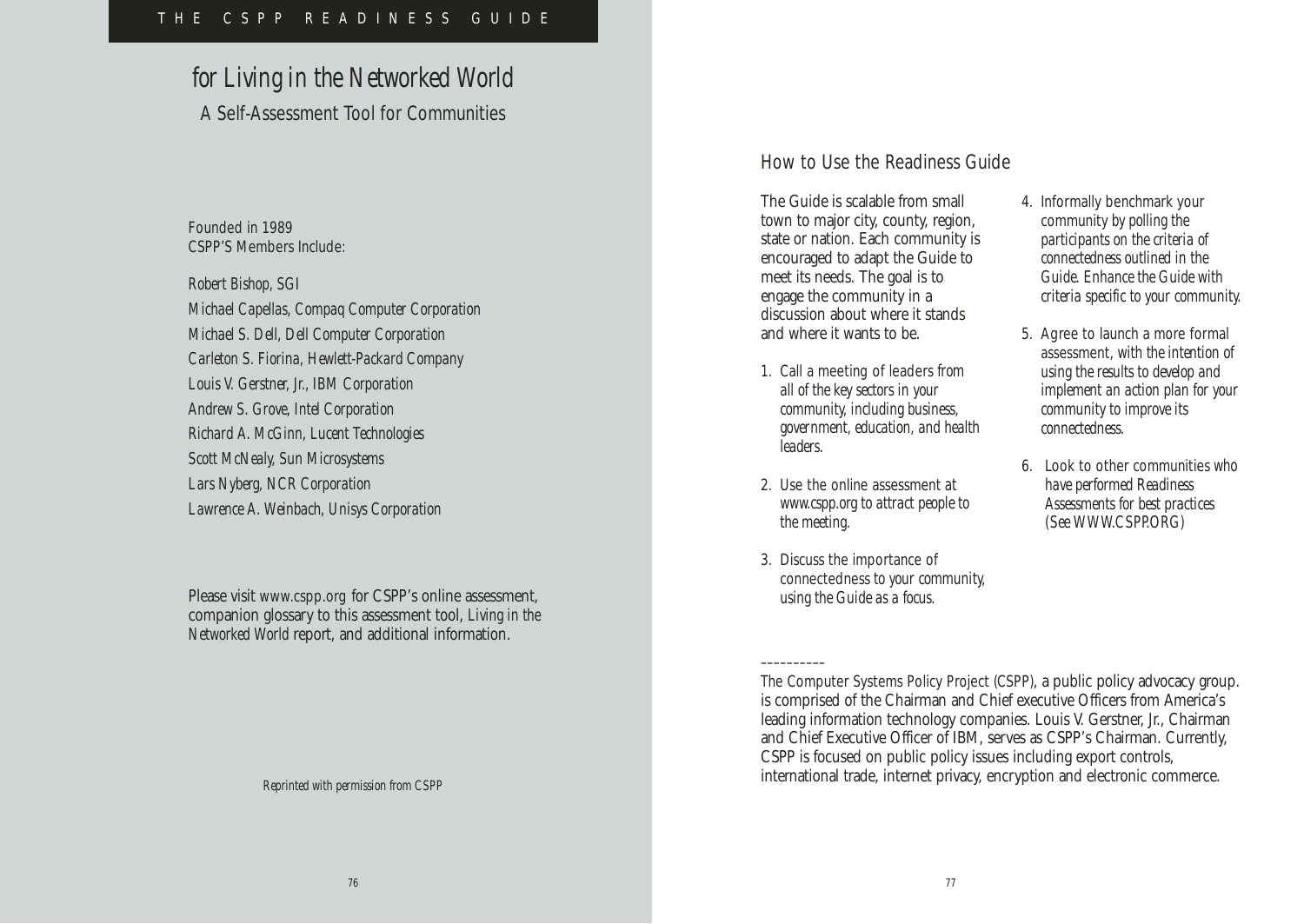## Welcome

Welcome to the CSPP Readiness Guide for Living in the Networked World. This self-assessment tool is designed to help you and your community determine how prepared you are to participate in the Networked World. It facilitates the first step of understanding where you are and provides a vision of where you need to be to reap the benefits of being connected in a Networked World. Most importantly, it prepares you to take actions that will enable your community —government, businesses, schools, community groups, and citizens—to benefit from being as connected as possible.

#### The Networked World

Our world has been changed by the proliferation of the Internet, mobile phones, communication devices, ecommerce, and networks. These changes, however, mark only the very beginning of a new age of anytime/anywhere "connectedness." The emergence of the Networked World and establishment of true connectedness will entail a dramatic transformation in the very nature of our economies, societies and governments, as well as interpersonal and international relations.

At its very core, the Networked World is an evolution in perspective. Today, when we think of connecting with others, we think in terms of telecommunications based on voice transmission and computing based on isolated desktop PCs. These impressions are becoming insufficient. We are evolving to a networking model based on connectedness that will transform the Internet into an expansive and pervasive framework that touches every aspect of our lives. The convergence of voice, data and video, the growth of communication bandwidth, and the low cost of access devices (both fixed and mobile) are paving the way for a new, inclusive model of connectedness.

#### A Self-Assessment Tool

The Guide is a self-assessment tool that can be used to determine how ready a town, city, county, state, country—or any community—is for the Networked World. The Guide provides a snapshot of where communities fall along a continuum of readiness. From the stage-one community with a minimum of the necessary technology and applications, to the stage-four

community that has very advanced technology and ubiquitous applications, the Guide provides a framework that can help guide discussions, drive decisions and produce results. Using the Guide effectively requires the collection and analysis of a substantial amount of information. We believe it will be most useful for a community when used collaboratively by a coalition of community members concerned about the area's technological and economic development. Working together, community members can pool knowledge, data, and experience to produce a shared strategic plan.

#### Introduction

There are hundreds of criteria that you could use to assess readiness for the Networked World. In the enclosed matrix, we selected five key categories that we believe best represent the elements that need to be in place to capture the benefits of the Networked World.

1. The Network (Infrastructure) *the backbone technologies and infrastructure that connect you to the Network.*

There is an ever-expanding communications network infrastructure that spans the globe, connecting people and devices to all sorts of voice, video, and data services. However, there is tremendous variability in the speed, quality, affordability, and range of services that are available where people actually connect to the Network: in homes, schools, businesses, cars, trains, etc.

#### What do the Stages Mean?

––––––––––

The stages are meant to provide a benchmark for communities to determine how far along they are in achieving and using connectedness. Communities are likely to be at a variety of stages as each criteria is assessed. For example, a community might have advanced infrastructure (Stage 4) but little actual use of the network for providing government services (Stage 2). An overall "score" for the community can be estimated by simply averaging the scores across the criteria.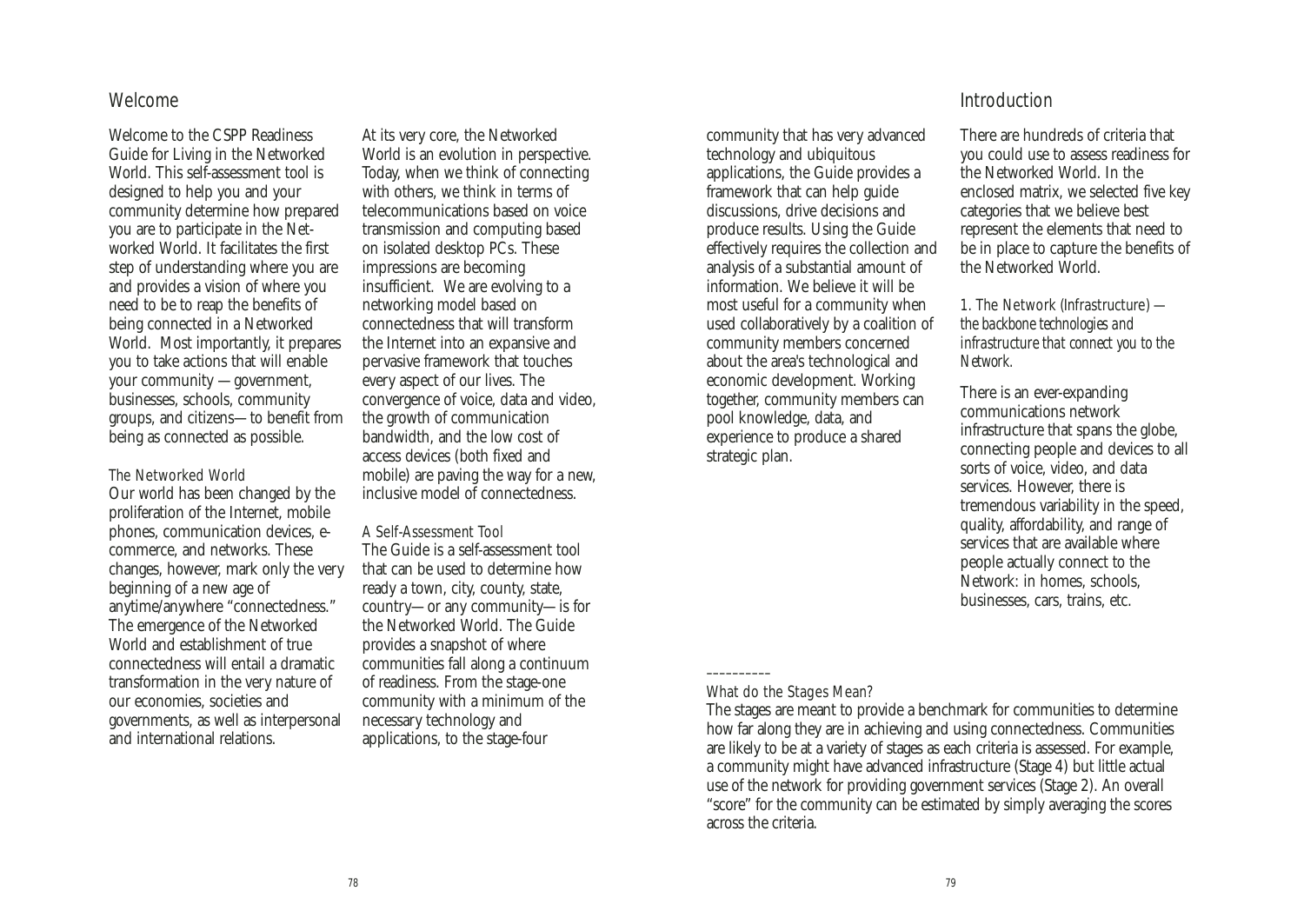2. Networked Places (Access) *where you spend your time and need to be connected.* 

Infrastructure alone does not ensure connectedness. The Network must extend to the places where people spend their time. Mobile technologies will soon make the Network available everywhere, but wired access will remain important for higher speed connections and fixed access devices.

3. Networked Applications and Services — *how you use your connectedness to make it meaningful and purposeful.*

The Networked World is all about how we are able to use the Network to make our lives better, jobs more meaningful, time more well spent, people smarter, and communities stronger, healthier, and safer.

4. Networked Economy — *the role of the Network in driving the economy.*

The Internet has started to change the economy—the Networked World will revolutionize it. There are three key factors that indicate an economy, whether at the macro or micro level, is well grounded to benefit from the change: 1) are the ingredients in

place to promote innovation; 2) is the workforce trained and skilled enough to adapt to an ever-changing environment; and 3) are consumers plugged into the networked economy.

5. Networked World Enablers — *key levers to expediting the Networked World.*

The Networked World is happening all around us in fits and starts. Most of us still operate in a duplicative online and physical mode because we are not yet at a level of reliability and ubiquity to do many of the things possible on the Network alone. Many people are concerned that online interactions are not adequately secure and private. Policies are still maturing that will ensure that a viable legal framework is in place and that promote connectedness everywhere and for everyone. If these key issues are addressed expeditiously, communities will be better enabled to benefit from the Networked World.

*Additional information on the benchmarks for these criteria can be found at www.cspp.org/readiness*

## 1. The Network (Infrastructure)

|         | Speed and Availability                                                                                                                                              |                                                                                                                                                                                       | Competition                                                                                                                                                                                              |                                                                                                                                  |  |
|---------|---------------------------------------------------------------------------------------------------------------------------------------------------------------------|---------------------------------------------------------------------------------------------------------------------------------------------------------------------------------------|----------------------------------------------------------------------------------------------------------------------------------------------------------------------------------------------------------|----------------------------------------------------------------------------------------------------------------------------------|--|
|         | Residential                                                                                                                                                         | Commercial                                                                                                                                                                            | <b>Wired/Fixed Wireless</b>                                                                                                                                                                              | <b>Mobile Wireless</b>                                                                                                           |  |
| Stage 1 | 56k dial-up available<br>to 100% of homes.                                                                                                                          | 56k dial-up available<br>to 100% of<br>businesses.                                                                                                                                    | 1 high-speed data<br>provider for<br>residential and<br>business markets.<br>Installation takes<br>2 weeks.                                                                                              | 1 mobile voice/data<br>wireless provider.                                                                                        |  |
|         | Only analog mobile<br>wireless services<br>offered.                                                                                                                 | Only analog mobile<br>wireless services<br>offered.                                                                                                                                   |                                                                                                                                                                                                          | Monthly contracts<br>available on per-<br>minute basis.                                                                          |  |
| Stage 2 | DSL/Cable or fixed<br>wireless equivalent<br>available to 20% of<br>homes.<br>Mobile digital<br>wireless data service<br>covers 30% of the<br>community at 12kbps.  | High-speed<br>(DSL/Cable or<br>dedicated $T1+$ )<br>access available to<br>40% of businesses.<br>Mobile digital<br>wireless data service<br>covers 30% of the<br>community at 12kbps. | 2 residential high-<br>speed data providers<br>servicing more than<br>50% of the<br>community.<br>3 high-speed data<br>providers for the<br>business market.<br>Installation takes<br>less than 2 weeks. | 3 mobile voice/ data<br>wireless providers.<br>Mobile wireless long<br>distance flat rates<br>available on per-<br>minute basis. |  |
| Stage 3 | DSL/Cable or fixed<br>wireless equivalent<br>available to 80% of<br>homes.<br>Mobile digital<br>wireless data services<br>covers 50% of the<br>community at 12kbps. | High-speed access<br>available to 80% of<br>businesses.<br>Mobile digital<br>wireless data service<br>covers 50% of the<br>community at 56kbps.                                       | 3 residential high-<br>speed data providers<br>servicing more than<br>75% of the<br>community.<br>5 high-speed<br>providers for the<br>business market.<br>Installation takes<br>1 week.                 | 5 mobile voice/ data<br>wireless providers.<br>Mobile wireless data<br>flat rate available on<br>per-minute basis.               |  |
| Stage 4 | Every home has<br>access to high-speed<br>connections and<br>people can access<br>the Network<br>wirelessly from<br>anywhere in the<br>community.                   | Every business has<br>access to high-speed<br>connections and<br>employees can<br>access the Network<br>wirelessly from<br>anywhere in the<br>community.                              | High-speed data<br>services for the<br>residential and<br>business markets are<br>highly competitive<br>for price, innovation,<br>and quality of service.                                                | Mobile wireless<br>services are highly<br>competitive for price,<br>innovation, and<br>quality of service.                       |  |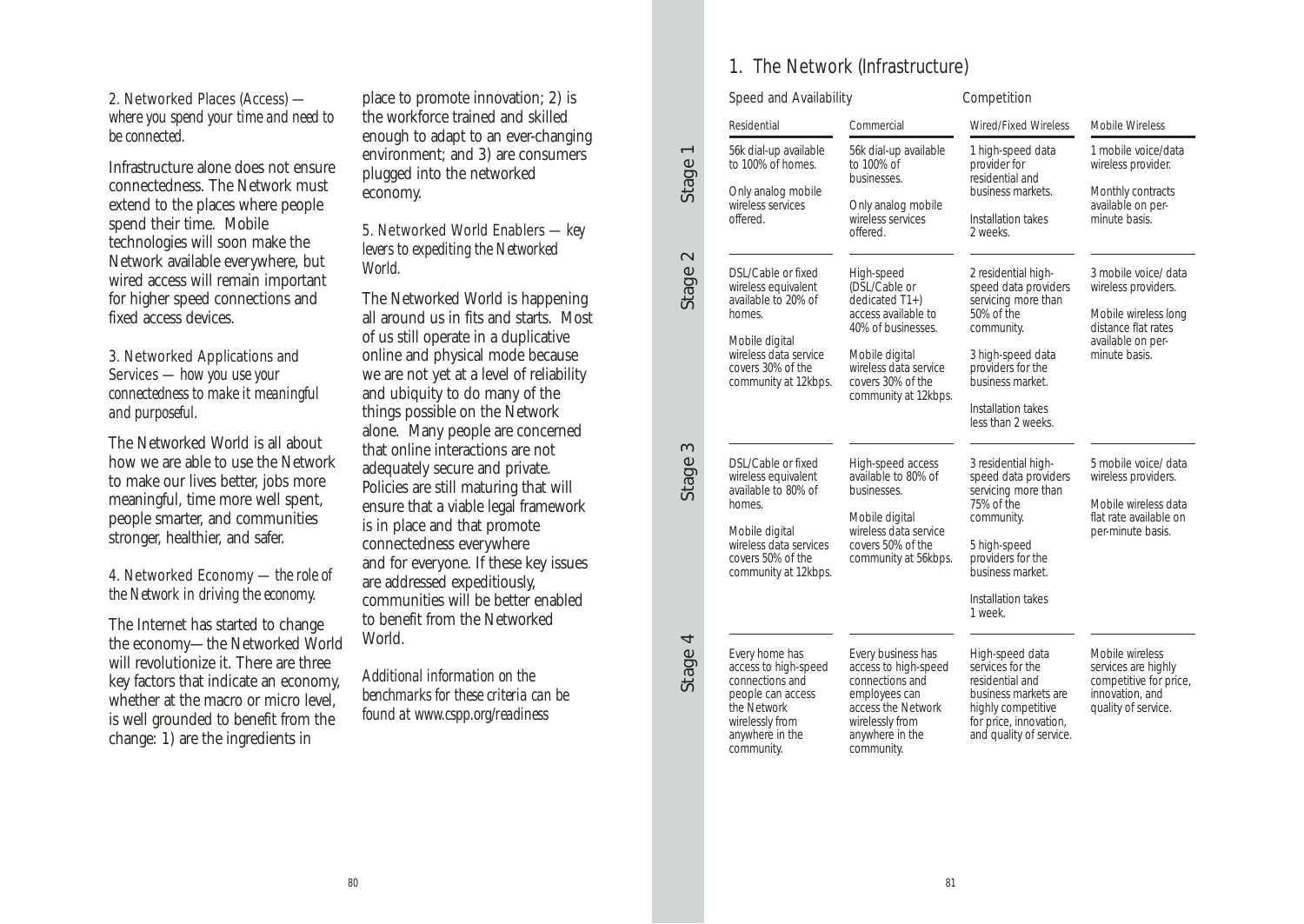# 2. Networked Places (Access)

| <b>Business</b>                                                                                                                                                                                                                   | Government                                                                                                                                                                    | K-12                                                                                                                                                                      | Higher Ed.                                                                                                                                                                      | Health                                                                                                                                                | Home                                                                                                                                                |
|-----------------------------------------------------------------------------------------------------------------------------------------------------------------------------------------------------------------------------------|-------------------------------------------------------------------------------------------------------------------------------------------------------------------------------|---------------------------------------------------------------------------------------------------------------------------------------------------------------------------|---------------------------------------------------------------------------------------------------------------------------------------------------------------------------------|-------------------------------------------------------------------------------------------------------------------------------------------------------|-----------------------------------------------------------------------------------------------------------------------------------------------------|
| <b>Employees Dial</b><br>up for Internet<br>access.<br>25% of<br>employees have                                                                                                                                                   | 50% of<br>government<br>buildings have<br>always-on<br>connection                                                                                                             | 10% of<br>classrooms have<br>always-on<br>connection to<br>the Internet                                                                                                   | 100% of offices,<br>libraries and labs<br>have always-on<br>connection to the<br>Internet.                                                                                      | 25% of providers<br>have dial-up<br>Internet access.<br>25% of providers<br>have email                                                                | 25% of homes<br>have a computer/<br>access device.<br>15% of homes<br>use the Internet                                                              |
| email accounts.                                                                                                                                                                                                                   | 25% of<br>employees<br>have email<br>accounts                                                                                                                                 | 25% of teachers<br>have email<br>accounts                                                                                                                                 | 25% of dorm<br>rooms have<br>always-on<br>connection to the<br>Internet.                                                                                                        | accounts for<br>external<br>communication.                                                                                                            |                                                                                                                                                     |
| 30% of<br>employees have<br>access to an<br>always-on<br>connection to<br>the Internet.                                                                                                                                           | 100% of<br>government<br>buildings have<br>always-on<br>connection to<br>the Internet.                                                                                        | 50% of<br>classrooms have<br>always-on<br>connection to<br>the Internet.                                                                                                  | 100% of students,<br>faculty and staff<br>have email<br>accounts.<br>50% of dorm                                                                                                | 25% of providers<br>have always-on<br>connection to the<br>Internet.<br>50% of providers                                                              | 50% of homes<br>have a computer/<br>access device.<br>30% of homes<br>use the Internet.                                                             |
| 50% of<br>employees have<br>email accounts.                                                                                                                                                                                       | 100% of<br>employees have<br>email.                                                                                                                                           | 100% of teachers<br>have email<br>accounts.                                                                                                                               | rooms have<br>always-on<br>connection to<br>the Internet.                                                                                                                       | have email<br>accounts for<br>external<br>communication.                                                                                              |                                                                                                                                                     |
| 50% of mobile<br>employees use<br>wireless devices.                                                                                                                                                                               | 50% of mobile<br>employees use<br>wireless devices.                                                                                                                           |                                                                                                                                                                           | 25% of campuses<br>have a wireless<br>network.                                                                                                                                  |                                                                                                                                                       |                                                                                                                                                     |
| 60% of<br>employees have<br>access to an<br>always-on<br>connection to<br>the Internet.<br>75% of<br>employees have<br>email accounts.                                                                                            | 100% of mobile<br>employees use<br>wireless devices.<br>Public terminals<br>are available in<br>50% of buildings<br>that are<br>accessible to the<br>public.                  | 75% of class-<br>rooms have<br>always-on<br>connection to<br>the Internet.<br>100% of students<br>have email<br>accounts.                                                 | 100% of dorm<br>room have always-<br>on connection to<br>the Internet.<br>50% of campuses<br>have a wireless<br>network.                                                        | 50% of providers<br>have always-on<br>connection to the<br>Internet.<br>100% of providers<br>have email<br>accounts for<br>external<br>communication. | 80% of homes<br>have a computer/<br>access device.<br>80% of homes<br>use the Internet.                                                             |
| 100% of mobile<br>employees use<br>wireless devices.                                                                                                                                                                              |                                                                                                                                                                               | Public ports and<br>terminals are<br>available in some<br>common areas.                                                                                                   |                                                                                                                                                                                 |                                                                                                                                                       |                                                                                                                                                     |
| All businesses of<br>all sizes and in all<br>sectors are always<br>connected to the<br>Network and<br>every employee is<br>able to access the<br>Net-work when it<br>is needed to per-<br>form their job,<br>even when<br>mobile. | Governments<br>make the<br>Network always<br>available to<br>employees and<br>become a point<br>of Network access<br>for the public<br>when they are in a<br>public building. | All K-12<br>campuses are<br>highly networked<br>environments<br>where the<br>Network is<br>available to<br>students, faculty,<br>and staff from<br>anywhere on<br>campus. | All higher ed<br>campuses are<br>highly networked<br>environments<br>where the<br>Networks is<br>available to<br>students, faculty,<br>and staff from<br>anywhere on<br>campus. | All health care<br>providers have<br>high-speed<br>access for<br>communication<br>and telemedicine<br>purposes.                                       | All homes are<br>connected to the<br>Network and<br>enable people<br>and devices to<br>access the<br>Network from<br>multiple sites in<br>the home. |

# 3. Networked Applications and Services

|         | <b>Business</b>                                                                                                                                                                                                                                                  | Government                                                                                                                                                                                                 | $K-12$                                                                                                                                                                                                                                                                                                                                                                                                               | Higher Ed.                                                                                                                                                                                                                        | Health                                                                                                                                                                                                          | Home                                                                                                                                                                                                 |
|---------|------------------------------------------------------------------------------------------------------------------------------------------------------------------------------------------------------------------------------------------------------------------|------------------------------------------------------------------------------------------------------------------------------------------------------------------------------------------------------------|----------------------------------------------------------------------------------------------------------------------------------------------------------------------------------------------------------------------------------------------------------------------------------------------------------------------------------------------------------------------------------------------------------------------|-----------------------------------------------------------------------------------------------------------------------------------------------------------------------------------------------------------------------------------|-----------------------------------------------------------------------------------------------------------------------------------------------------------------------------------------------------------------|------------------------------------------------------------------------------------------------------------------------------------------------------------------------------------------------------|
| Stage 1 | 10% order goods<br>online.<br>10% transact with<br>customers online.<br>10% manage<br>HR/administrative<br>information online.                                                                                                                                   | 50% of agencies<br>have informational<br>websites<br>25% of agencies<br>manage<br>HR/administrative<br>information online.                                                                                 | 100% of schools<br>have an inform-<br>ational website.<br>25% of teachers<br>trained to use digital<br>content and web-<br>based learning for<br>instruction. 25% of<br>classes use digital<br>content and/or web-<br>based learning.                                                                                                                                                                                | 25% of campuses<br>offer online<br>registration.<br>25% of classes use<br>digital content<br>and/or web-based<br>learning.25% of<br>classes use digital<br>content and/or web-<br>based learning.                                 | 10% of providers<br>have an<br>informational<br>website.                                                                                                                                                        | 25% of community<br>based organizations<br>have an<br>informational<br>website.                                                                                                                      |
| Stage 2 | 25% order goods<br>online<br>25% transact with<br>customers online.<br>25 % manage<br>HR/administrative<br>information online.                                                                                                                                   | 25% of agencies<br>have transactional<br>websites for citizens<br>and suppliers<br>50% of agencies<br>share data<br>electronically<br>50% of agencies<br>manage<br>HR/administrative<br>information online | 25% of schools have<br>an interactive<br>website including<br>access to home-<br>work assignments<br>and email contact<br>with teachers and<br>administrators<br>50% of teachers<br>trained to use digital<br>content and web-<br>based learning for<br>instruction. 50% of<br>classes use digital<br>content and/or web-<br>based learning. 50%<br>of classes use digital<br>content and/or web-<br>based learning. | 50% of campuses<br>offer online<br>registration.<br>50% of faculty<br>trained to use digital<br>content and web-<br>based learning for<br>instruction.                                                                            | 25% of providers<br>have an<br>informational<br>website<br>10% of providers<br>store records<br>electronically                                                                                                  | 50% of community<br>based organizations<br>have an<br>informational<br>website.                                                                                                                      |
| Stage 3 | 50% order goods<br>online.<br>50% transact with<br>customers online.<br>50% manage<br>HR/administrative<br>information online.                                                                                                                                   | 75% of agencies<br>have transactional<br>websites for citizens<br>and suppliers<br>75% of agencies<br>share data<br>electronically<br>74% of agencies<br>manage<br>HR/administrative<br>information online | 75% of schools have<br>an interactive<br>website including<br>access to homework<br>assignments and<br>email contact with<br>teachers and<br>administrators.100%<br>of teachers trained<br>to use digital<br>content and web-<br>based learning for<br>instruction.<br>100% of classes use<br>digital content and/or<br>web-based learning.                                                                          | 75% of campuses<br>offer online<br>registration.<br>75% of faculty<br>trained to use digital<br>content and web-<br>based learning for<br>instruction.<br>100% of classes use<br>digital content<br>and/or web-based<br>learning. | 75% of providers<br>have an<br>informational<br>website<br>25% of providers<br>have an interactive<br>website for<br>scheduling and<br>basic questions.<br>50% of providers<br>store records<br>electronically. | 75% of community<br>based organizations<br>have an<br>informational<br>website.<br>A unified community<br>portal provides<br>access to a broad<br>range of community<br>information and<br>services. |
| Stage 4 | Businesses incorpor-<br>ate the Network into<br>every aspect of their<br>operations, creating<br>greater efficiencies,<br>spurring innovation<br>and connecting on-<br>line to everyone that<br>is part of the bus-<br>iness, both internally<br>and externally. | Governments use<br>the Network to run<br>operations more<br>efficiently internally<br>and to serve<br>constituents 24x7<br>externally.                                                                     | Schools use the<br>Network to connect<br>students, teachers<br>and parents; improve<br>learning using<br>digital content and<br>manage administra-<br>tive responsibilities<br>more efficiently.                                                                                                                                                                                                                     | All aspects of higher<br>ed are available<br>through the<br>Network including<br>instruction, content<br>and administration.                                                                                                      | Providers interact<br>with their patients<br>online and perform<br>some consultations<br>and procedures<br>remotely.                                                                                            | Community based<br>organizations are<br>able to use the<br>Network to engage<br>people in the<br>community and<br>make their services<br>available to<br>everyone.                                   |

Stage 3

Stage 4

82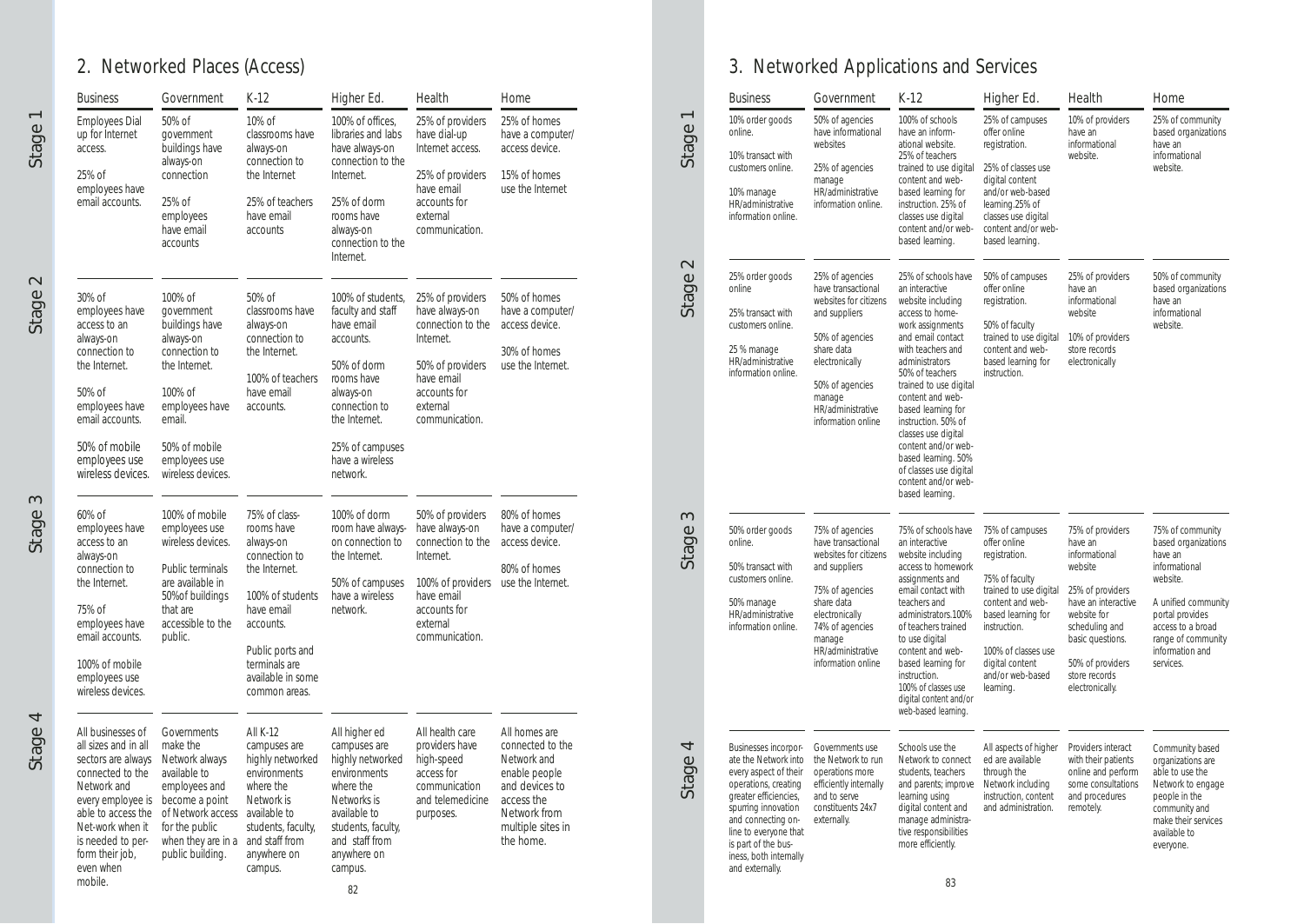# 4. Networked Economy

|         | Innovation                                                                                                                                                                                                                                                  | Workforce                                                                                                                                                                                                                                                                                                                                                                                                                                         | Consumer                                                                                                                    |
|---------|-------------------------------------------------------------------------------------------------------------------------------------------------------------------------------------------------------------------------------------------------------------|---------------------------------------------------------------------------------------------------------------------------------------------------------------------------------------------------------------------------------------------------------------------------------------------------------------------------------------------------------------------------------------------------------------------------------------------------|-----------------------------------------------------------------------------------------------------------------------------|
| Stage   | Business permits and licenses<br>take up to 3 months to secure<br>25% of existing businesses<br>have transformed their internal<br>and external practices due to<br>the Internet.                                                                           | 10% of the workforce<br>participates in training/<br>education programs either<br>online or in person every 5<br>years.<br>10% of employers post job<br>openings on online job listing<br>services                                                                                                                                                                                                                                                | 10% of households purchase<br>goods or use services online.                                                                 |
| Stage 2 | Business permits and licenses<br>take up to 1 month to secure.<br>50% of existing businesses<br>have transformed their internal<br>and external practices due to<br>the Internet.                                                                           | 25% of the workforce<br>participates in<br>training/education programs<br>either online or in person<br>every 5 years.<br>25% of employers post job<br>openings on online job listing<br>services.<br>5% of the workforce<br>telecommutes at least once a<br>week.                                                                                                                                                                                | 33% of households purchase<br>goods or use services online.                                                                 |
| Stage   | Business permits and licenses<br>take less than 2 weeks to<br>secure.<br>75% of existing businesses<br>have transformed their internal<br>and external practices due to<br>the Internet.                                                                    | 50% of the workforce<br>participates in<br>training/education programs<br>either online or in person<br>every 5 years.<br>75% of employers post job<br>openings on online job listing<br>services.                                                                                                                                                                                                                                                | 75% of households purchase<br>goods or use services online.                                                                 |
| Stage 4 | Starting a new business has<br>minimal bureaucratic and<br>economic barriers and<br>support mechanisms are in<br>place to assist and encourage<br>new business development.<br>Existing businesses are<br>embracing new technologies<br>and best practices. | 15% of the workforce<br>telecommutes at least once a<br>week.<br>People are continually<br>upgrading their skills to adjust<br>to new technologies and best<br>practices. Online job banks<br>are able to dynamically match<br>employees with openings and<br>connect to training/education<br>programs to identify changing<br>workforce skill requirements.<br>Telework becomes a standard<br>operating procedure in most<br>work environments. | Consumers can find<br>information about, compare<br>and buy and good or service<br>located anywhere in the world<br>online. |

# 5. Networked World Enabler

|                    | <b>Ubiquity</b>                                                                                                                                                      | Security                                                                                                                                                                                                                                               | Privacy                                                                                                                                                                                                                                                              | Policy                                                                                                                                                                                                                                                                                                                          |
|--------------------|----------------------------------------------------------------------------------------------------------------------------------------------------------------------|--------------------------------------------------------------------------------------------------------------------------------------------------------------------------------------------------------------------------------------------------------|----------------------------------------------------------------------------------------------------------------------------------------------------------------------------------------------------------------------------------------------------------------------|---------------------------------------------------------------------------------------------------------------------------------------------------------------------------------------------------------------------------------------------------------------------------------------------------------------------------------|
| Stage <sup>-</sup> | A visitor can find high-<br>speed access to the<br>Network within a 20<br>minute drive from the<br>center of the<br>community on a<br>24 x 7 basis.                  | 10% of always-on<br>connections have<br>firewalls.<br>Sensitive business and<br>personal e-mail never<br>encrypted.<br>Virus software<br>updated annually.                                                                                             | 75% public and<br>private sector<br>websites post<br>privacy policies                                                                                                                                                                                                | Policy makers and<br>business leaders are<br>familiar with key<br>connectedness policy<br>issues such as privacy,<br>telecommunications<br>competition, taxation,<br>authentication,<br>intellectual property,<br>security and online<br>criminal activity.                                                                     |
| Stage 2            | A visitor can find high-<br>speed access to the<br>Network within a 10<br>minute drive from the<br>center of the<br>community on a<br>24 x 7 basis.                  | 50% of always-on<br>connections have<br>firewalls.<br>Sensitive business and<br>personal e-mail<br>sometimes encrypted.<br>Virus software<br>updated monthly.                                                                                          | 25% of public and<br>private sector<br>websites meet the<br>privacy guidelines<br>of BBBOnline or<br>TRUSTe.<br>25% of people feel<br>they understand how<br>to protect their<br>privacy when online.                                                                | Policy makers and<br>business leaders are<br>working to ensure that<br>new policies are in<br>place to encourage<br>and support the<br>emergence of<br>connectedness.<br>Policy makers and<br>business leaders are<br>working to eliminate<br>barriers to<br>connectedness, such<br>as requirements for<br>physical signatures. |
| Stage 3            | A visitor can find high-<br>speed access to the<br>Network within a 10-<br>minute walk from the<br>center of the<br>community on a<br>24 x 7 basis.                  | 100% of always-on<br>connections have<br>firewalls. Sensitive<br>business and personal<br>e-mail always<br>encrypted. Virus<br>software updated<br>weekly. Digital<br>signature or equivalent<br>authentication<br>technology used by<br>50% of users. | 50% of public and<br>private sector<br>websites meet the<br>privacy guidelines<br>of BBBOnline or<br>TRUSTe.<br>75% of people feel<br>they understand how<br>to protect their<br>privacy when online.                                                                | Regular assessments<br>of connectedness are<br>made as well as the<br>effect policies are<br>having on<br>connectedness.                                                                                                                                                                                                        |
| Stage 4            | High-speed access<br>terminals are available<br>everywhere in the<br>community and<br>getting on the<br>Network wherever you<br>are does not require<br>much effort. | Organizations and<br>individual users use<br>tools to protect online<br>security and are<br>prepared to make<br>themselves "well"<br>again when security<br>is breached.<br>85                                                                         | Users are enabled to<br>easily protect their<br>privacy through a<br>combination of<br>technology tools and<br>best practices. Public<br>and private sector<br>organizations make<br>it easy for users to<br>understand how<br>information is<br>collected and used. | Policies related to<br>privacy, telecommun-<br>ications competition,<br>taxation, authentication,<br>intellectual property,<br>and criminal conduct<br>for disrupting net-<br>works are clearly<br>established are<br>favorable to promoting<br>connectedness and<br>use of the Network.                                        |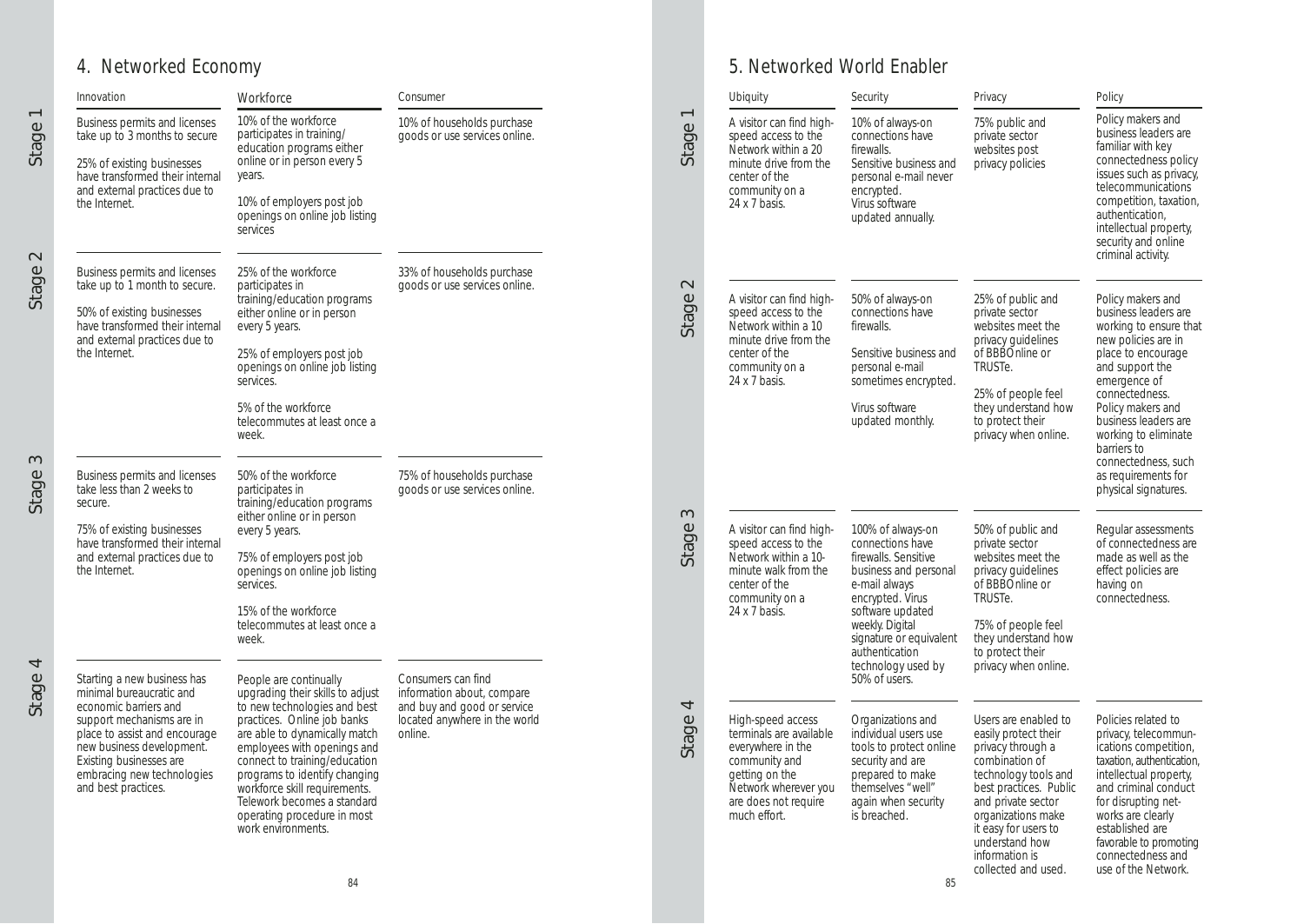## Other Publications

Community Broadband Guidebook (formerly the APPA Utility Telecommunications Guidebook, American Public Power Association, Washington, DC

Market Development Strategies and Resources – a Guide for Communities and Broadband Providers, Minnesota Rural Partners, (publication available at http://www.communitytechnologyadvisors.com)

accessE-Info is a resource sponsored by the University of Minnesota Extension Service that provides a variety of electronic commerce, government and general broadband tutorials at http://www.accesse.info

Utilities Telecommunications Checklist, American Public Power Association, Washington, DC

Getting Online 2.0 – A small town guide to creating 21st Century Communities, National Center for Small Communities, Washington, DC (publication available at

http://www.natat.org/ncsc/Pubs/Getting%20Online/GettingOnline2.pdf)

# *Broadband Resources*

The following professional and technical resources are listed below solely for the convenience of the reader. The Blandin Foundation doesn't make any representations about the firms and organizations. Communities are encouraged to contact these or other firms and seek their individual references.

#### Market Analysis and **Development**

Community Technology Advisors Corp. 1533 Grantham Street St. Paul, MN 55108 Jane Leonard and Bill Coleman *Phone:* 651-645-9403 *Fax:* 651-646-3818 *Email:* jane@communitytechnolo gyadvisors.com *Web:* http://www.communitytechno logyadvisors.com/contact.htm

#### The Shpigler Group

15 North Mill Street Nyack, NY 10960 David Shpigler, *President Phone:* 845-348-3181 *Fax:* 845-348-3184 *Email:* shpigler@shpigler.com *Web:* www.shpigler.com

#### Vectren Communications Services

421 John Street Evansville, IN 47113 Doris Kelley *Phone:* 319-287-3956 *Email:* dkelley@vectrencom.com

#### Virchow, Krause and Company, LLP

7900 Xerxes Avenue South Suite 2400 Minneapolis, MN 55431 Brandon Andries Regional Managing Partner *Phone:* 952-835-1344 *Web:* www.virchowkrause.com

### Legal Assistance

Baller Herbst Law Group 2014 P Street, N.W. Suite 200 Washington, D.C. 20036 Jim Baller *Phone:* (202) 833-5300 *Fax:* (202) 833-1180 *Email:* info@baller.com *Web:* www.baller.com Adrian Herbst 953E Grain Exchange Building 400 South Fourth Street Minneapolis, MN 55415-1413 *Phone:* 612) 339-2026 *Fax* (612) 339-4789

#### Kennedy & Graven

470 Pillsbury Center 200 South Sixth Street Minneapolis, MN 55402 Bob Vose *Phone:* 612.337.9300 *Fax:* 612.337.9310 *Email:* rvose@Kennedy-Graven.com *Web:* www.kennedy-graven.com

#### Moss and Barnett

4800 Well Fargo Center 90 South Seventh Street Minneapolis, MN 55402-4129 Cecilia Ray *Phone:* 612-347-0289 *Fax:* 612-339-6686 *Email:* rayc@moss-barnett.com *Web:* www.moss-barnett.com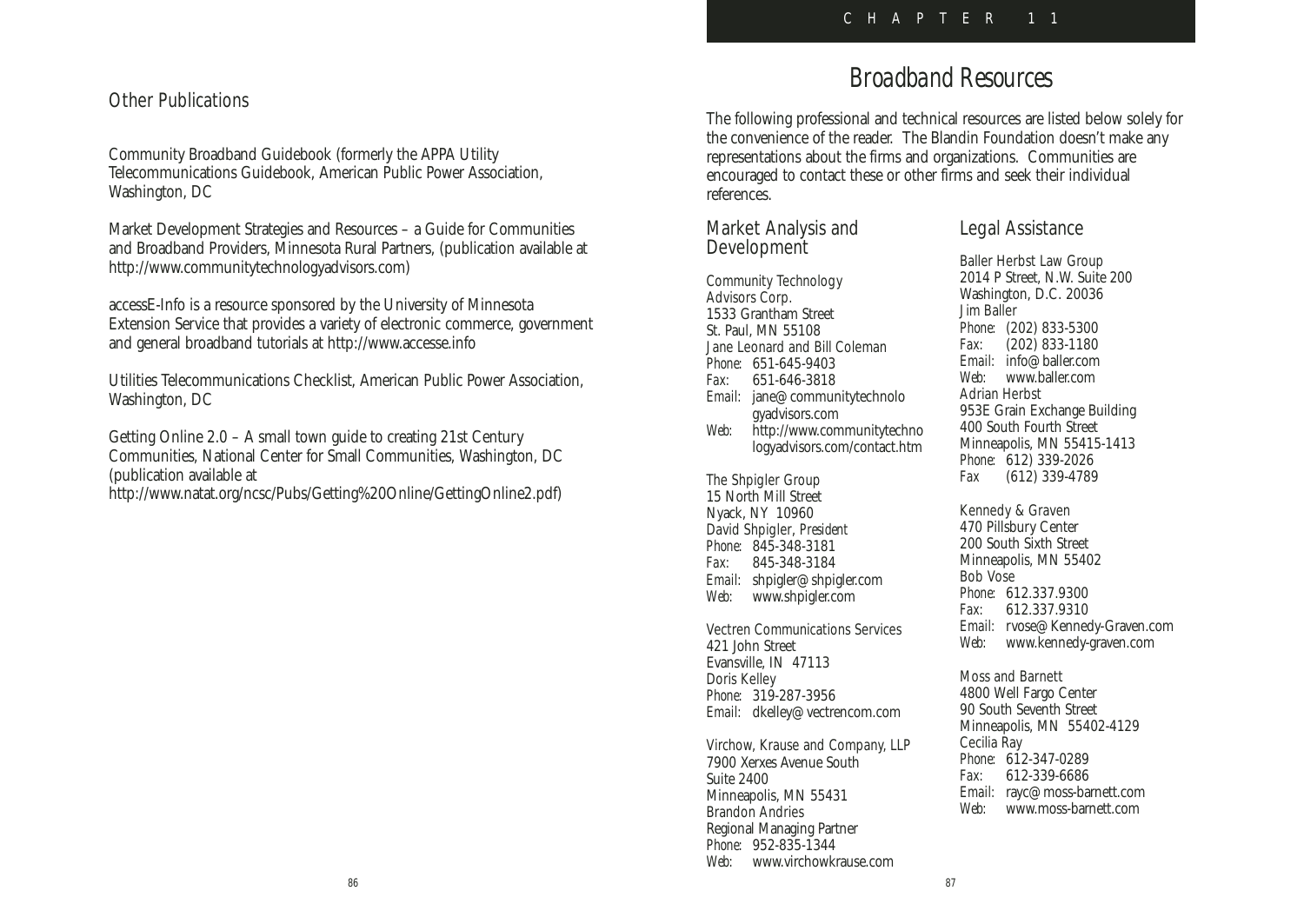Spiegel & McDiarmid 1333 New Hampshire Avenue N.W. Washington, DC 20036 Phone: 202-879-4002 Fax: (202) 393-2866 James Horwood *Email:* james.horwood@spiegel mcd.com *Web:* www.spiegelmcd.com

#### **Engineering**

Burns and McDonnell Navpoint Internet / Byte Support, Inc. 600 Bethlehem Pike Erdenheim, PA 19038 Russ Trimble *Phone:* 816-822-4205 *Email:* rtrimble@burnsmcd.com<br>Web: www.burnsmd.com *Web:* www.burnsmd.com

Finley Engineering Company PO Box 259 1961 Engebretson Slayton, MN 56172 Ken Knuth *Phone:* 507-777-2201 *Fax:* 507-777-2200 *Email:* k.knuth@fecinc.com *Web:* www.fecinc.com

#### CHR Solutions

6900 Wedgewood Road, Suite 400 Maple Gove, MN 55311-3552 Steve Nisbet *Phone:* 612-278-1300 *Fax:* 612-278-1390 *Email:* steve.nisbet@chrsolutinos.com<br>Web: www.chrsolutions.com *Web:* www.chrsolutions.com

#### Oak Hill Consulting, Inc.

1308 West Highway #13 Burnsville, MN 55337 Laurence Butler *Phone:* 952-895-8851 *Fax:* 952-894-5813 *Email:* lbutler@oakhillconsulting.net<br>Web: www.oakhillconsulting.net *Web:* www.oakhillconsulting.net

#### Vantage Point

526 East 5th Avenue Redfield, SD 57469 Bob Lind *Phone:* 605-472-4196 *Email:* bob.lind@vantagepnt.com *Web:* www.vantagepnt.com

## Financial Consultants and **Advisors**

Ehlers and Associates 3060 Centre Pointe Drive Roseville, MN 55113-1105 Steve Apfelbacher *Phone:* 651-697-8500 *Fax:* 651-697-8555 *Email:* steve@ehlers-inc.com *Web:* www.ehlers-inc.com

#### Springsted Incorporated

85 Est 7th Place, Suite 100 St. Paul, MN 55101-2887 Robert Thistle *Phone:* 651-223-3000 *Fax:* 651-223-3002 Email: bthistle@springsted.com *Web:* www.springsted.com

#### Trade Associations

American Public Power Association 2301 M Street, NW Washington, DC 20037-1484 Alan Richardson *Phone:* 202-467-2900 *Fax:* 202-467-2910 *Web:* www.appanet.org

#### League of Minnesota Cities

145 University Avenue West St. Paul, MN 55103-2044 Jim Miller *Phone:* 651-281-1200 *Fax:* 651-281-1299 Email: jmiller@lmnc.org *Web:* www.lmnc.org

#### Minnesota Association for Rural

**Telecommunications** 5857 Prairie Ridge Dr., Shoreview, MN 55126 Randy Young *Phone:* 651-784-2001 *Fax:* 651-784-7997 Email: ryoung@mnart.org *Web:* www.mnart.org

## Minnesota Cable and

Telecommunications Association 1885 University Avenue, Suite 320 St. Paul, MN 55104 Mike Martin *Phone:* 651-641-0268 *Fax:* 651-641-0319 *Email:* mncca@msn.com

#### Minnesota Municipal Utilities **Association** 12805 Highway 55, Suite 212 Plymouth, MN 55441-3859 Jack Kegel *Phone:* 763-551-1230 *Fax:* 763-551-0459 *Email:* jkegel@mmua.org *Web:* www.mmua.org

#### Minnesota Telecom Alliance

30 East 7th Street St. Paul, Minnesota 55101 Michael Nowick *Phone:* 651-291-7311 *Fax:* 651-291-2795 *Email:* mnowick@mnta.org *Web:* www.mnta.org

#### Rural Broadband Coalition

911 Princess St. Suite 201 Alexandria, VA 22314 Damian Kunko 703-477-4705 *Email:* info@ruralbroadband coalition.net *Web:* www.ruralbroadband coalition.net